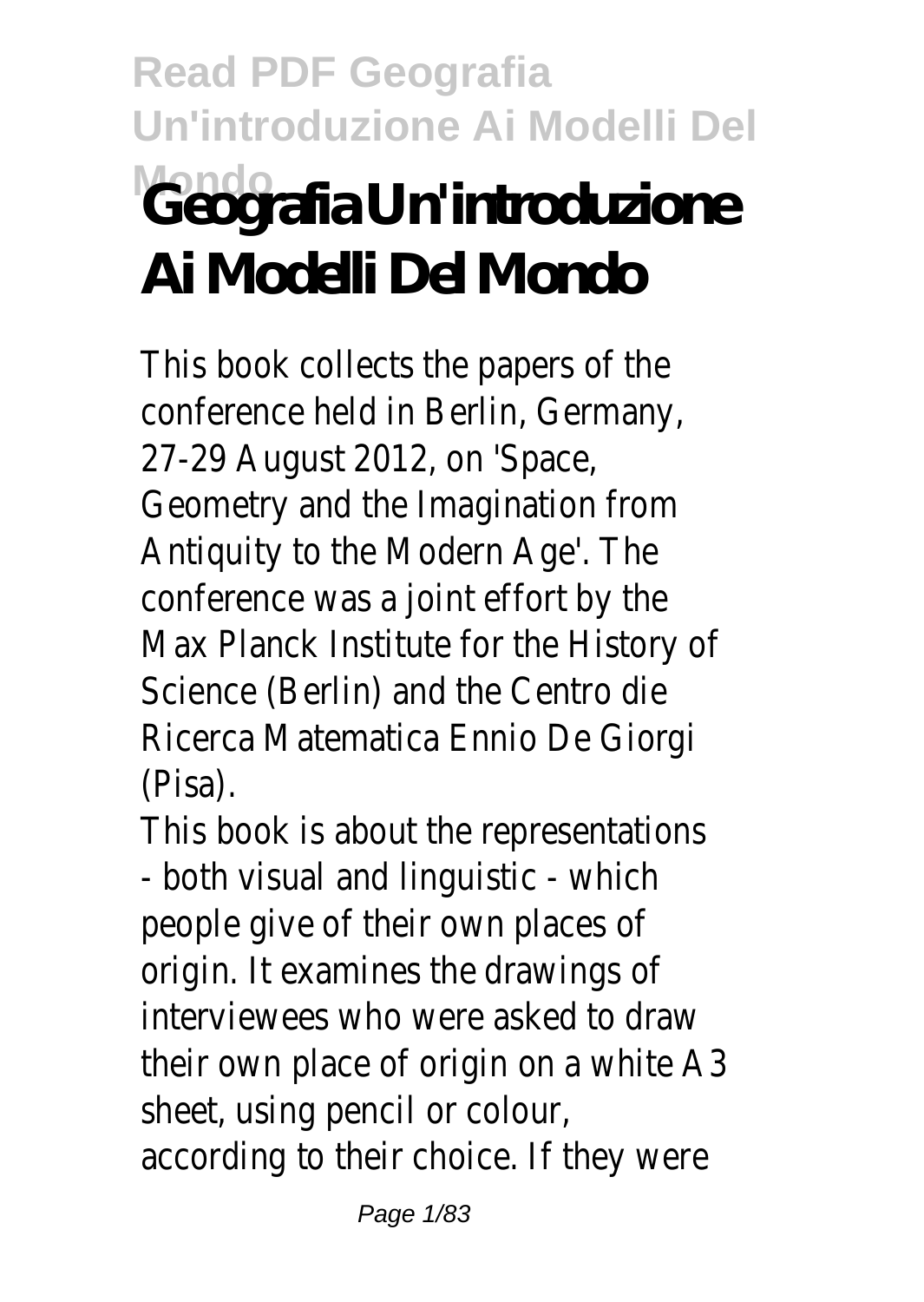**born in a place they did not remember** because they moved in when they were very small, they could draw the place they did remember as the scenario of their early childhood. The drawings are examined from three different perspectives: semiotics, cognitive psychology and geography. The semiotic instruments are used to describe how each person reconstructs a complex image of his/her childhood place, and how they translate their own memories from one language to another, e.g. from drawing to verbal story, trying to approach what they want to express in the best possible way. The cognitivepsychological point of view helps clarify the emotional world of the interviewees and their motivations during the process of reconstruction and expression of their childhood Page 2/83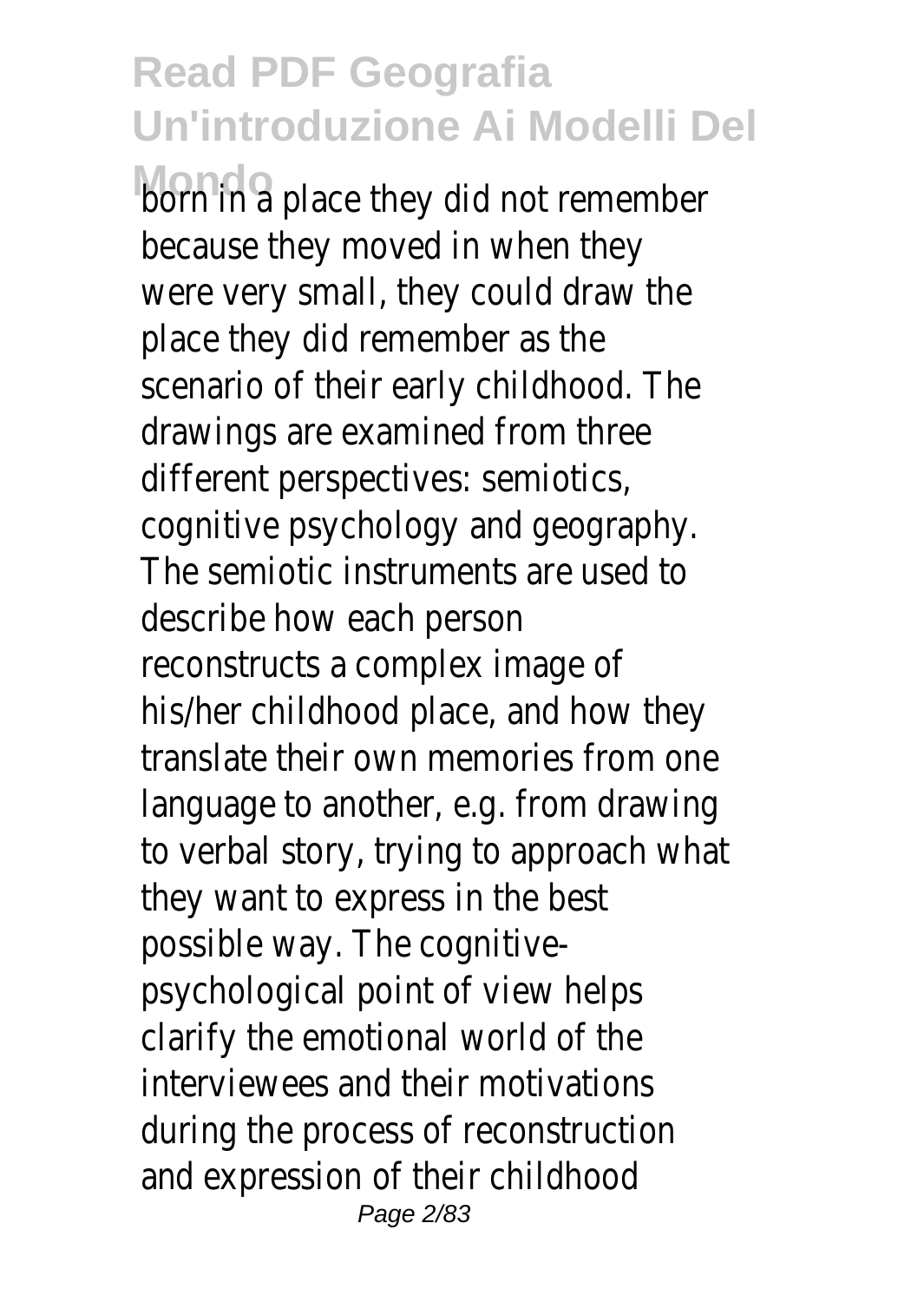experiences. The geographical conceptualizations concern a cultural level and provide insight into the cartographic models that inspire the maps people drew. One of the main findings was the influence from cultural codes as demonstrated in the fact that most of the US students interviewed drew their maps showing considerable cartographic expertise in comparison to their European counterparts. This book offers a set of eleven discipline-specific chapters from across the arts, humanities, psychology, and medicine. Each contributor considers the creative potential of error and/or ambiguity, defining these terms in the particular context of that discipline and exploring their values and applications. Themes include error in choreography, poetry, media art, healthcare, psychology, Page 3/83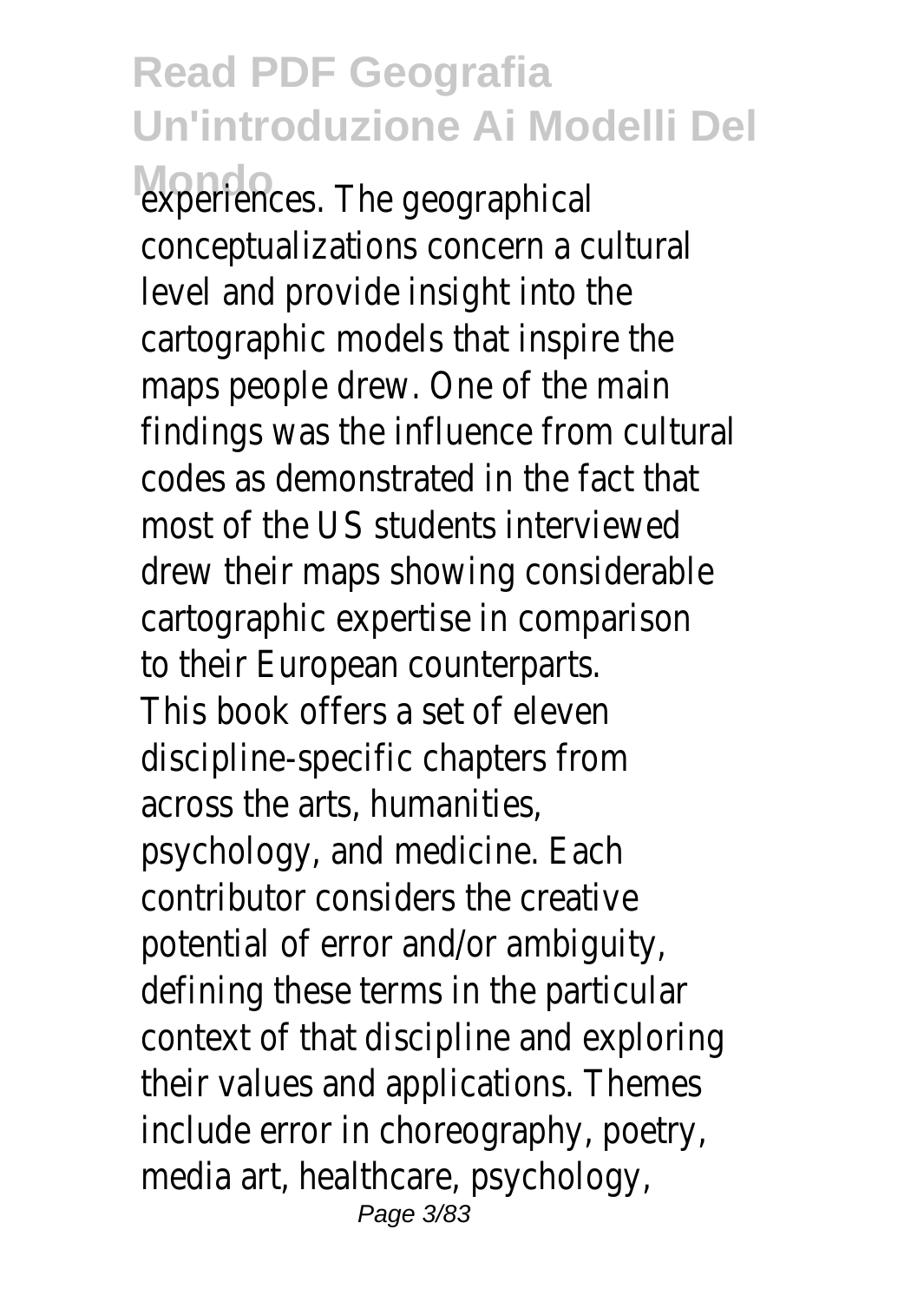critical typography and mixed reality performance. The book emerges from a core question of how dance research and HCI can inform each other through consideration of error, ambiguity and 'messiness' as methodological tools. The digital age had heralded the possibility that error could be eradicated by the logic of computers but several chapters focus on glitch in arts practices that exploit errors in computer programmes, or even create programmes specifically to produce errors. Together, the chapters explore how error can take us somewhere different or somewhere new, to develop a new, more interesting way of working. This edited volume provides an innovative contribution to the debate on contemporary European geopolitics by tracing some of the new political Page 4/83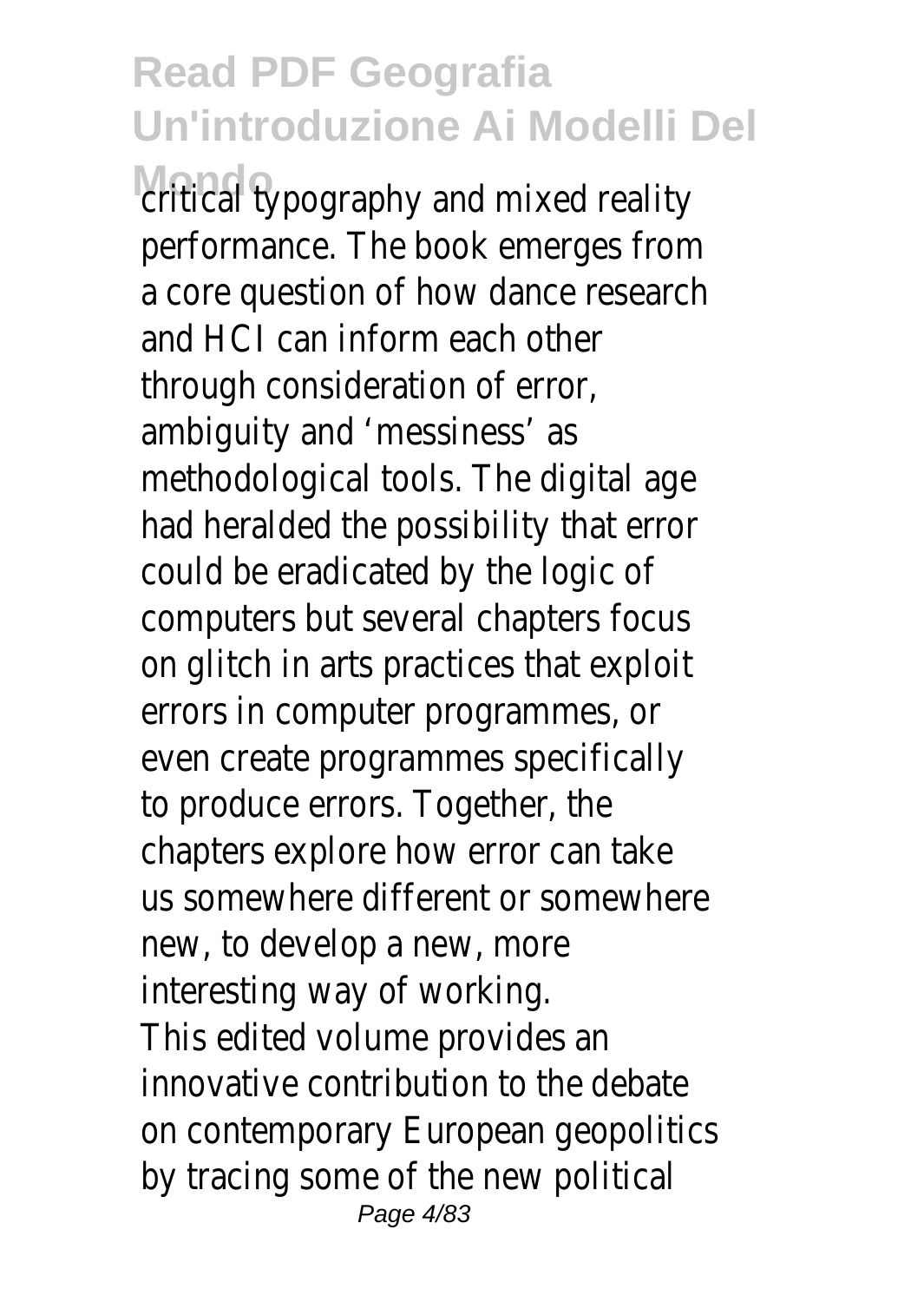**Mondo** geographies and geographical imaginations emergent within - and made possible by - the EU's actions in the international arena. Drawing on case studies that range from the Arctic to East Africa, the nine empirical chapters provide a critical geopolitical reading of the ways in which particular places, countries, and regions are brought into the EU's orbit and the ways in which they are made to work for 'EU'rope. The analyses look at how the spaces of 'EU'ropean power and actorness are narrated and created, but also at how 'EU'rope's discursive (and material) strategies of incorporation are differently appropriated by local and regional elites, from the southern shores of the Mediterranean to Eastern Europe and the Balkans. The question of EU border management is a particularly Page 5/83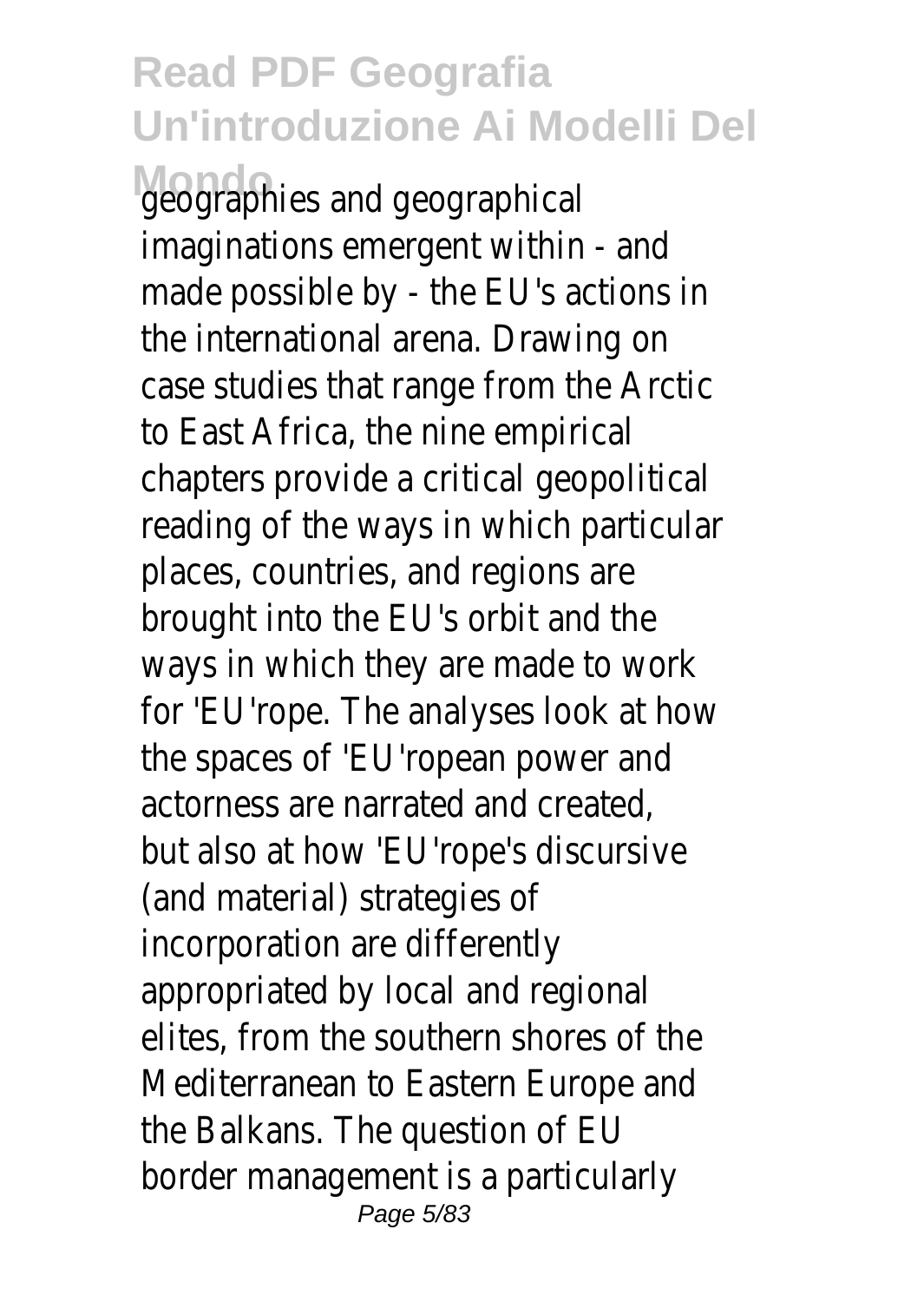important concern of several contributions, highlighting some of the ways in which the Union's border-work is actively (re)making the European space.

Geography and the Humanities Proceedings of the 1st International and Interdisciplinary Conference on Digital Environments for Education, Arts and Heritage Una cultura per la società dell'informazione Knowledge-creating Milieus in Europe Mapping the Middle in Spatial Thought The Philosophy of GIS From Sprezzatura to Satire The Cultures of Italian Migration allows the adjective "Italian" to qualify people's movements along diverse Page 6/83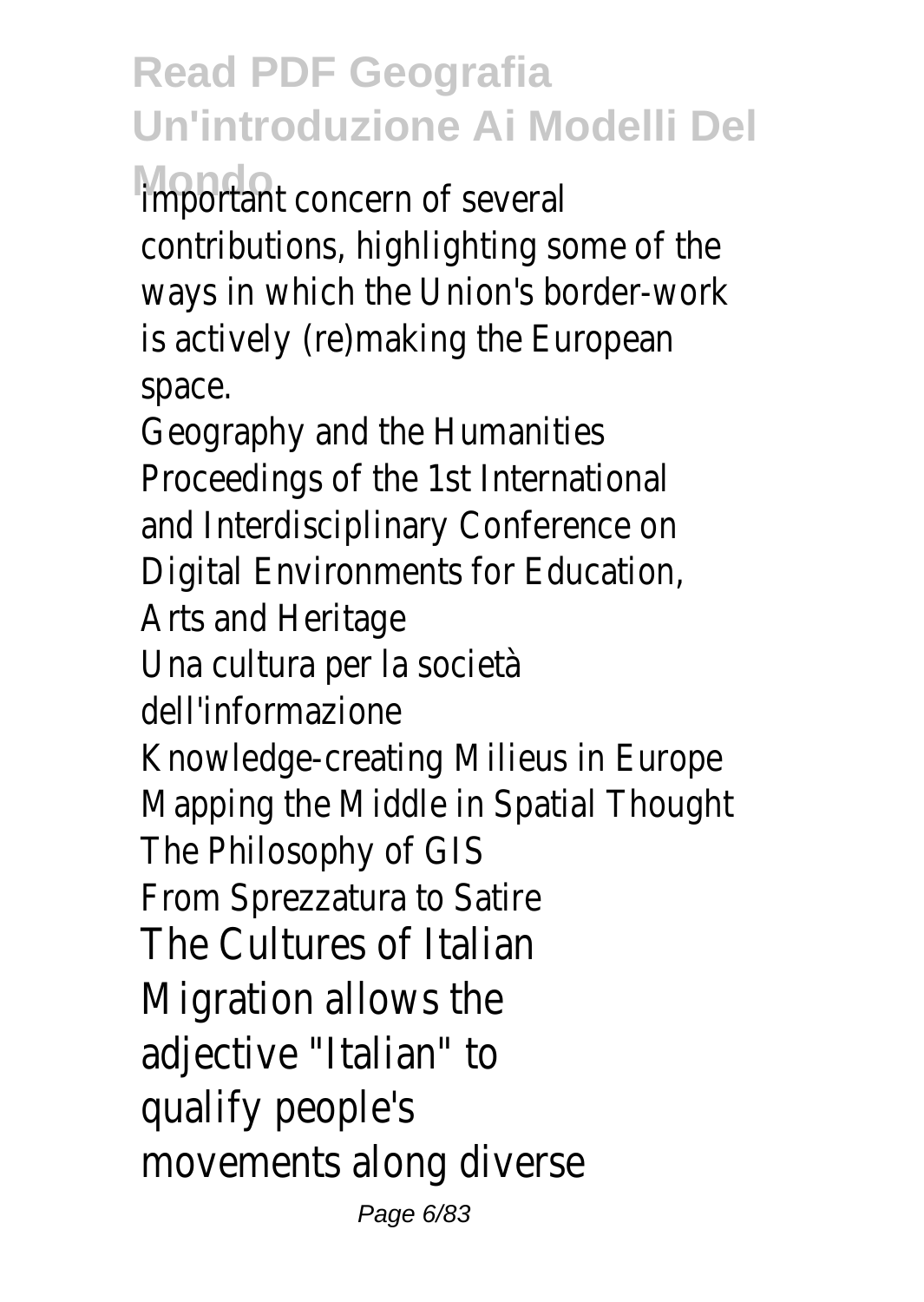**Read PDF Geografia Un'introduzione Ai Modelli Del Mondo** trajectories and temporal dimensions. Discussions on migrations to and from Italy meet in that discursive space where critical concepts like"home," "identity," "subjectivity," and "otherness" eschew stereotyping. This volume demonstrates that interpretations of old migrations are necessary in order to talk about contemporary Italy. New migrations trace new non linear paths in the definitionof a Page 7/83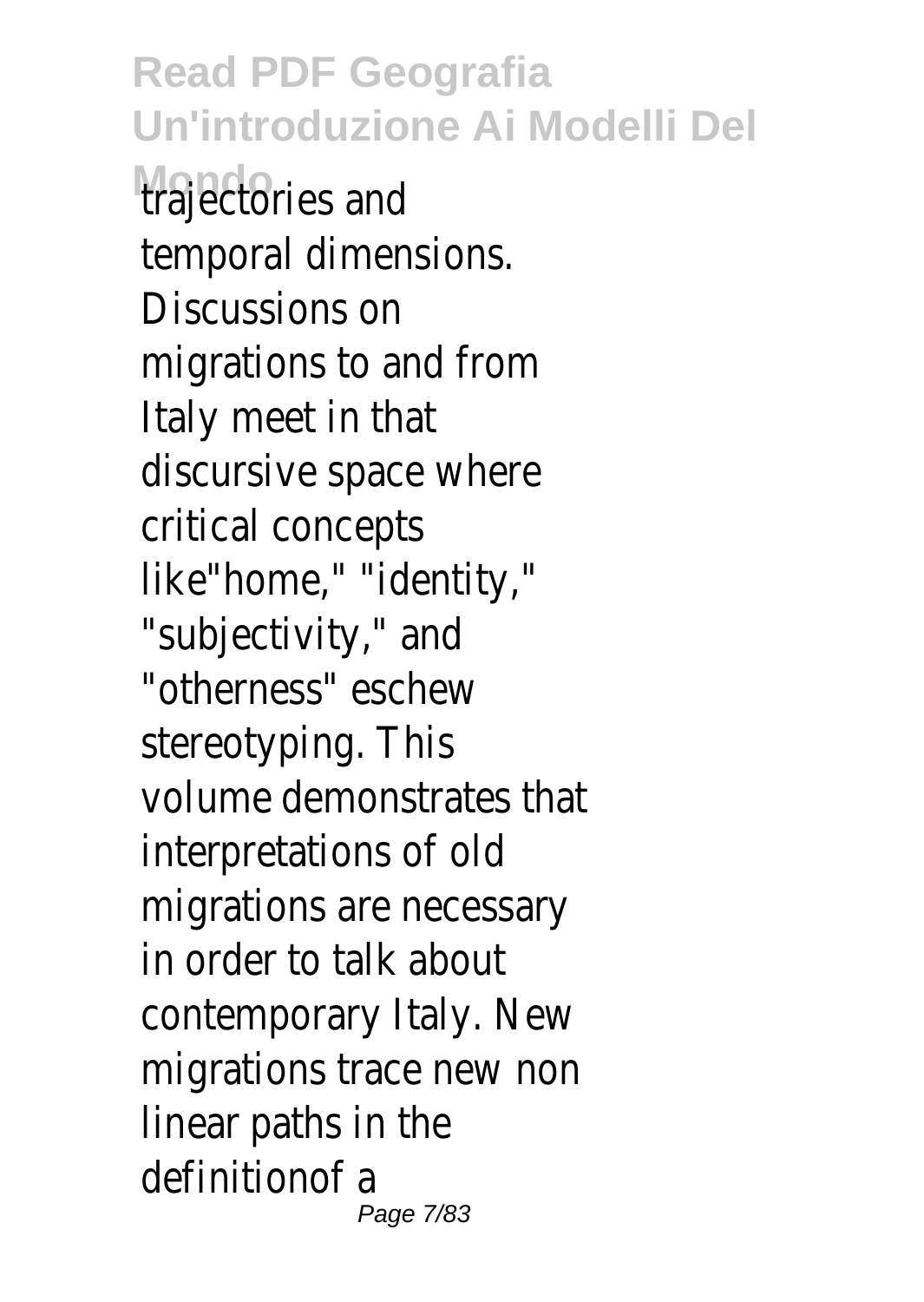**Read PDF Geografia Un'introduzione Ai Modelli Del Mondo** multicultural Italy whose roots are unmistakably present throughout the centuries. Some of these essays concentrate on topics that are historically long-term, such as emigration from Italy to the Americas and southern Pacific Ocean. Others focus on the more contemporary phenomena of immigration to Italy from other parts of the world, including Africa. This collection ultimately offers an invitation to Page 8/83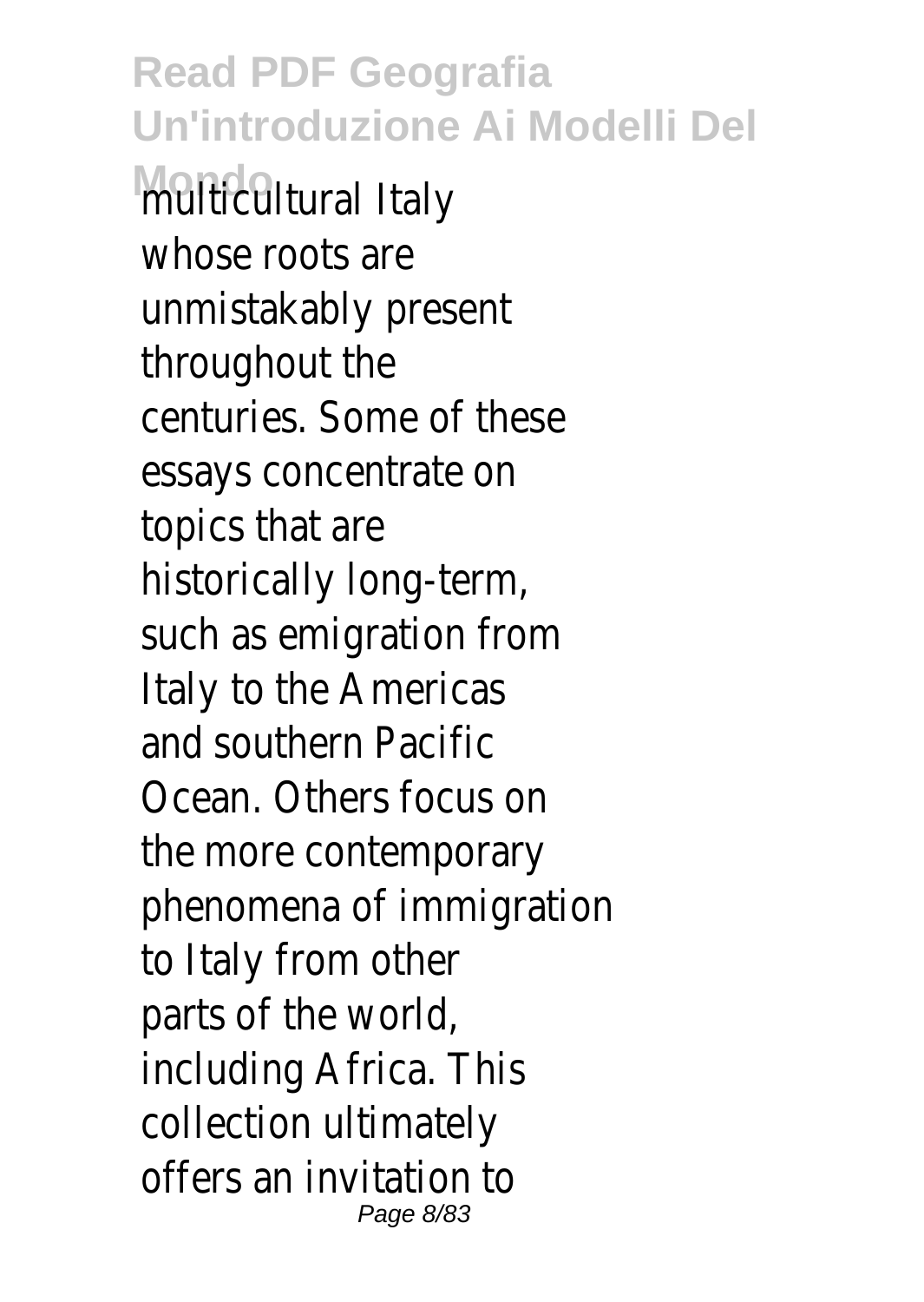**Read PDF Geografia Un'introduzione Ai Modelli Del** seek out new and different modes of analyzing the migratory act. Piechocki calls for an examination of the idea of Europe as a geographical concept, tracing its development in the 15th and 16th centuries. What is "Europe," and when did it come to be? In the Renaissance, the term "Europe" circulated widely. But as Katharina N. Piechocki argues in this compelling book, the continent itself was Page 9/83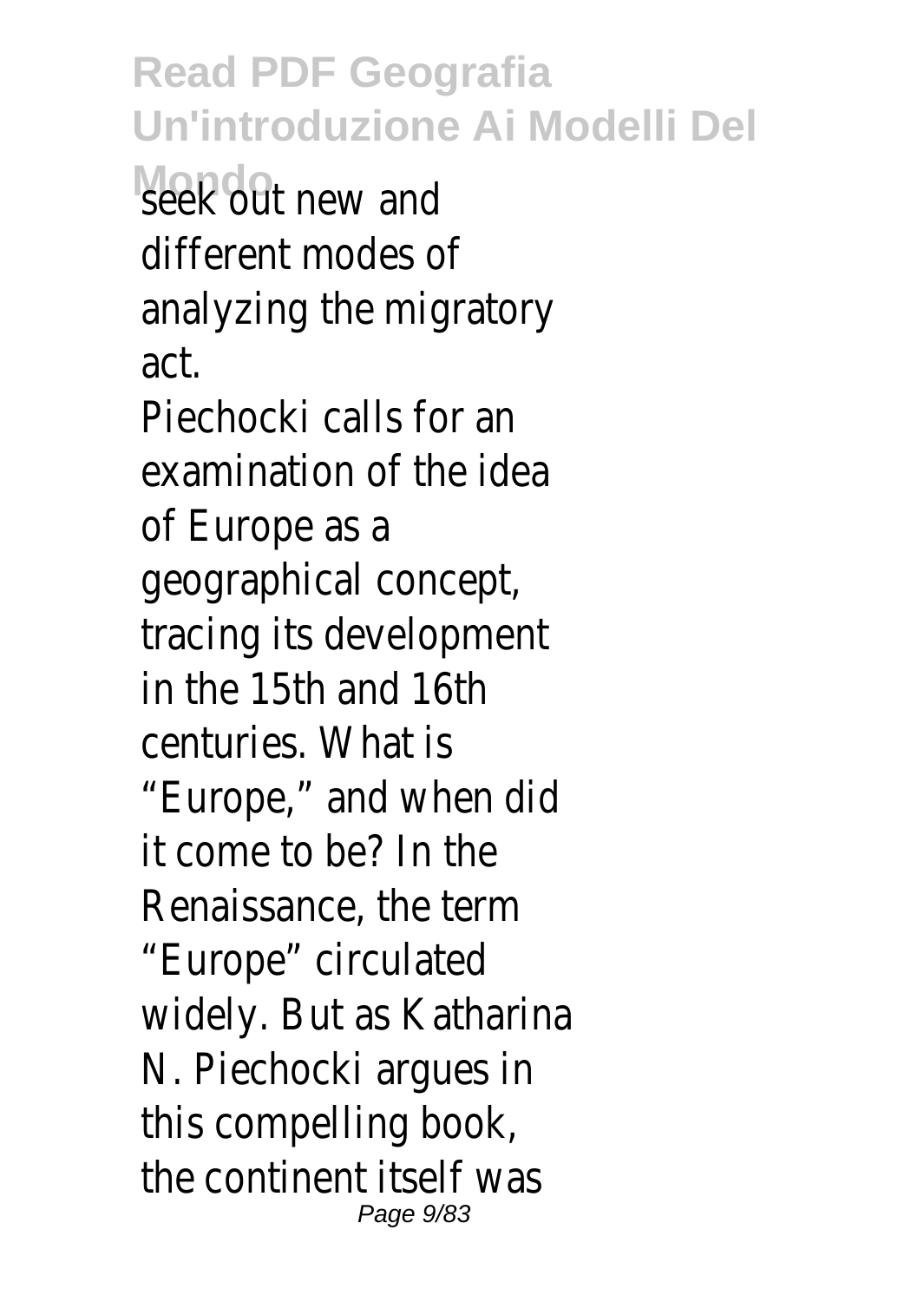**Read PDF Geografia Un'introduzione Ai Modelli Del** only in the making in the fifteenth and sixteenth centuries. Cartographic Humanism sheds new light on how humanists negotiated and defined Europe's boundaries at a momentous shift in the continent's formation: when a new imagining of Europe was driven by the rise of cartography. As Piechocki shows, this tool of geography, philosophy, and philology was used not only to represent but, more importantly, also Page 10/83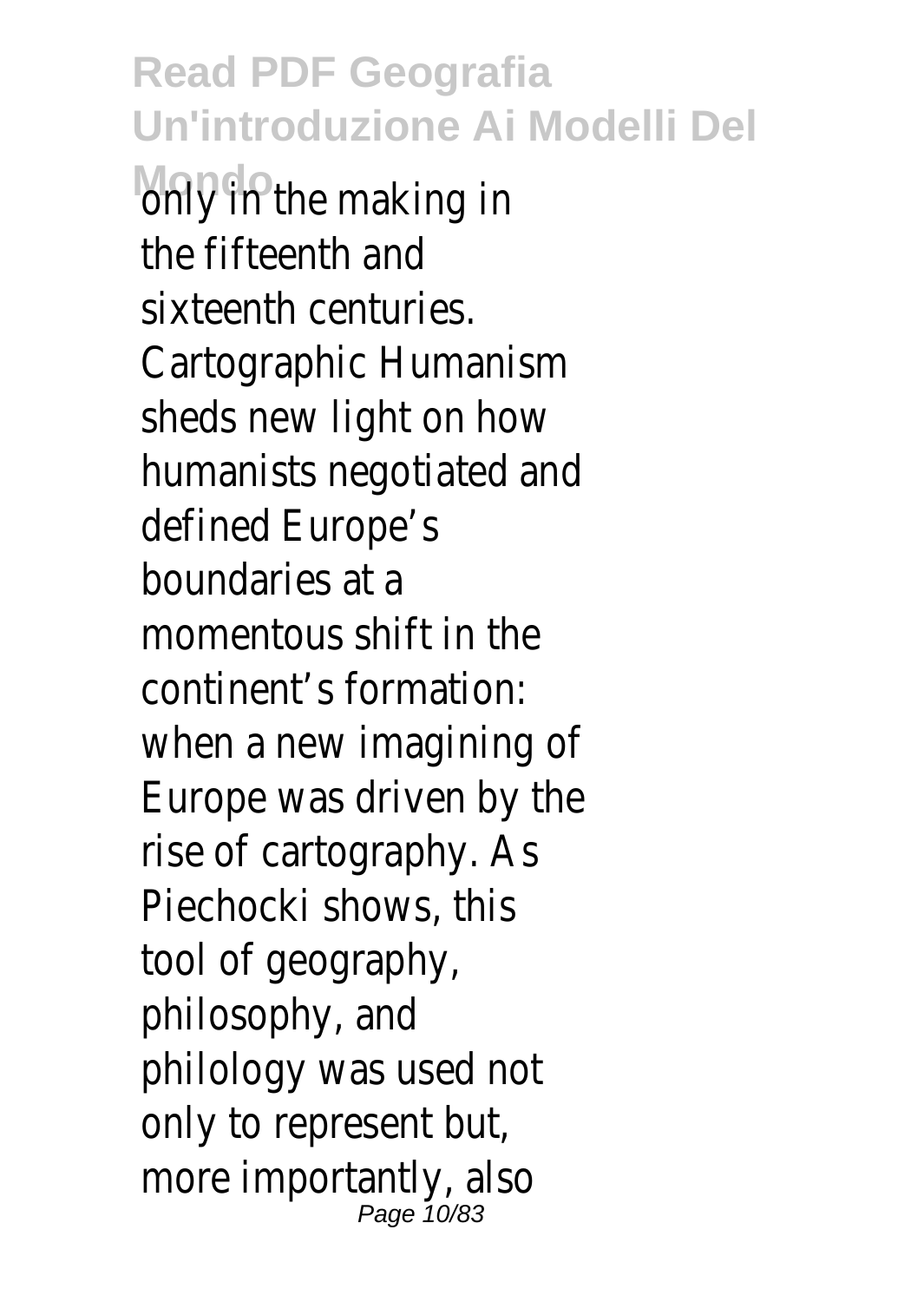**Read PDF Geografia Un'introduzione Ai Modelli Del Mondo** to shape and promote an image of Europe quite unparalleled in previous centuries. Engaging with poets, historians, and mapmakers, Piechocki resists an easy categorization of the continent, scrutinizing Europe as an unexamined category that demands a much more careful and nuanced investigation than scholars of early modernity have hitherto undertaken. Unprecedented in its geographic scope, Cartographic Humanism is Page 11/83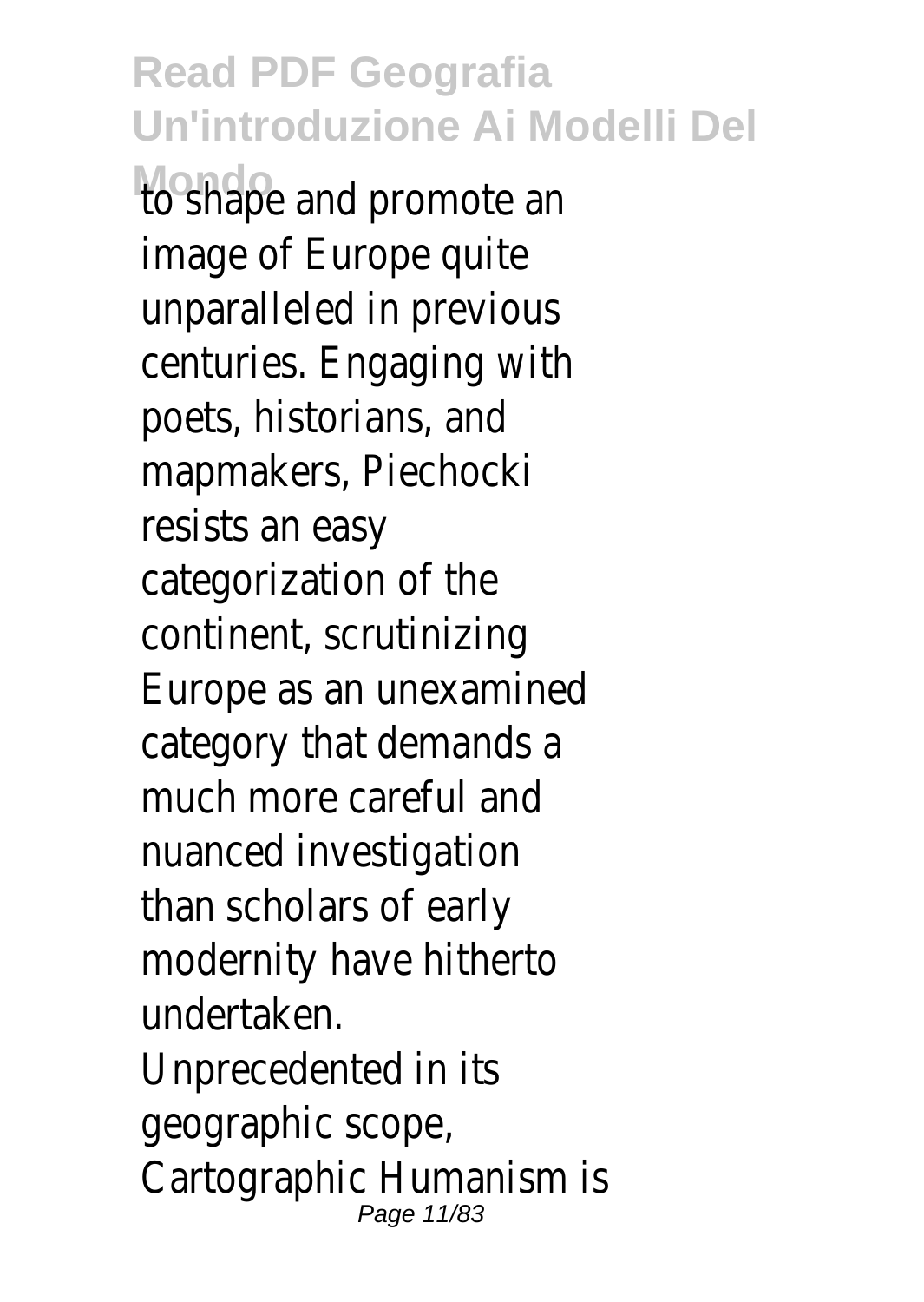**Mondo** the first book to chart new itineraries across Europe as it brings France, Germany, Italy, Poland, and Portugal into a lively, interdisciplinary dialogue. Over the last two decades in the West, there has been a significant increase in the arrest, imprisonment and detention of migrants. The racial criminalization and victimization of migrants and Roma people has led judicial Page 12/83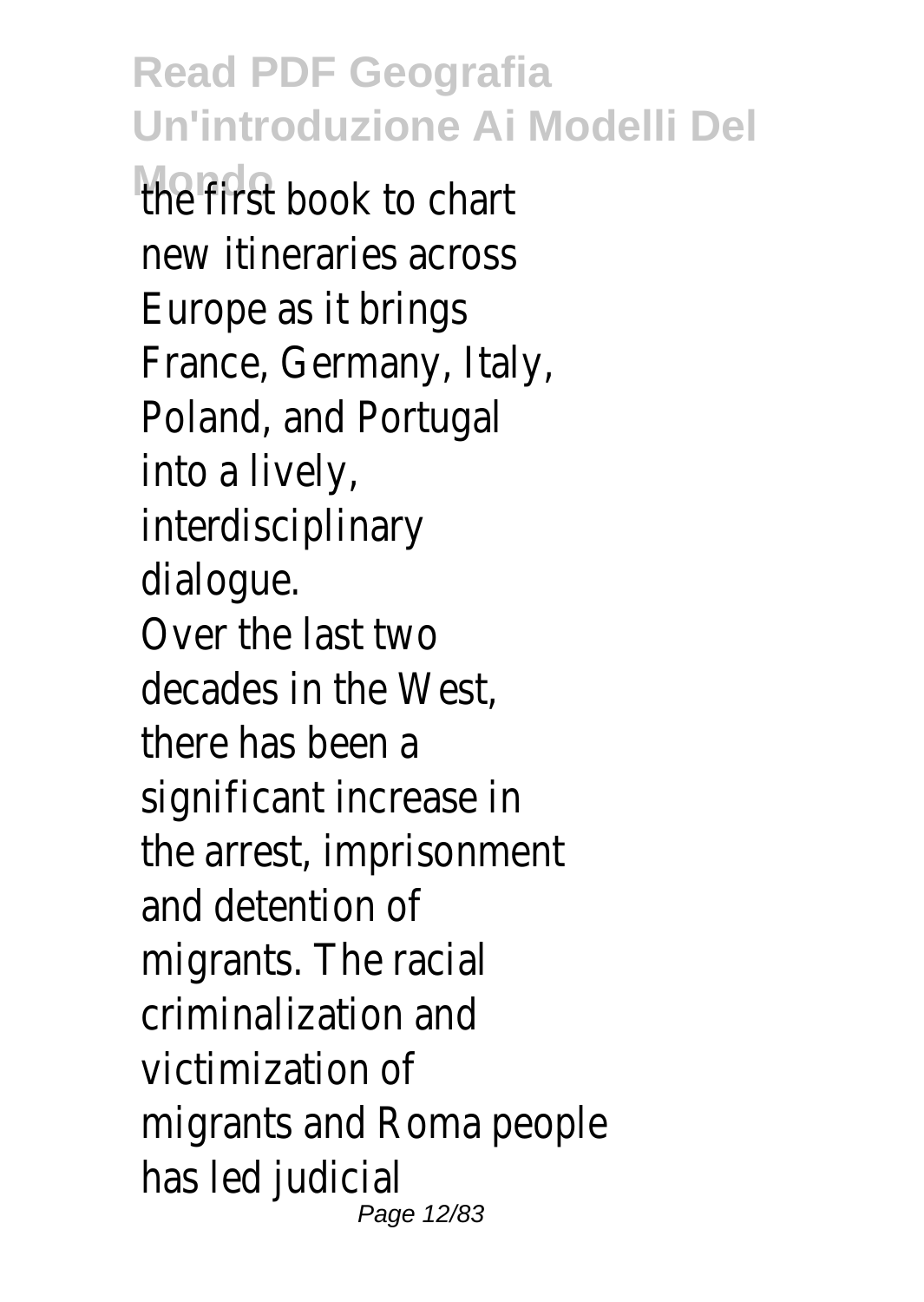**Read PDF Geografia Un'introduzione Ai Modelli Del** authorities, local governments, the police, mass media and the general population to perceive migrants and 'gypsies' as responsible for a wide range of offences. Taking into consideration the political and cultural conditions that affect and interconnect societies of emigration and immigration, the contributors examine and compare a range of cases in Europe and the United States. The contributions Page 13/83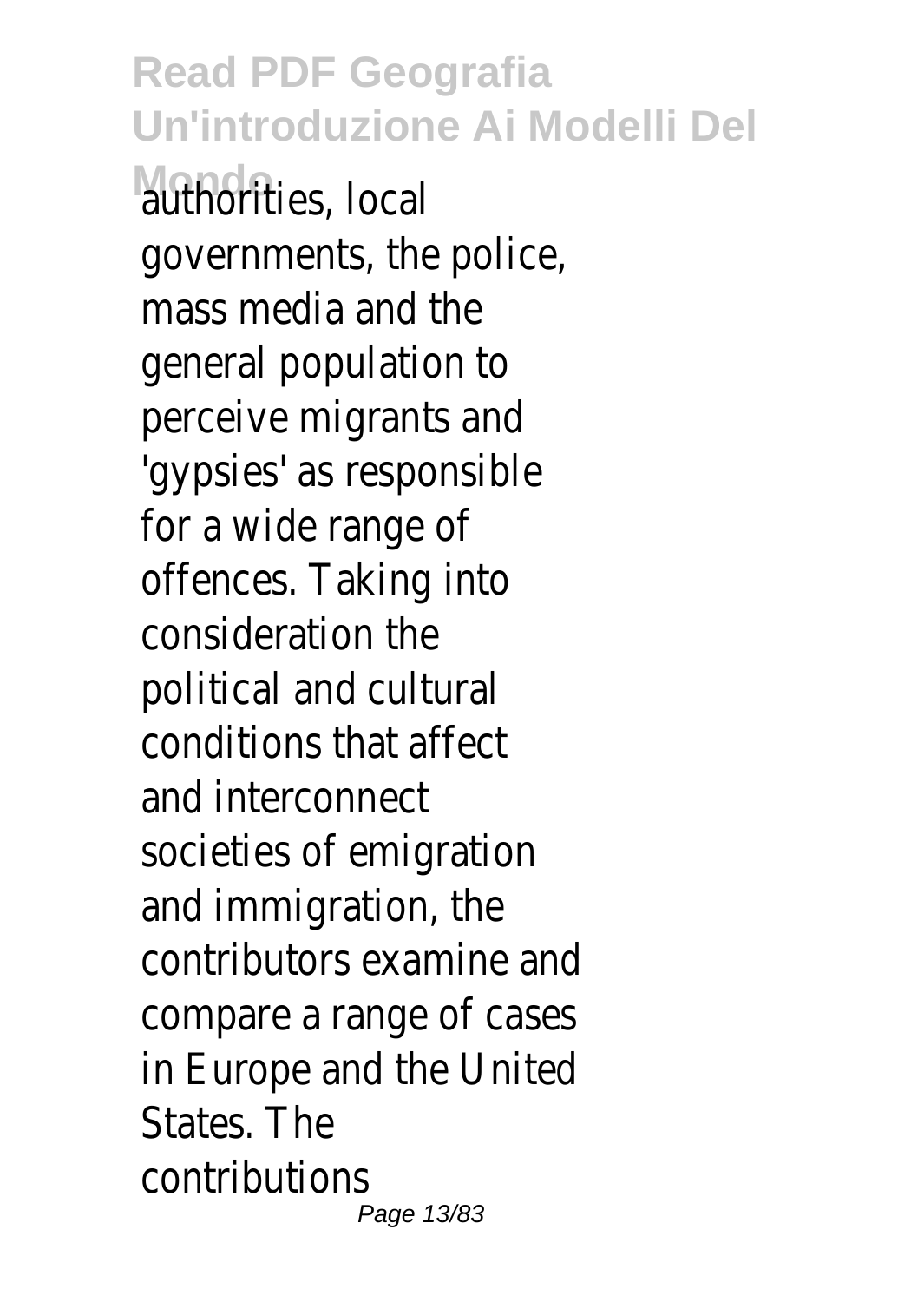**Read PDF Geografia Un'introduzione Ai Modelli Del Mondo** demonstrate how the persecution of the 'current enemy' is the 'total political fact' of the 21st century in that it ensures consensus and business, or what might be termed the 'crime deal' of today. This provocative book has international appeal and will be a valuable resource for academics, researchers and policymakers with an interest in migration and social and ethnic control. Geografiaun'introduzione Page 14/83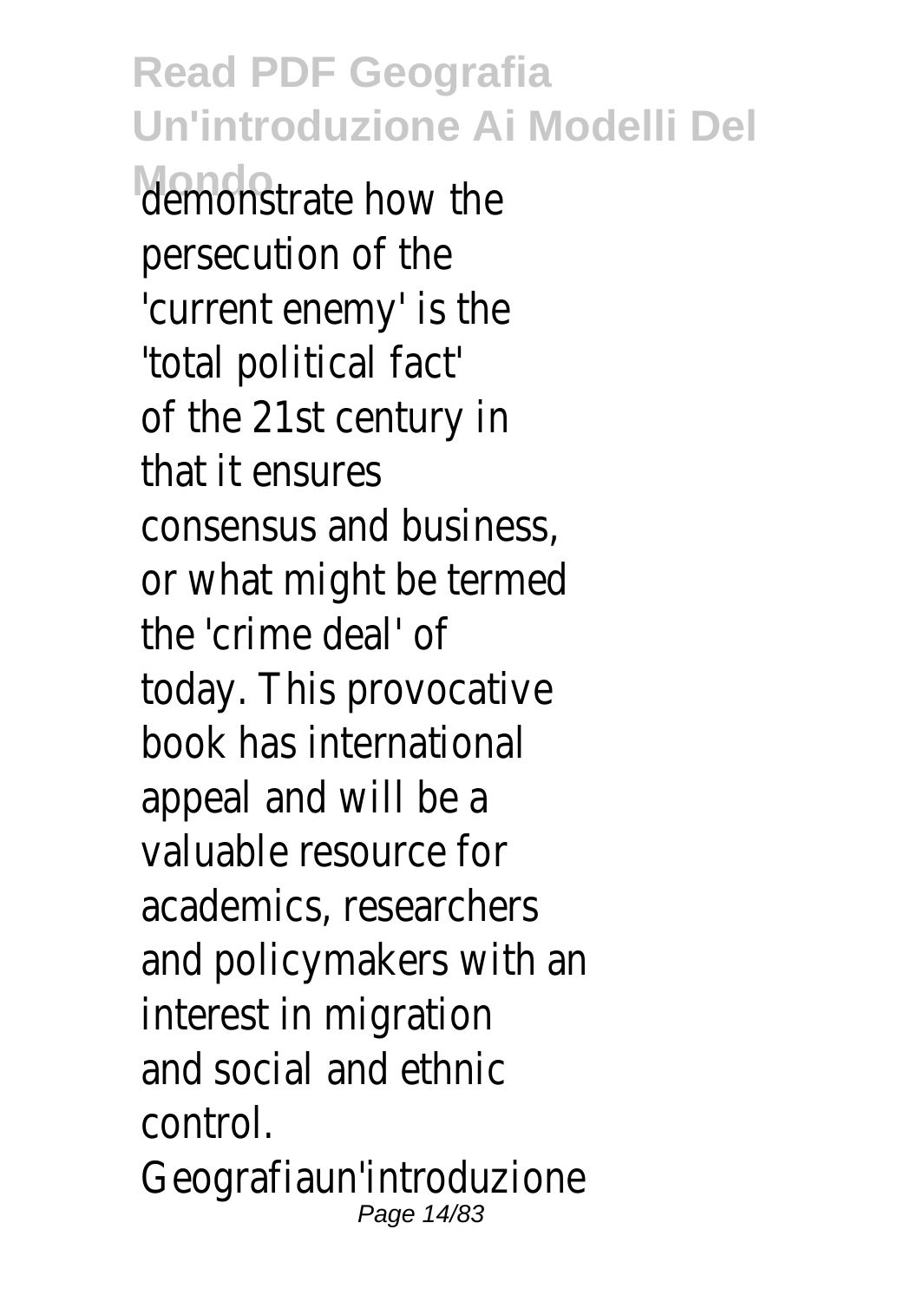**Read PDF Geografia Un'introduzione Ai Modelli Del Mondo** ai modelli del mondoPutting Tradition into Practice: Heritage, Place and DesignProceedings of 5th INTBAU International Annual EventSpringer Ad Hoc Urban Sprawl in the Mediterranean City Il territorio della geografia. Approcci a confronto tra Brasile e Italia

EU Geopolitics and the Making of European Space Transgresión, bricolaje, postproducción Geografia Page 15/83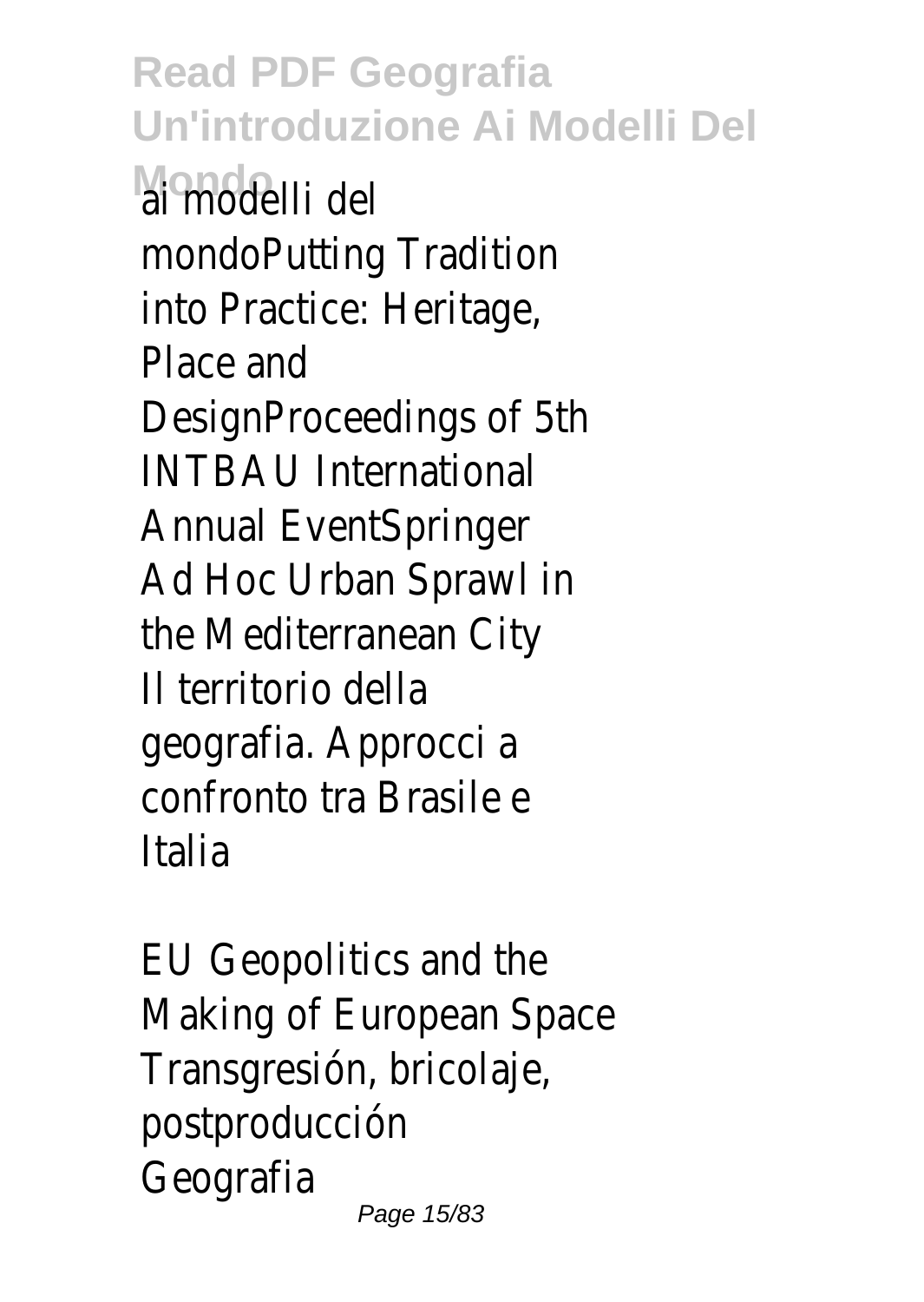**Read PDF Geografia Un'introduzione Ai Modelli Del Mondo** The Philosophy of Geography **This book gathers peerreviewed papers presented at the 1st International and Interdisciplinary Conference on Digital Environments for Education, Arts and Heritage (EARTH2018), held in Brixen, Italy in July 2018. The papers focus on interdisciplinary and multi-disciplinary research concerning cutting-edge cultural heritage informatics and engineering; the use of technology for the representation, preservation and communication of cultural heritage knowledge; as well as** Page 16/83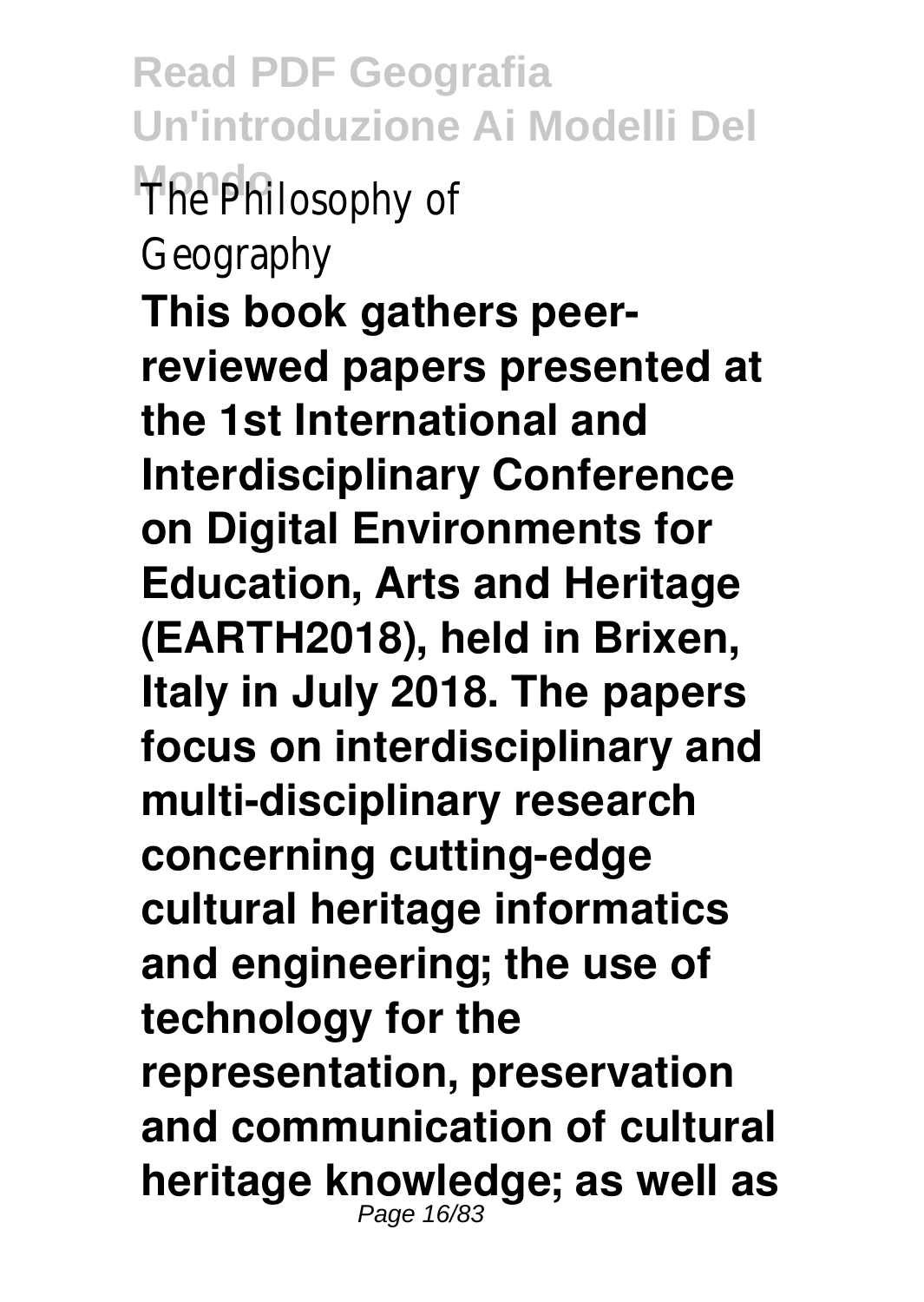**Read PDF Geografia Un'introduzione Ai Modelli Del Mondo heritage education in digital environments; innovative experiments in the field of digital representation; and methodological reflections on the use of IT tools in various educational contexts. The scope of the papers ranges from theoretical research to applications, including education, in several fields of science, technology and art. EARTH 2018 addressed a variety of topics and subtopics, including digital representation technologies, virtual museums and virtual exhibitions, virtual and augmented reality, digital** Page 17/83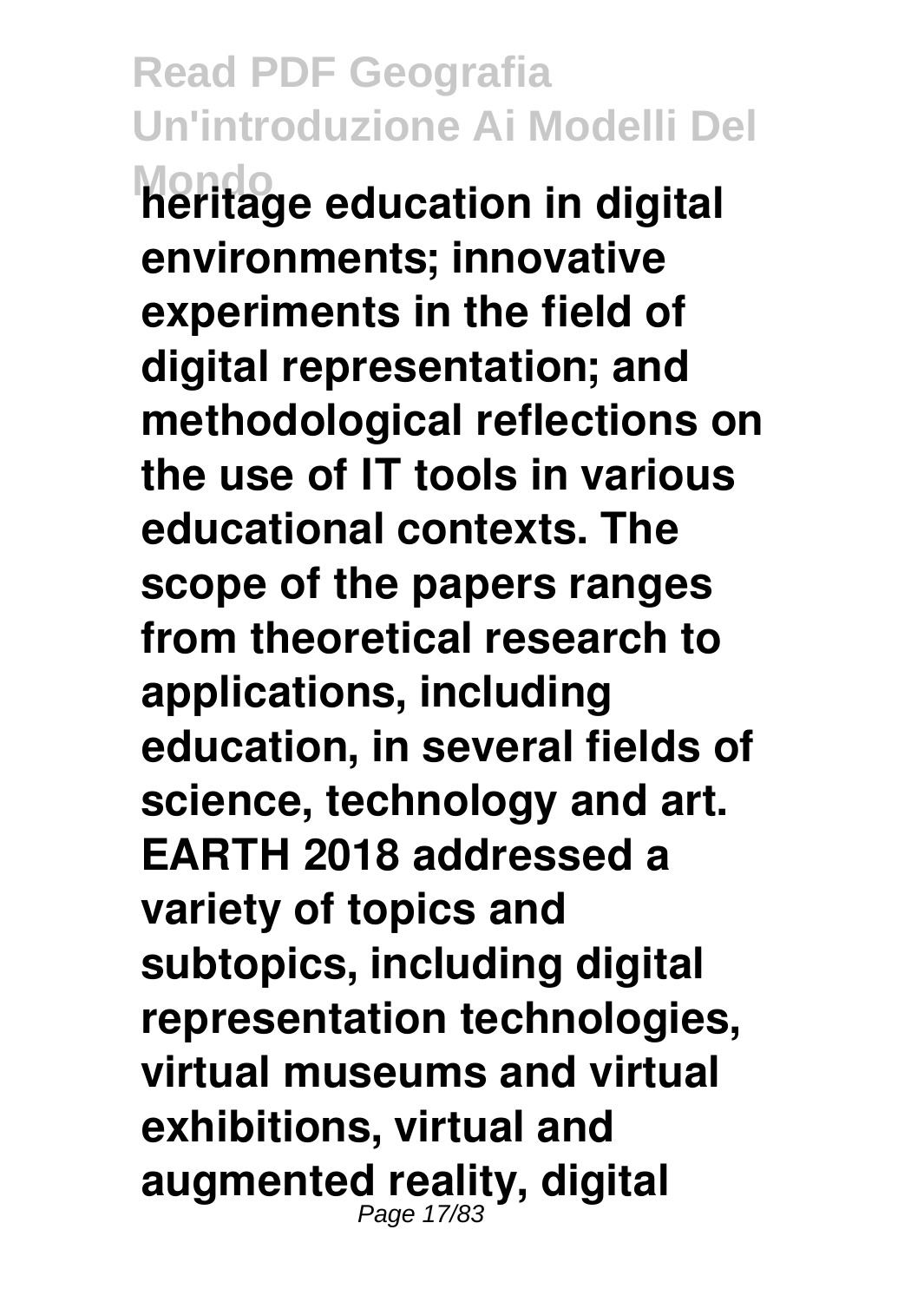**Read PDF Geografia Un'introduzione Ai Modelli Del Mondo heritage and digital arts, art and heritage education, teaching and technologies for museums, VR and AR technologies in schools, education through digital media, psychology of perception and attention, psychology of arts and communication, as well as serious games and gamification. As such the book provides architects, engineers, computer scientists, social scientists and designers interested in computer applications and cultural heritage with an overview of the latest** Page 18/83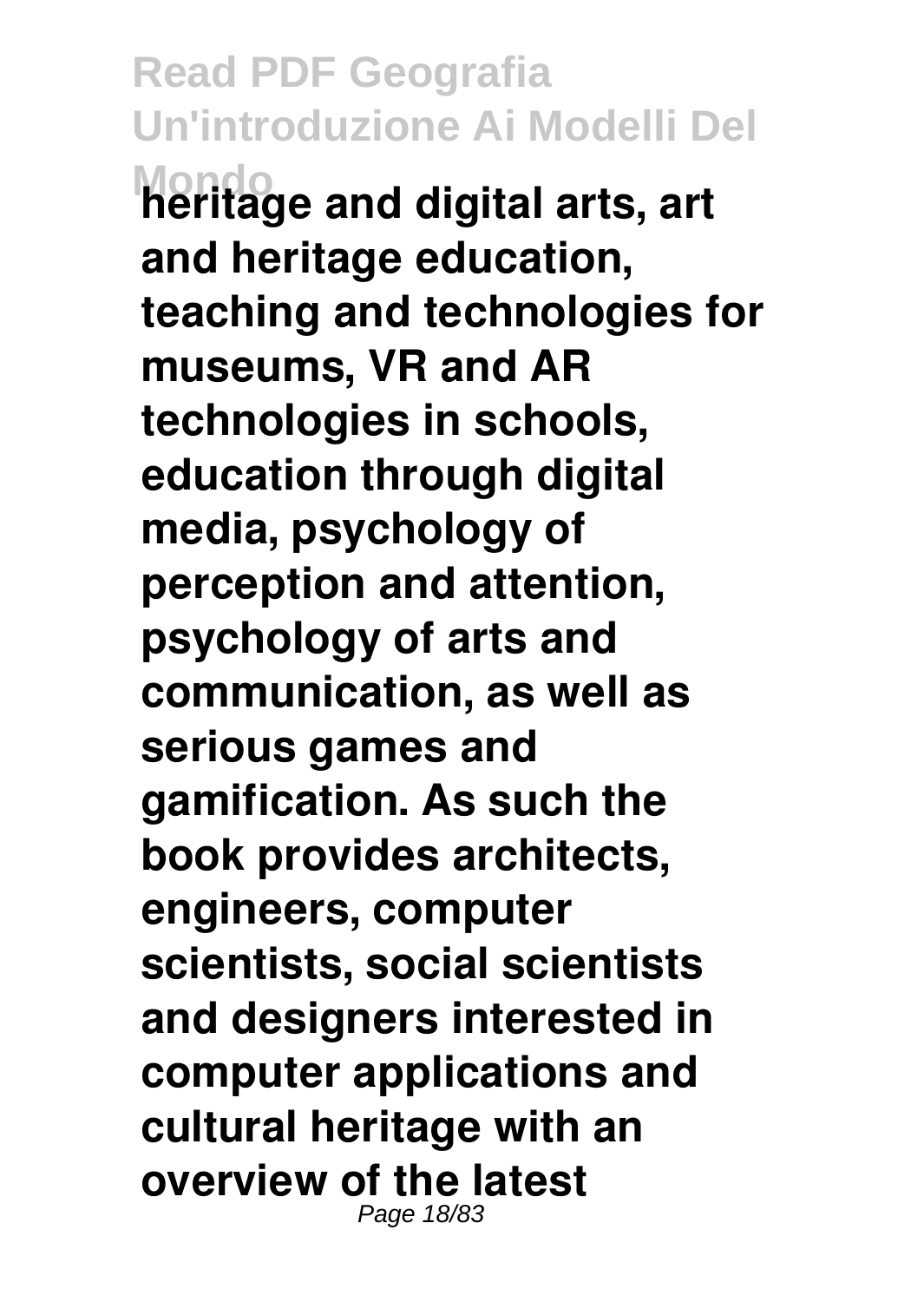**Read PDF Geografia Un'introduzione Ai Modelli Del Mondo advances in the field, particularly in the context of science, arts and education. Il Comitato Regionale di Coordinamento delle Università del Lazio (CRUL) ha progettato e organizzato una serie di convegni in occasione del Giubileo della Misericordia, anche per «accompagnare culturalmente» il coinvolgimento degli studenti e delle istituzioni accademiche nelle attività organizzative e comunicative del Giubileo. Una scelta che rivendica un percorso rigorosamente accademico e** Page 19/83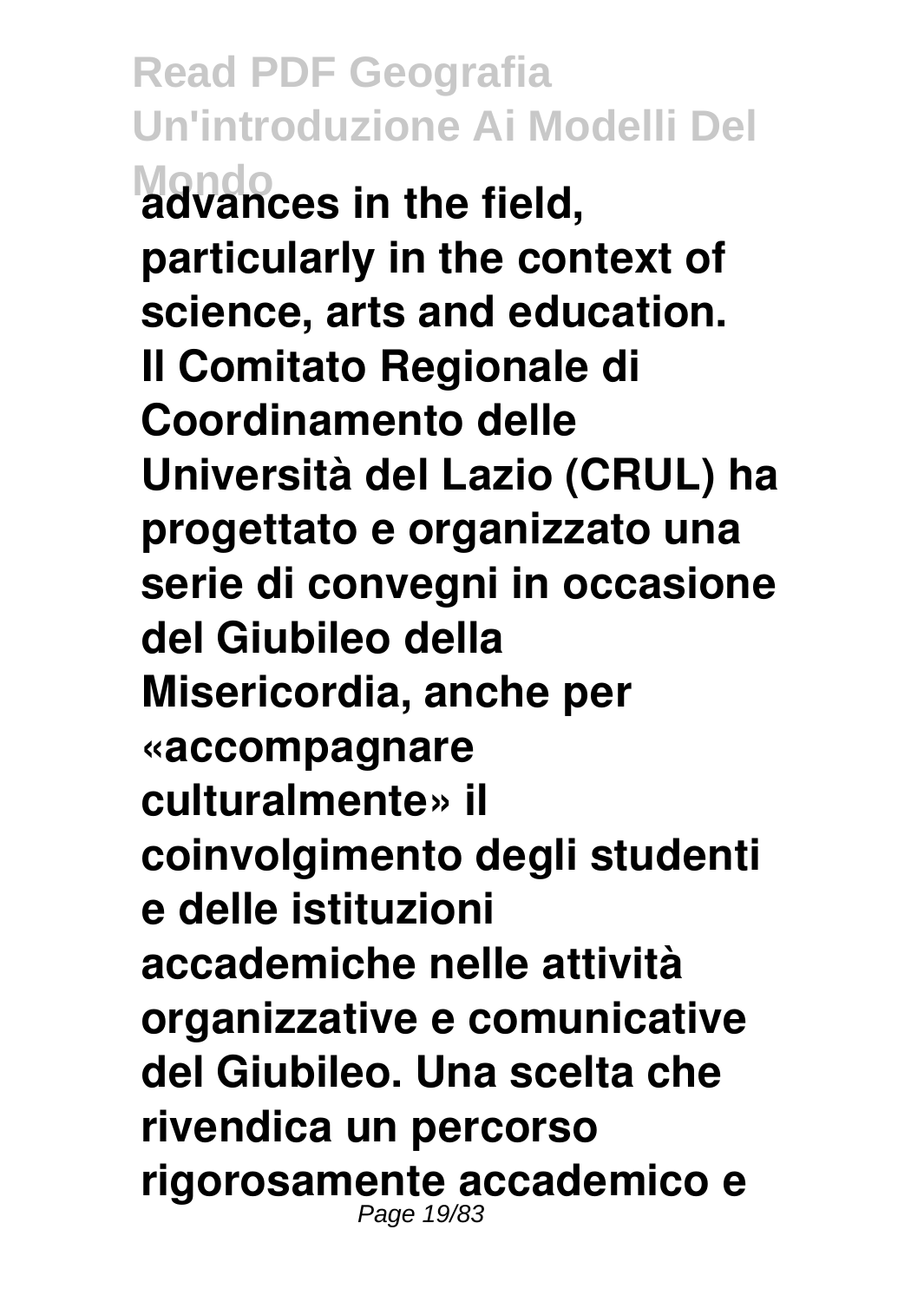**Read PDF Geografia Un'introduzione Ai Modelli Del Mondo autonomo, e non sottovaluta però il riconoscimento di importanza di un evento religioso come il Giubileo Straordinario indetto da Papa Francesco. In questo contesto, il 30 marzo 2016 si è svolto presso la Terza università di Roma un evento su "Ambiente, città e territorio". Ha fatto seguito, il 22 aprile, un convegno nell'Auditorium di "Tor Vergata" su "Scienza e Benessere". Il 9 maggio, presso l'Università Foro Italico, si è svolto il terzo appuntamento su "Sport e capitale umano", mentre** Page 20/83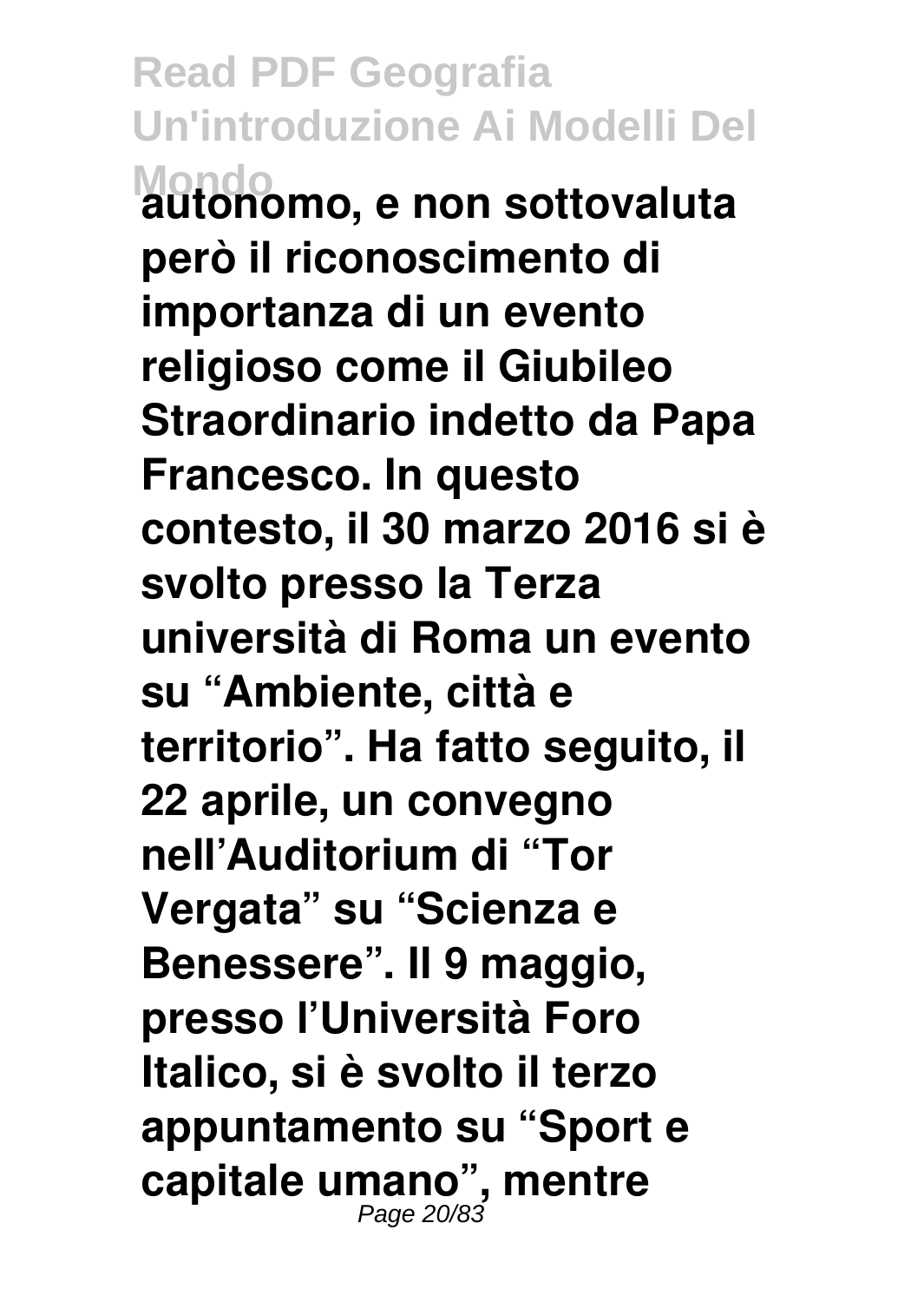**Read PDF Geografia Un'introduzione Ai Modelli Del Mondo l'ultimo incontro è ospitato dalla Sapienza e ha come tema "Una cultura per la società dell'informazione". Affrontando i tanti terreni applicativi connessi a quest'ultimo titolo, il convegno punta a ricapitolarli dentro una visione critica dell'attuale modello di sviluppo, spingendo a interpretare l'incontro come una vera e propria promozione di una strategia condivisa per un deciso ritorno al dibattito sui contenuti, riconsegnando una cultura alla società dell'informazione e alla** Page 21/83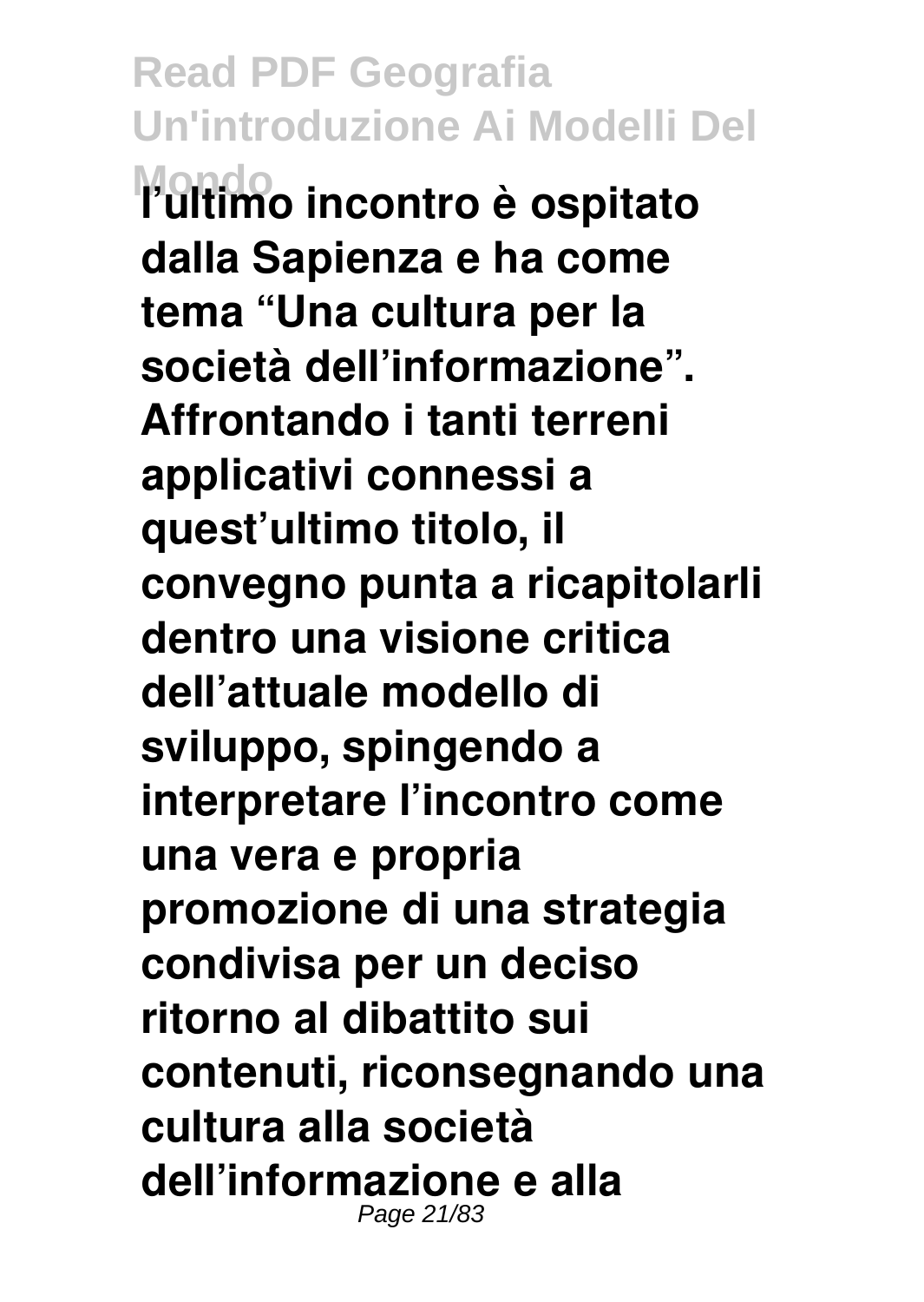**Read PDF Geografia Un'introduzione Ai Modelli Del Mondo modernità. Nella mattinata saranno affrontate le tematiche entro cui si declina il paradigma della sostenibilità con riguardo ai territori della formazione, dell'Università e della cultura. Dal Cultural Heritage al patrimonio e ai beni culturali; dalla libertà di comunicare al tempo dell'exploit delle reti alle nuove disuguaglianze e periferie sociali della modernità; dalle vertenze stringenti della condizione giovanile a quella della parità di genere; dalla responsabilità sociale d'impresa al nuovo management culturale.** Page 22/83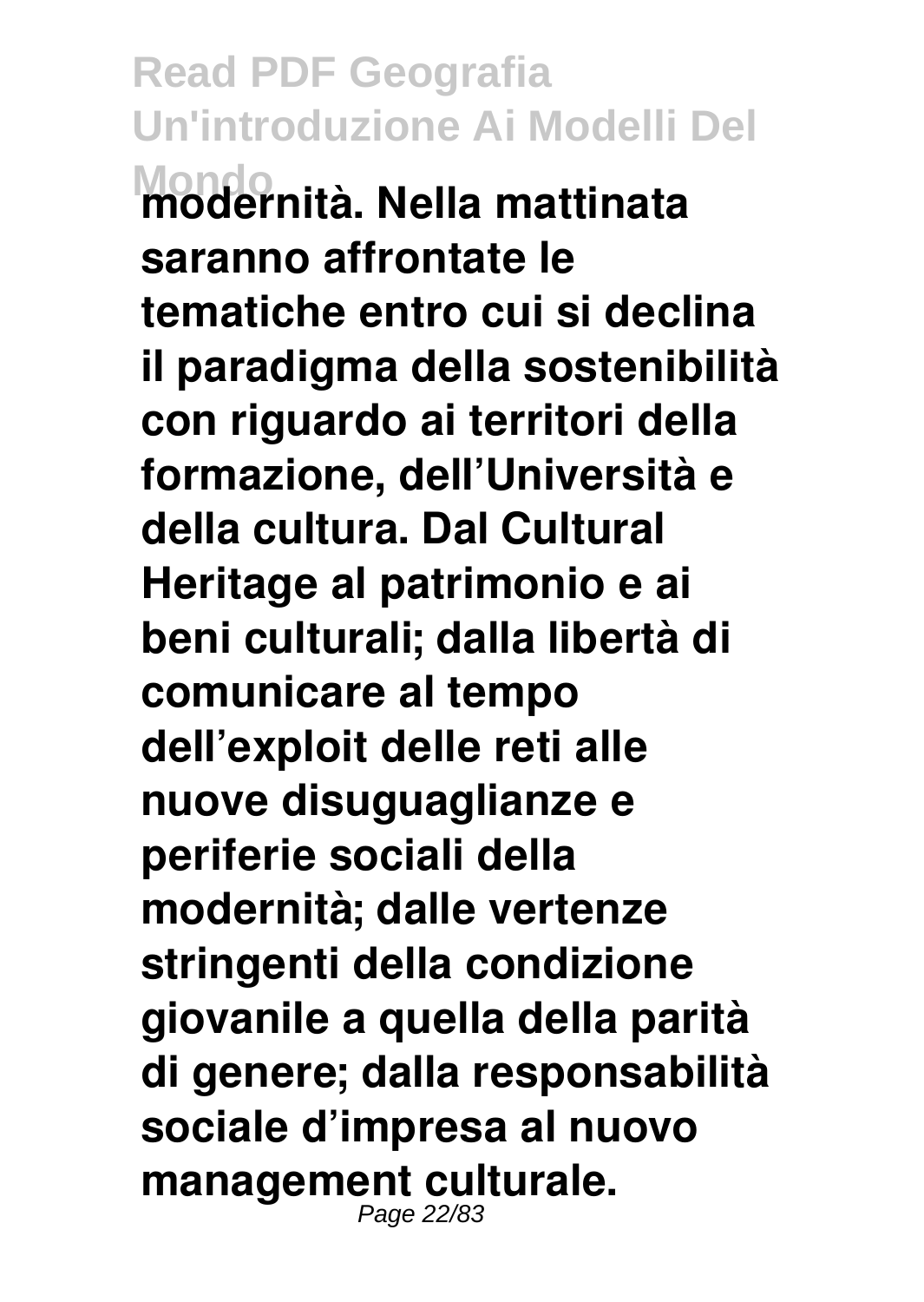**Read PDF Geografia Un'introduzione Ai Modelli Del Mondo The number of cultural parks has been steadily increasing in recent years throughout the world. But what is a cultural park? This book provides a detailed answer to this question and sets out the basis for an academic debate that moves beyond the technical narratives that have prevailed to date. It is important to open up the topic to academic scrutiny given that cultural parks are becoming widespread devices being employed by different institutions and social groups to manage and enhance cultural and natural heritage** Page 23/83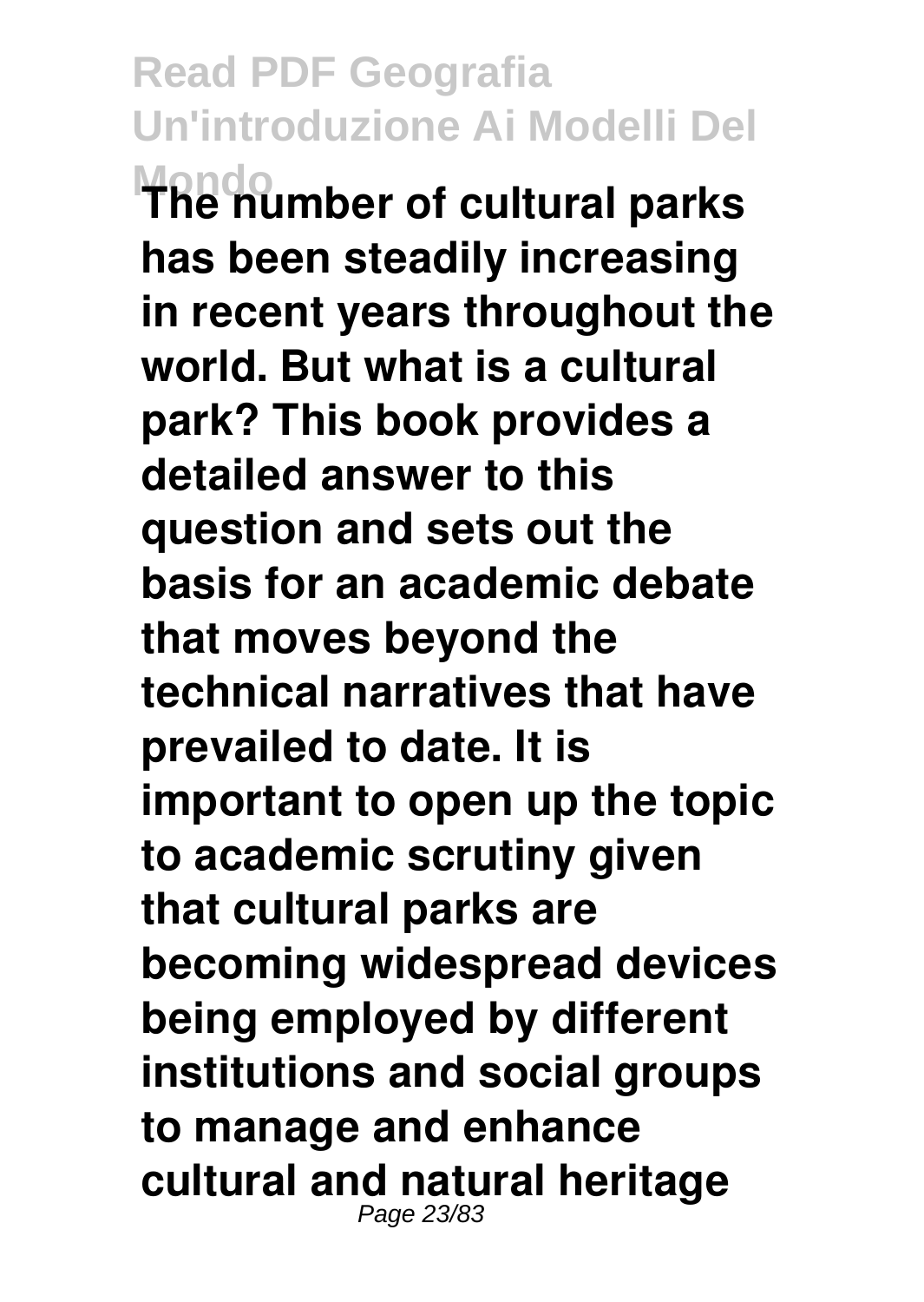**Read PDF Geografia Un'introduzione Ai Modelli Del Mondo assets and landscapes. The main problem in dealing with this topic is the predominant lack of theory-grounded, critical reflection in the literature about cultural parks. These remain largely conceived as technical instruments deployed by institutions in order to solve an array of problems they must deal with. As cultural parks are generally regarded as positive and constructive tools whose performance is associated with the preservation of heritage, the overcoming of the nature/culture divide, the** Page 24/83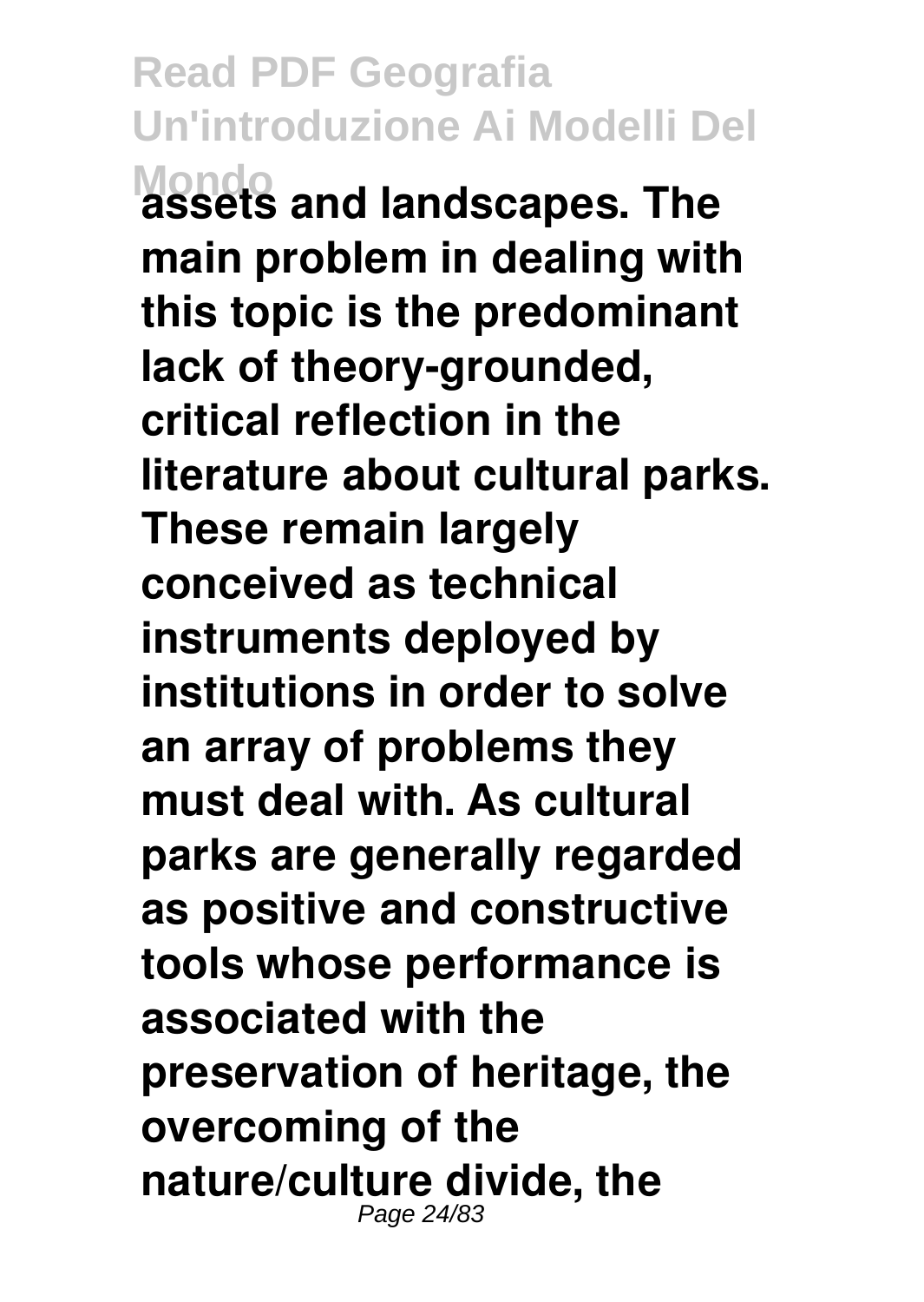**Read PDF Geografia Un'introduzione Ai Modelli Del Mondo reinforcing of identity and memory and the strengthening of social cohesion and economic development, this book critically explores these issues through the analysis of the literature on cultural parks. In addition, it provides a novel theoretical conceptualization of cultural parks that is connected with, and underpins, a tentative methodology developed for their empirical analysis. Since the early 1960s, the internationally acclaimed and highly distinguished Swedish geographer Gunnar Olsson** Page 25/83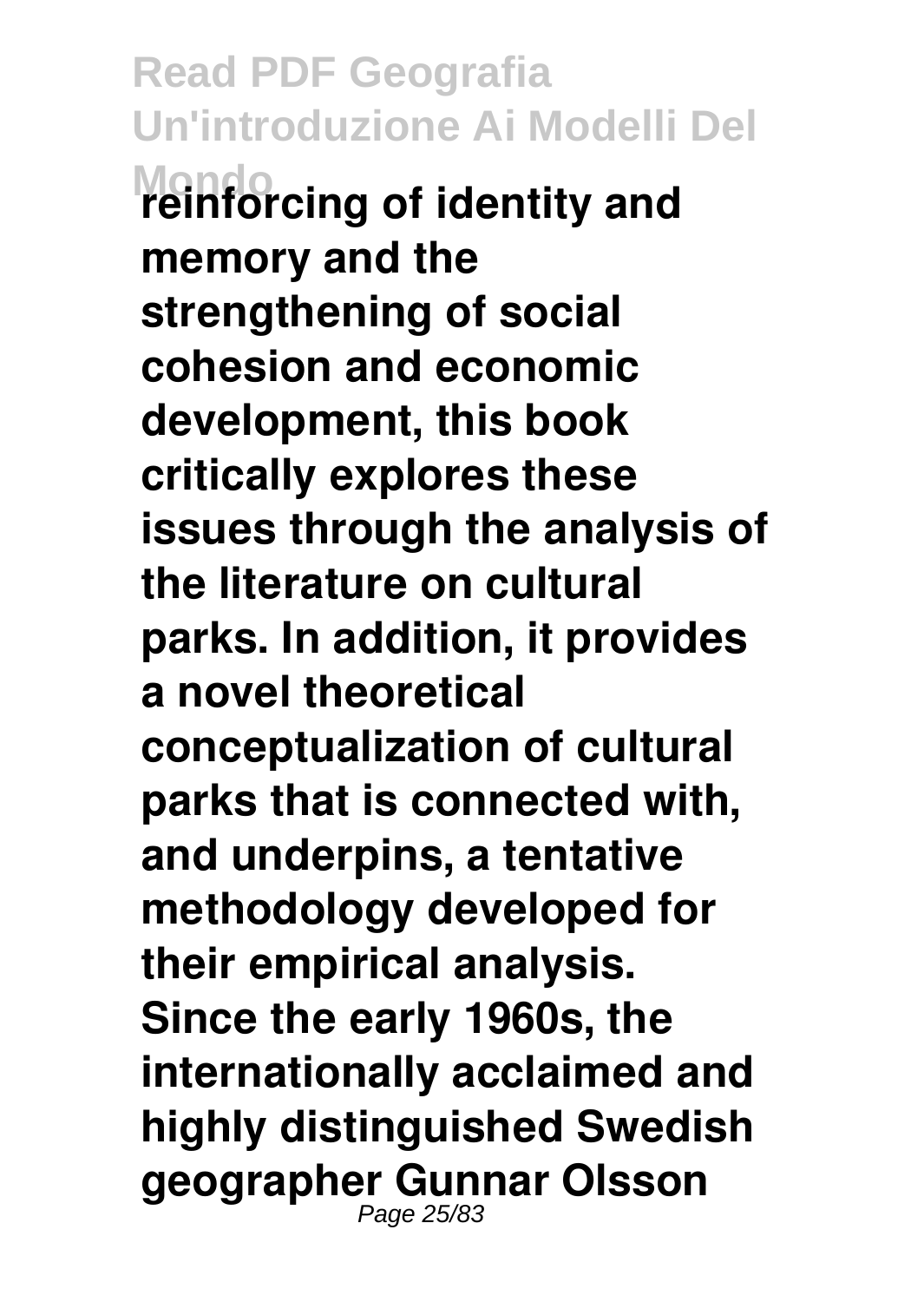**Read PDF Geografia Un'introduzione Ai Modelli Del Mondo has made substantial contributions to his own discipline. In addition, because of the transgressive nature of his work and writing, which often borders to art and philosophy, his ideas and approaches have reached a wider audience of those interested in the history and geography of ideas, culture and human reasoning. Olsson's recent masterpiece, Abysmal, is a minimalist guide to the territory of Western culture. In it, he investigates how cartographical reason enables people to think about and navigate the abstract** Page 26/8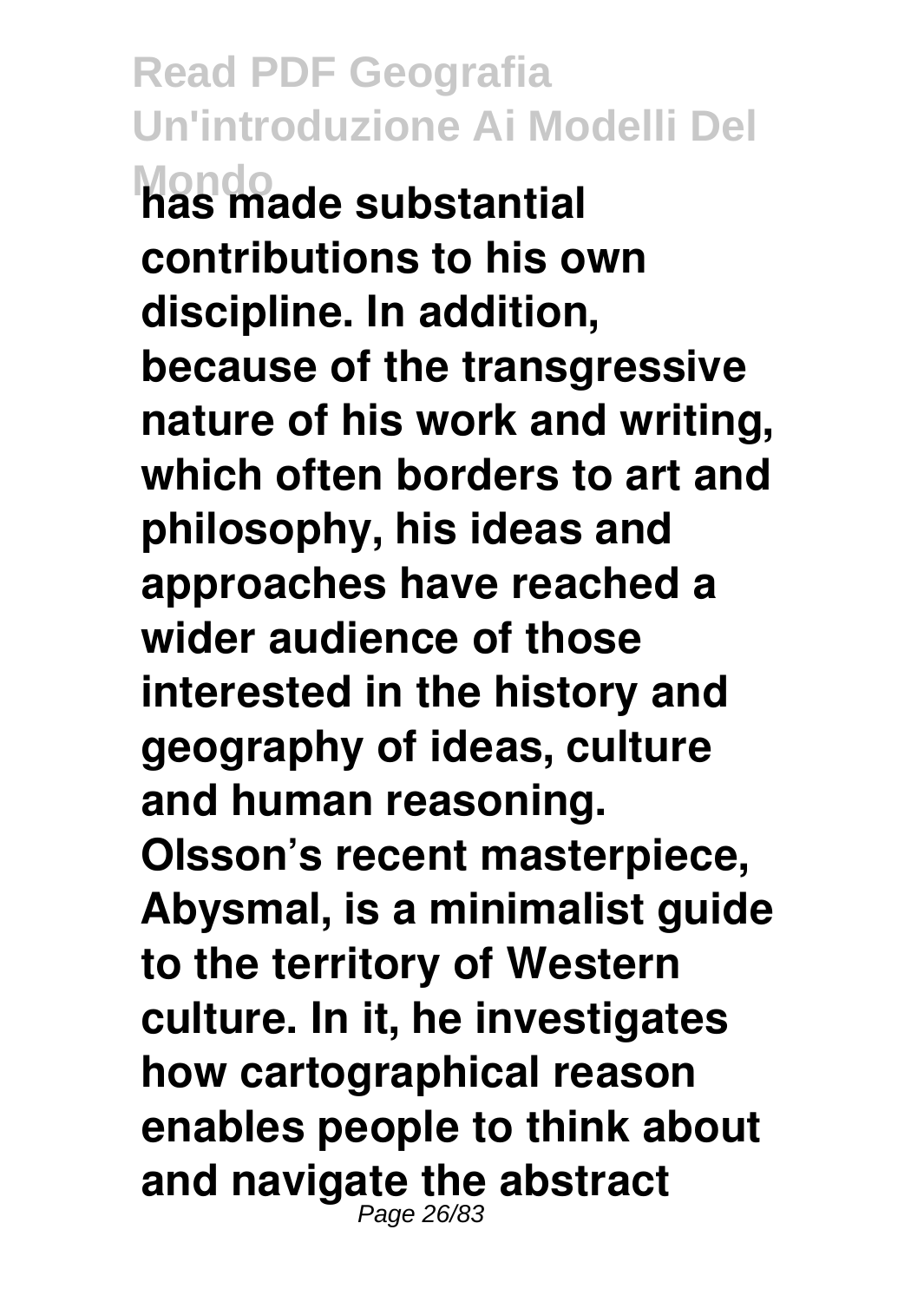**Read PDF Geografia Un'introduzione Ai Modelli Del Mondo world of invisible human relations, in much the same way as they are able to study and traverse the physical Earth by using maps and mapping. This book presents a comprehensive introduction to, and overview of, the entire range of Olsson's geography from the early days of spatial science to his contemporary engagement with, and critique of, cartographical reasoning. It includes selected samples of Olsson's own writings, including rarities, together with a consolidated bibliography of his publications. It also contains** Page 27/83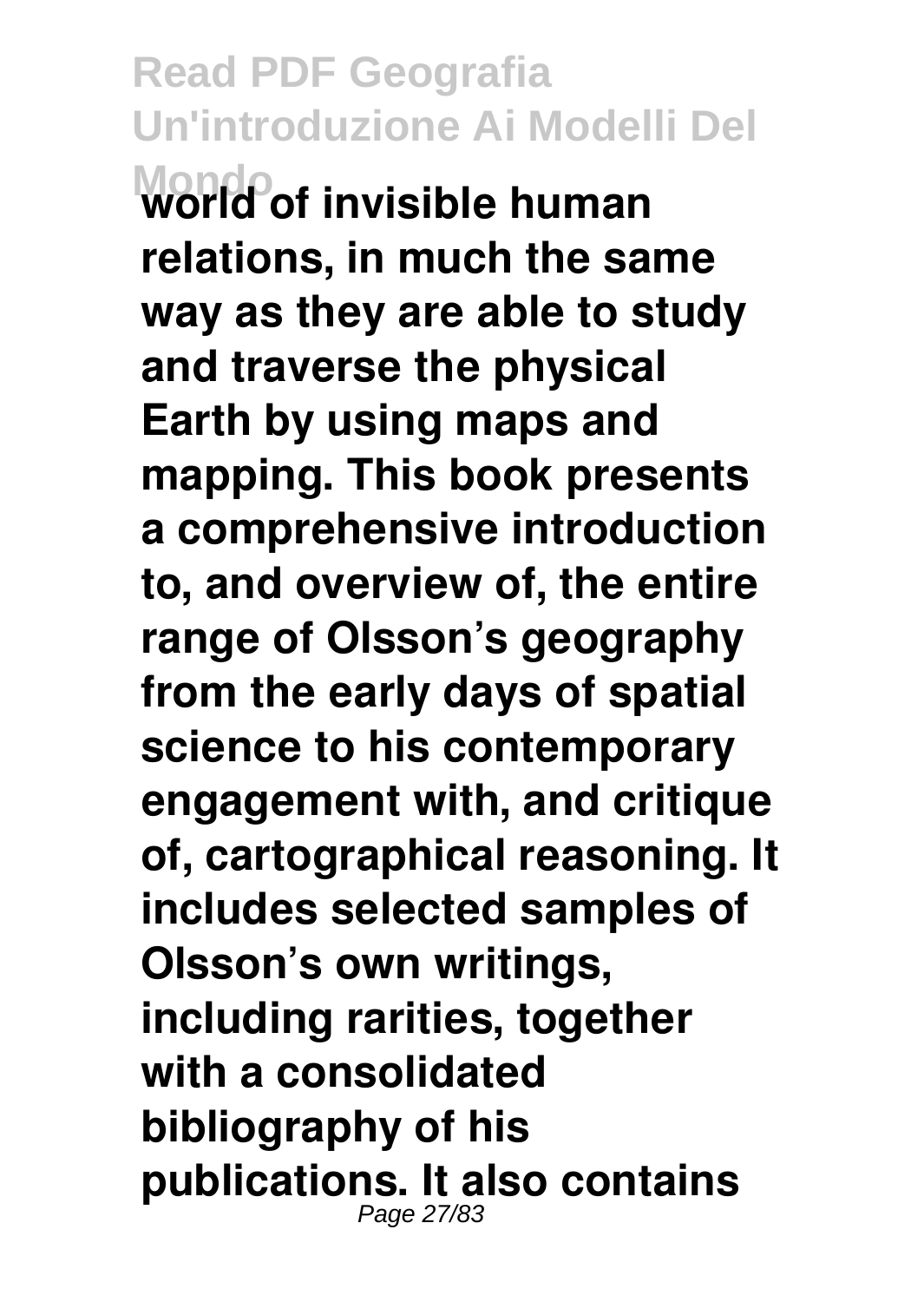**Read PDF Geografia Un'introduzione Ai Modelli Del Mondo critical engagements from leading scholars such as Michael Dear, Michael Watts, Chris Philo and Marcus Doel, with Olsson's geography, from a variety of perspectives, which are particularly valuable to those readers who already know his work. It is structured and written in a way that makes Olsson's geography accessible to a wide readership, including those who are not already familiar with Olsson's work. Diffractive Technospaces Envisioning Landscapes, Making Worlds un'introduzione ai modelli del** Page 28/83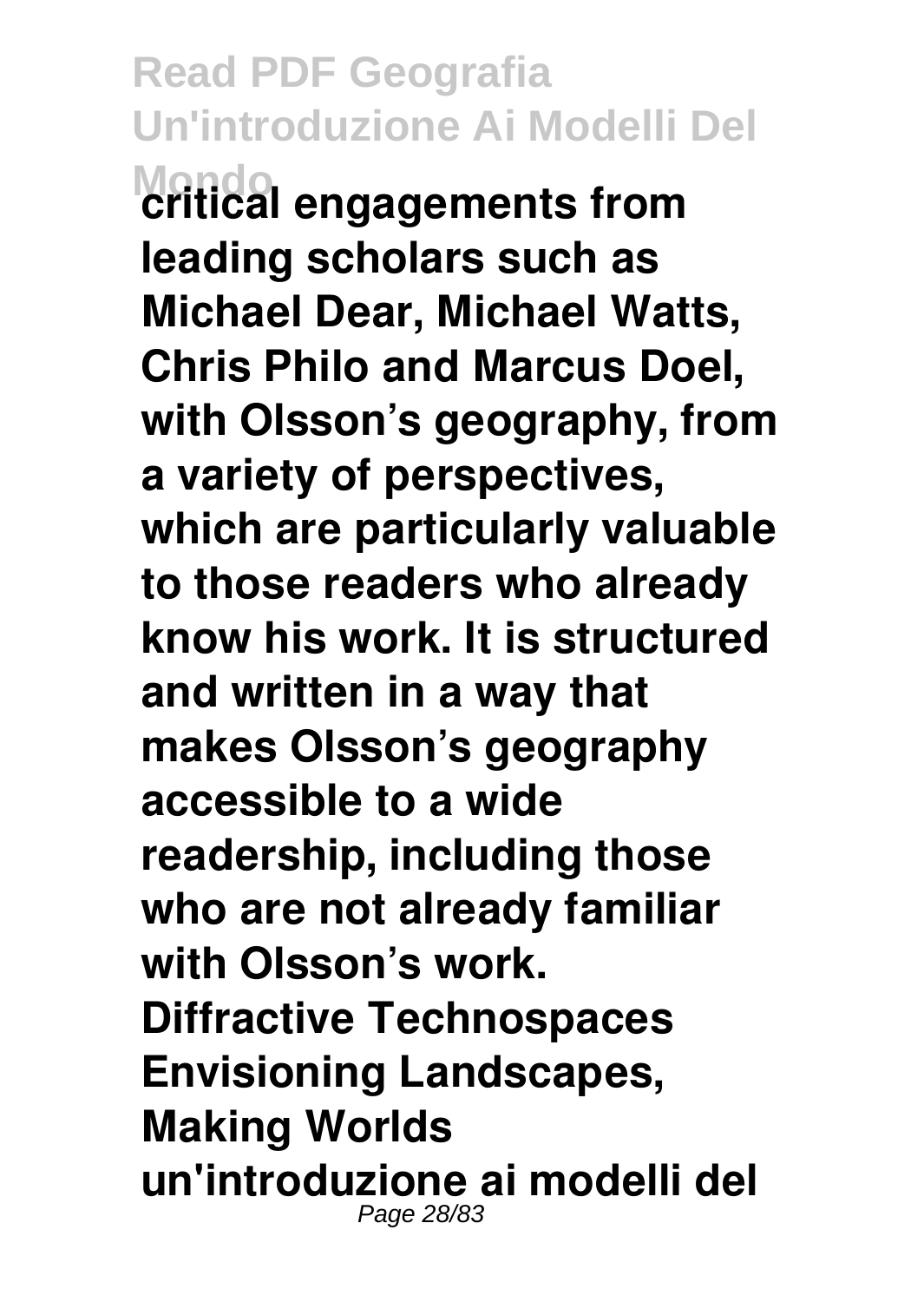**Read PDF Geografia Un'introduzione Ai Modelli Del Mondo mondo The Cultures of Italian Migration Mathematizing Space Landscape Lab Error, Ambiguity, and**

#### **Creativity**

This anthology aims to present the fundamental philosophical issues and tools required by the reflection within and upon geography and Geographic Information Systems (GIS) . It is an introduction to the philosophy for GIScience from an analytical perspective, which looks at GIS with a specific focus on its fundamental and most general concepts and Page 29/83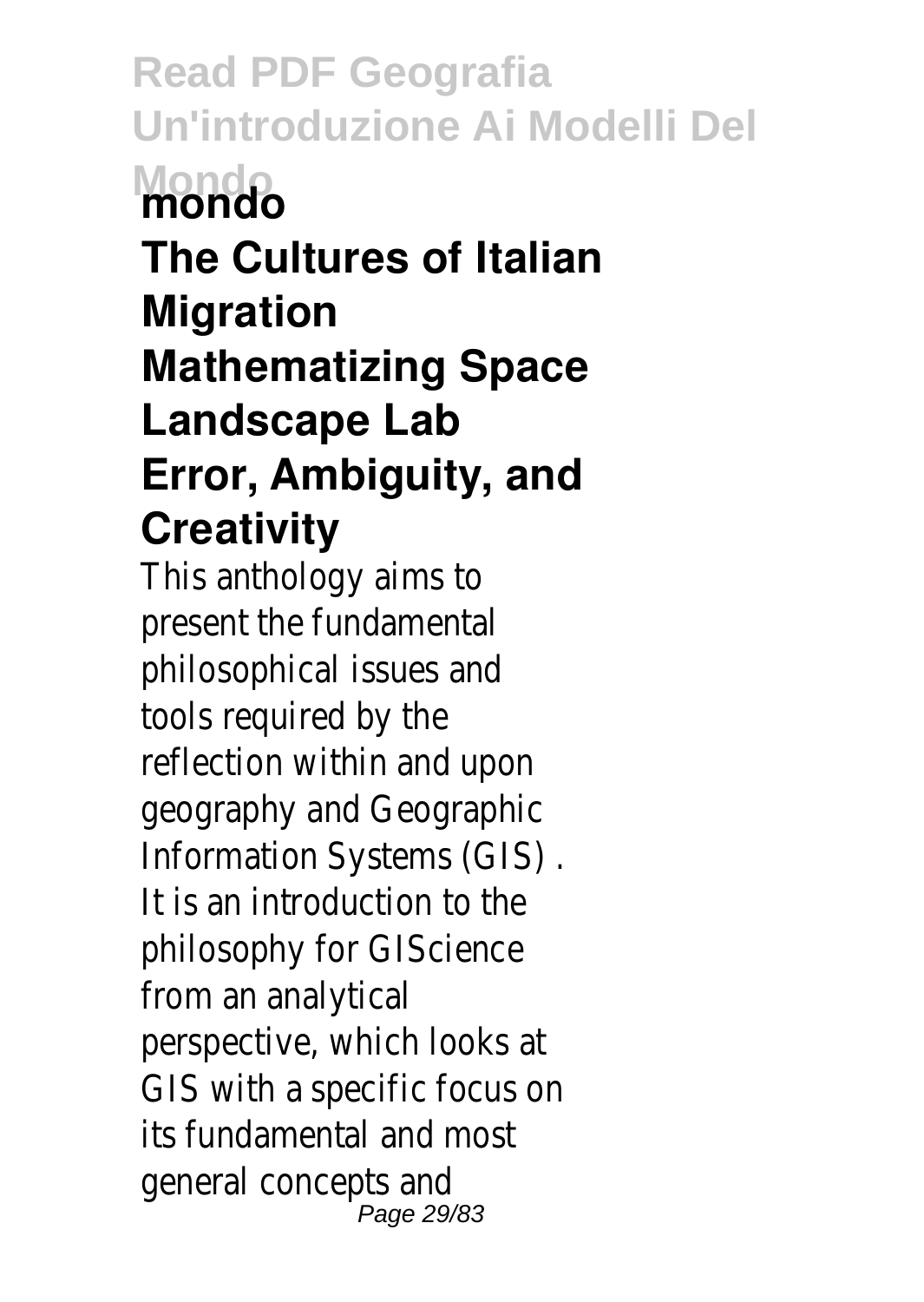distinctions. The first part of the book is devoted to explore some of the main philosophical questions arising from GIS and GIScience, which include, among others, investigations in ontology, epistemology, linguistics and geometrical modeling. The second part concerns issues related to spatial and cartographical representations of the geographical world. The third part is focused on the ontology of geography, specifically in terms of geographical entities, objects and boundaries. Finally, in the fourth part, the topic of GIS constitutes a starting point for Page 30/83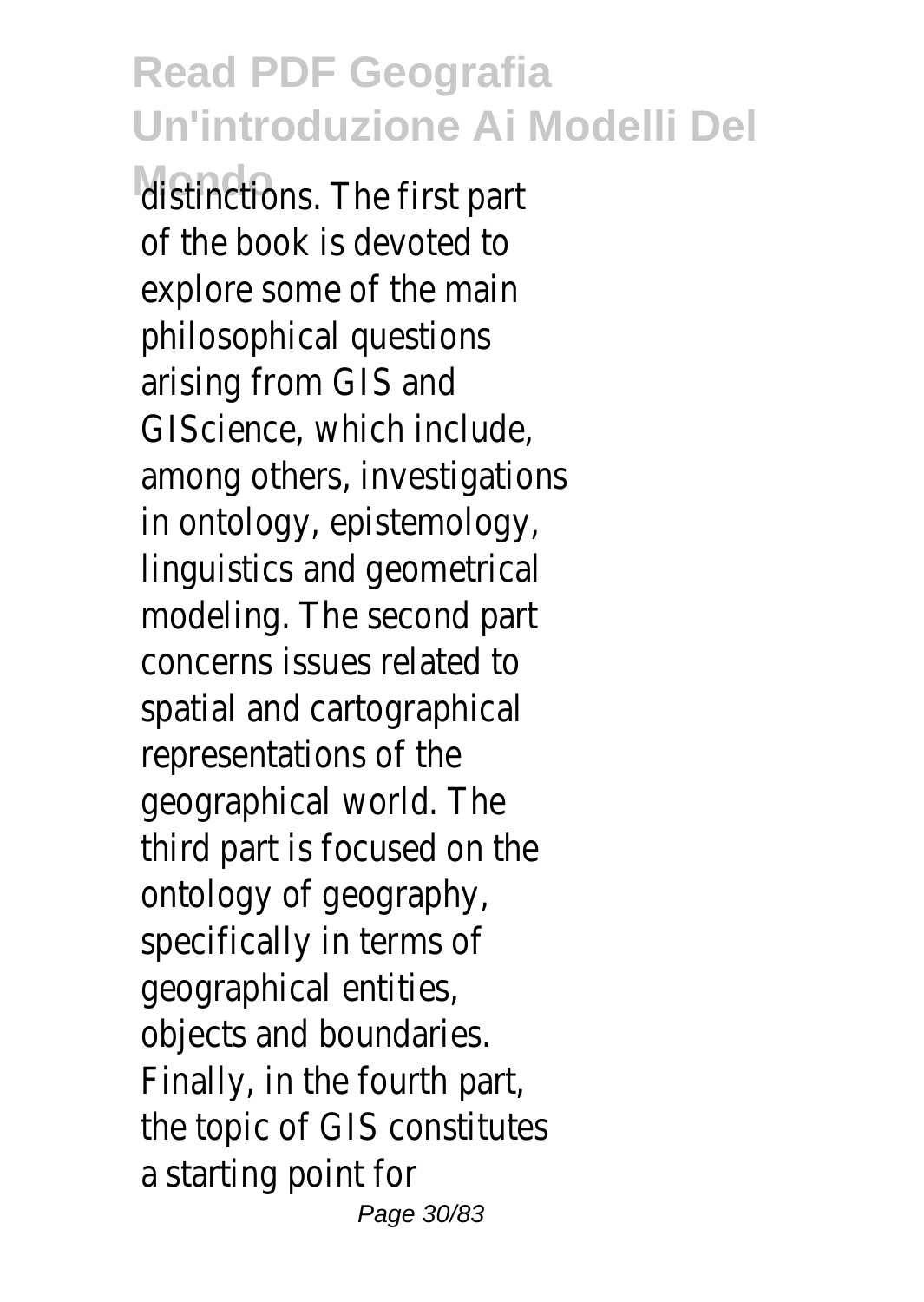exploring themes such as quantum geography and disorientation, and for defining professional profiles for geographers with competences in GIS environment. This book on a new and unexplored field of research could be a fundamental point of reference for professional philosophers and geographers interested in the theoretical reflection about the foundational concepts of GIScience. It is also interesting reading material for students (both undergraduates, postgraduates and Ph.D. students) in philosophy, geography, applied ontology, Page 31/83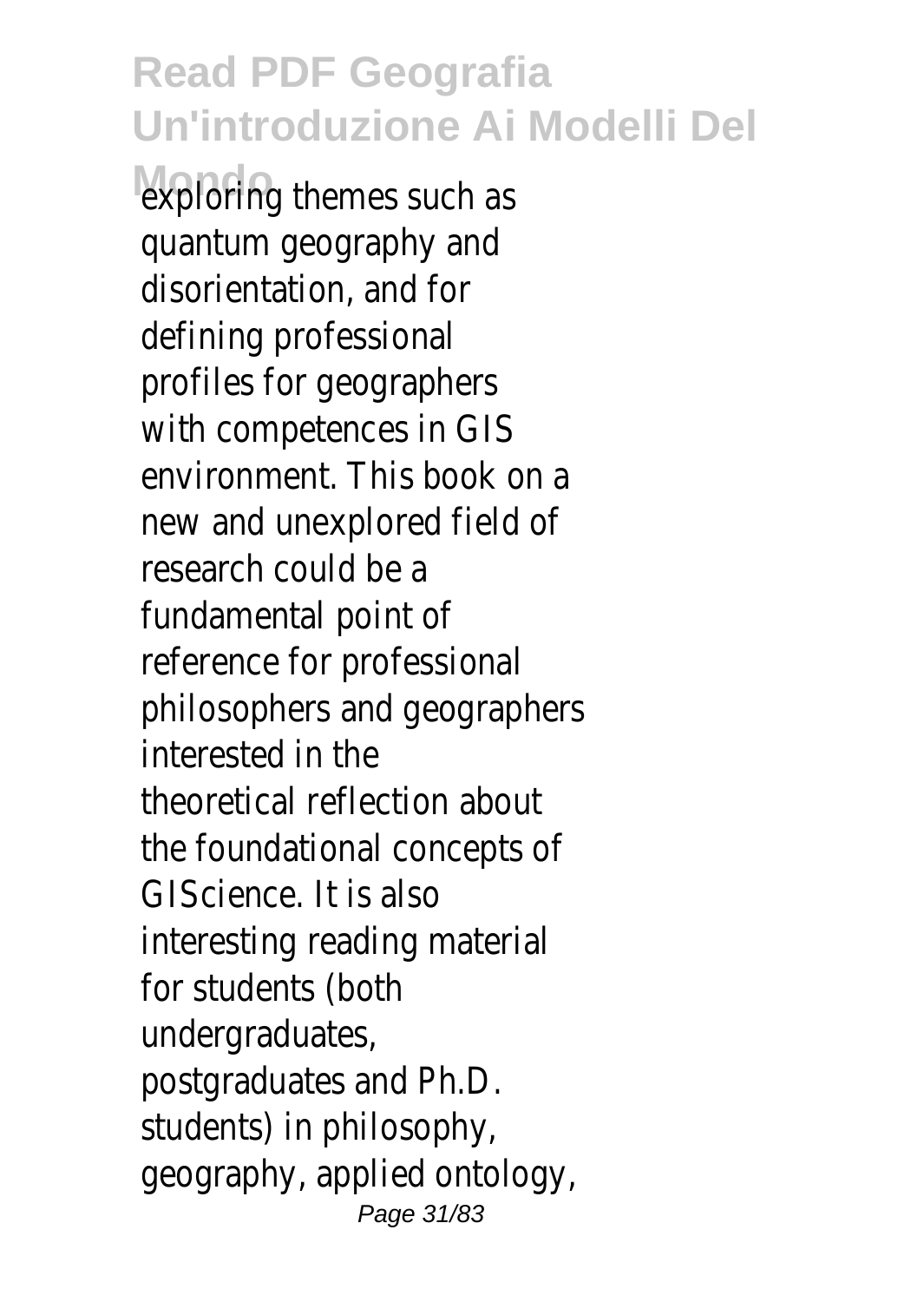**GIScience**, geomatics and computer science. Lo spazio non esiste da sempre ma rappresenta, nella cultura umana, un'invenzione rivoluzionaria: la sua origine risale al mito di Ulisse e Polifemo; la parola si collega, per via etimologica, al concetto di misura. Dall'antichità fino a oggi, nelle molteplici forme che il pensiero filosofico gli ha via via riconosciuto, il concetto di spazio serve a connettere quello che sentiamo (vediamo, tocchiamo) con ciò che pensiamo, e ci consente la costruzione della rappresentazione che è necessaria alla nostra Page 32/83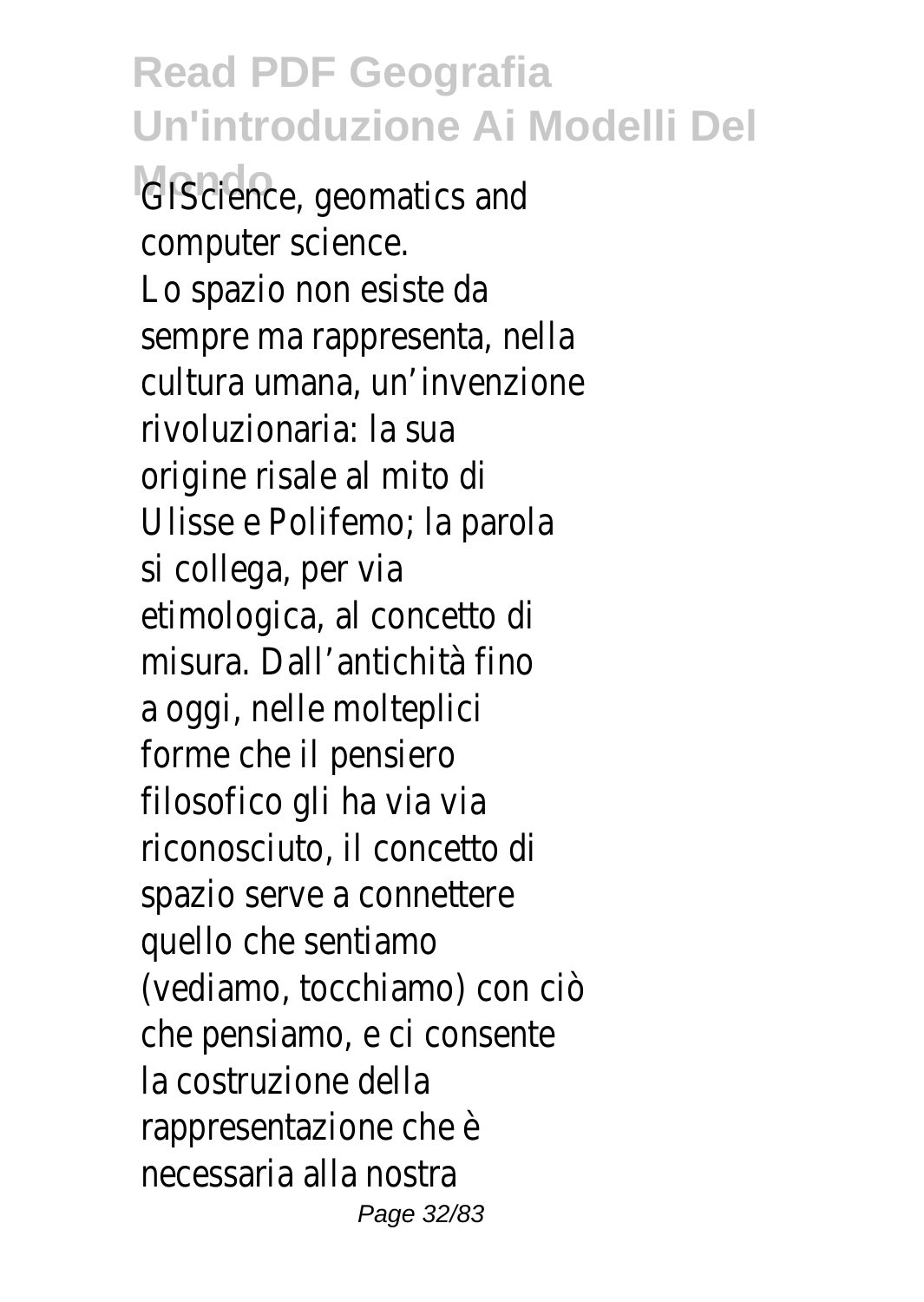sopravvivenza: perché la realtà non è data in natura, ma dipende dal nostro schema concettuale.

The entanglements of information and materiality in our media environment, that new information and communication technologies make increasingly mobile and locative, changes the mediations between space and society. The fluidity and continual reworking of the boundaries of contemporary technospaces - the sociotechnical environments in which humans and machines relate and intersect - is key to the production and consumption of contemporary technologies. Theoretical Page 33/83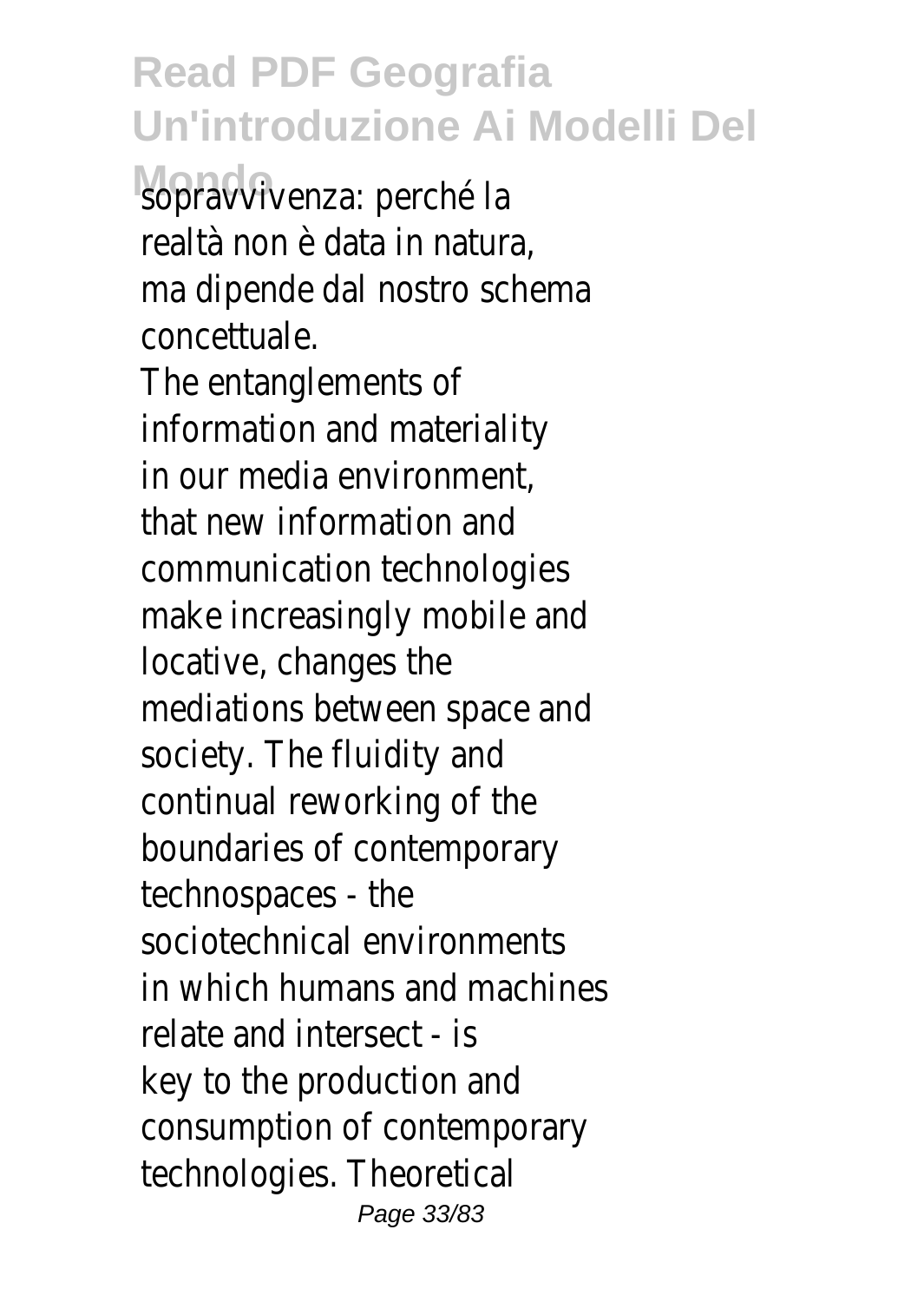analyses of communication and space have tended to engage in the representation of such changes without interrogating the representational instruments used at a broader methodological level. Articulating a nonrepresentational perspective on knowledge production and artistic practices, combined with an analysis of space, this book offers a new performative and relational re-turn to representation in contemporary technospaces. The radically materialist, posthumanist and performative position from which this situated aesthetics of technospaces Page 34/83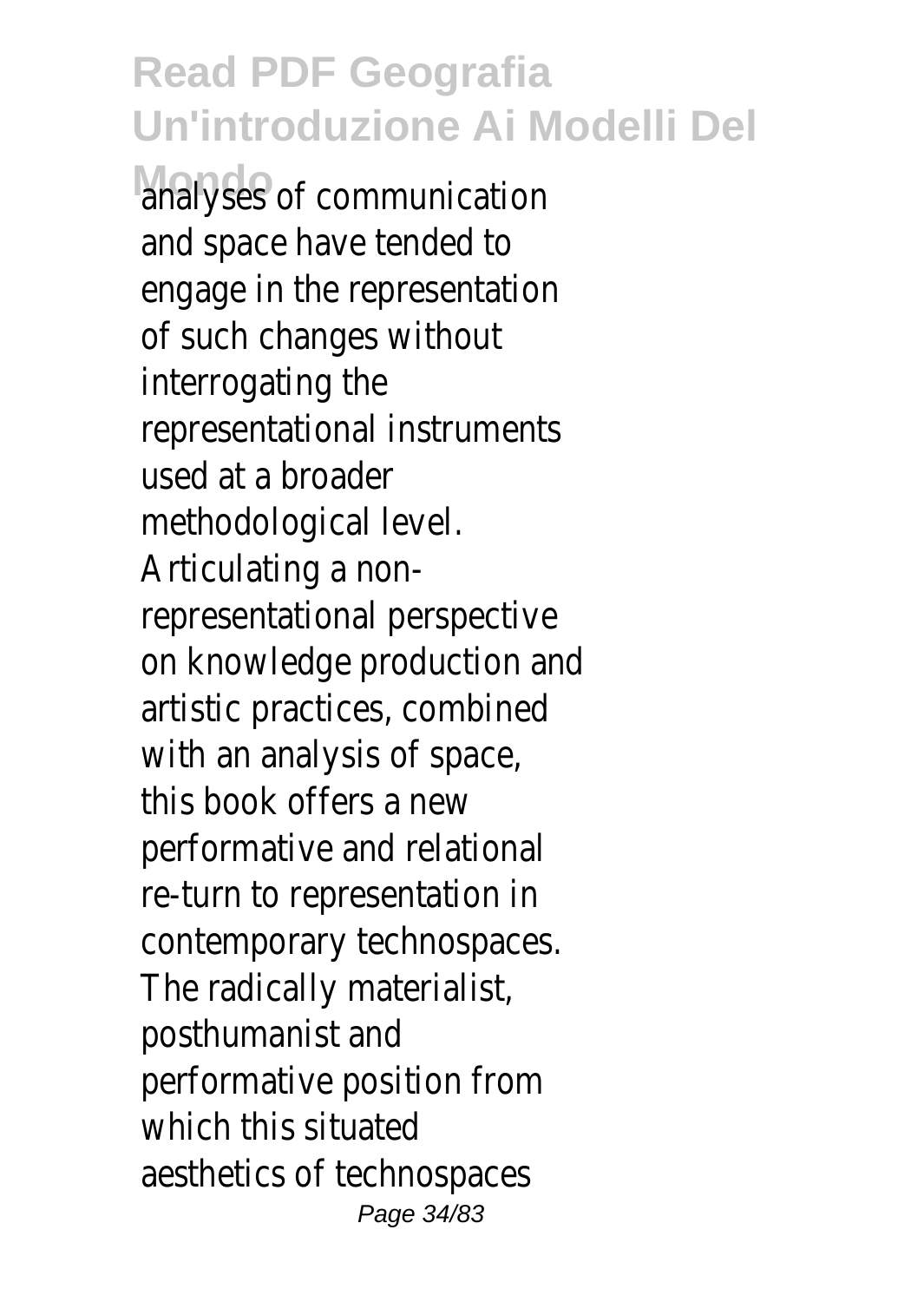is elaborated, aligns this book not only with nonrepresentational theory, but also with the theories of material feminism, feminist geography, situated epistemologies, science and technology studies, actornetwork theory, performance studies and new media studies.

Il libro prospetta una pista teorico-metodologica per la costruzione di una cartografia in grado di far emergere la rilevanza del territorio contemporaneo. Mediante le caratteristiche proprie dell'analisi scientifica – coerenza degli enunciati, pertinenza delle proposte, accessibilità del Page 35/83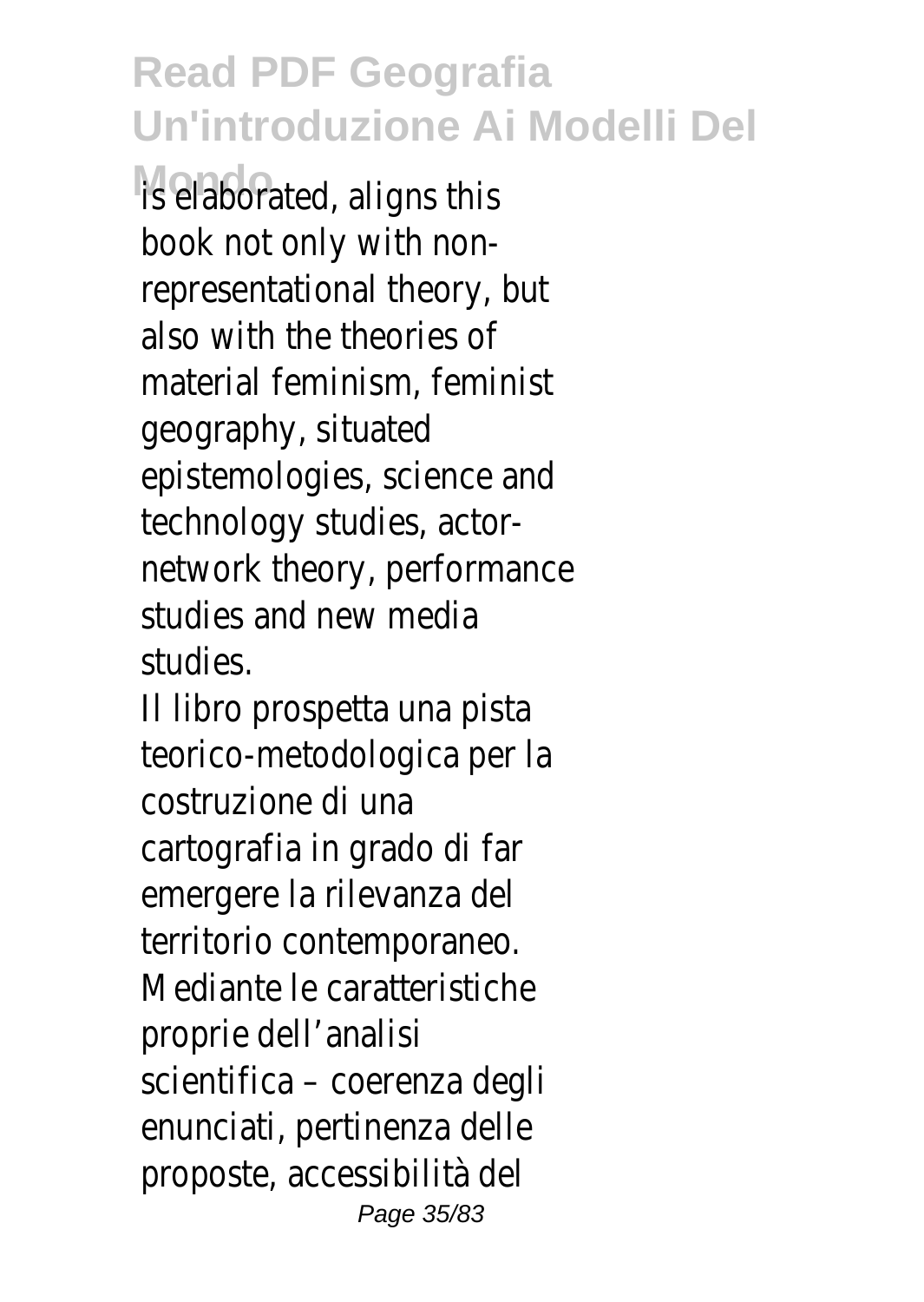**Mondo** discorso – sono esaminati i momenti topici del passaggio da una cartografia istituzionale, creata dallo Stato, a una cartografia aperta, prodotta dai cittadini. L'obiettivo perseguito è contribuire a fare della cartografia un concetto solido, piuttosto che una metafora plastica, come generalmente viene considerata, per accelerare la costituzione di un'età degli studi indisciplinari all'interno dei quali la carta mostri il proprio potenziale di medium che assiste il cittadino nel pensare e progettare autonomamente il proprio luogo di vita e nel Page 36/83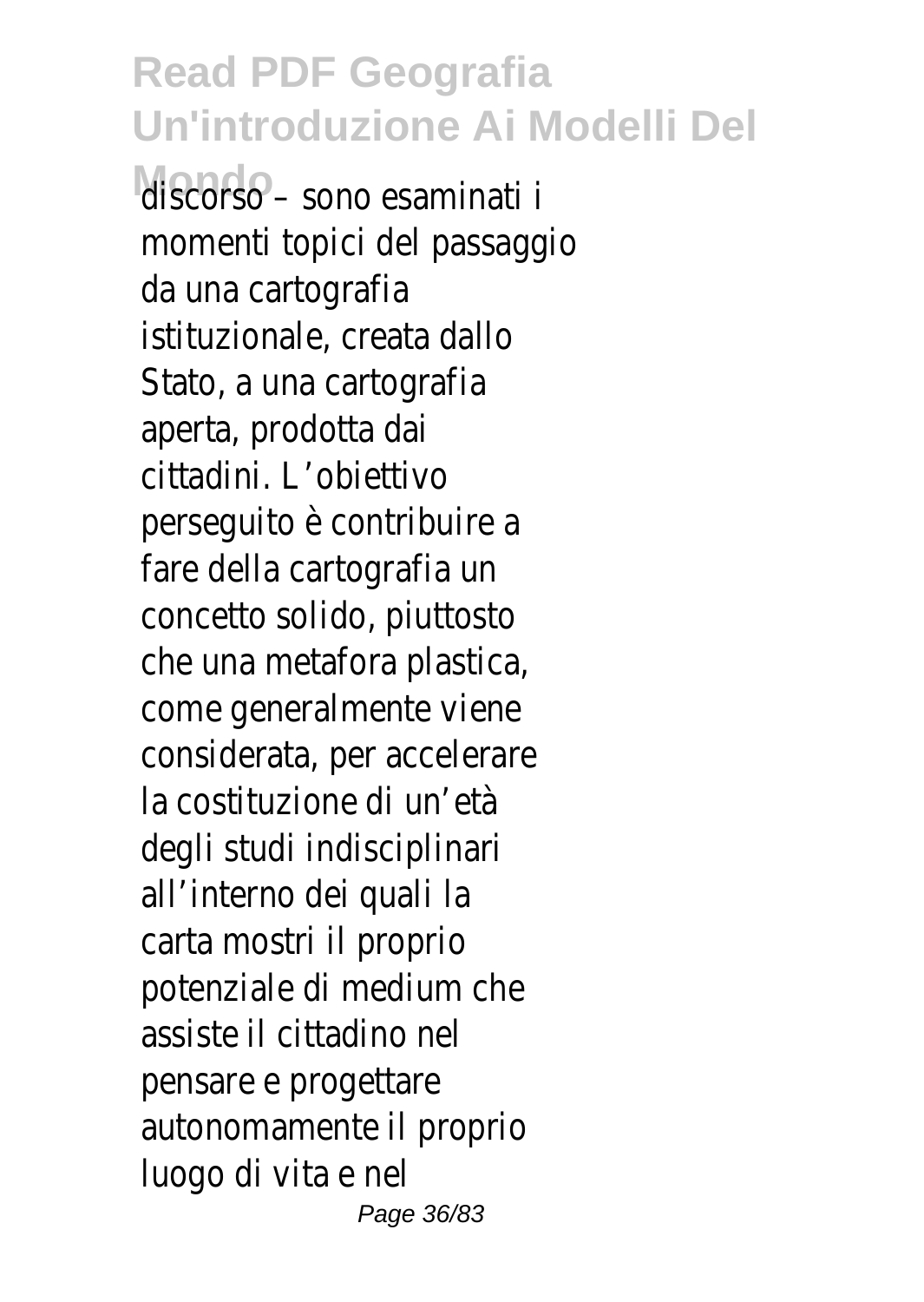comprendere la reticolarità del mondo contemporaneo. Rivolto, in primis, agli studenti, agli insegnanti e ai ricercatori in Geografia, prospetta, ai cultori delle scienze sociali nel loro complesso, la possibilità di prendere seriamente in conto il ruolo della rappresentazione della spazialità elaborata dalle varie società, quale spettro trasversale per avvicinarsi alla nuova configurazione societale del mondo. Digital Draw Connections The Making of Early Modern Europe Putting Tradition into Practice: Heritage, Place and Design Page 37/83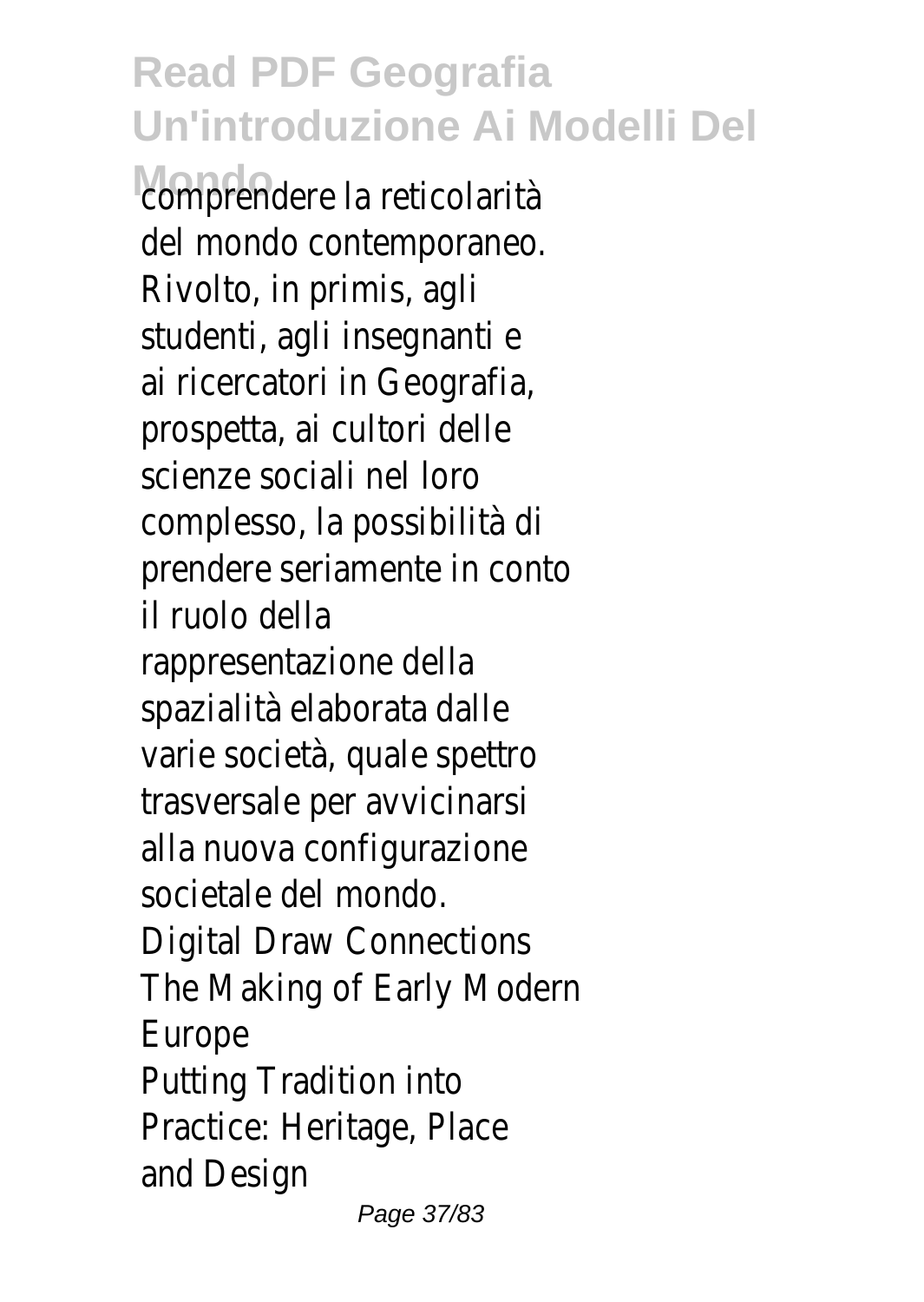**Mondo** IV Dialogo sulla sostenibilità Racial Criminalization of Migrants in the 21st Century A Multidisciplinary Reader Visual and Linguistic Representations of Places of **Origin** 

This book explores how environmental urban design can benefit from established and emerging representation and simulation techniques that meet the need for a multisensory approach. Bringing together contributions by researchers and practicing professionals Page 38/83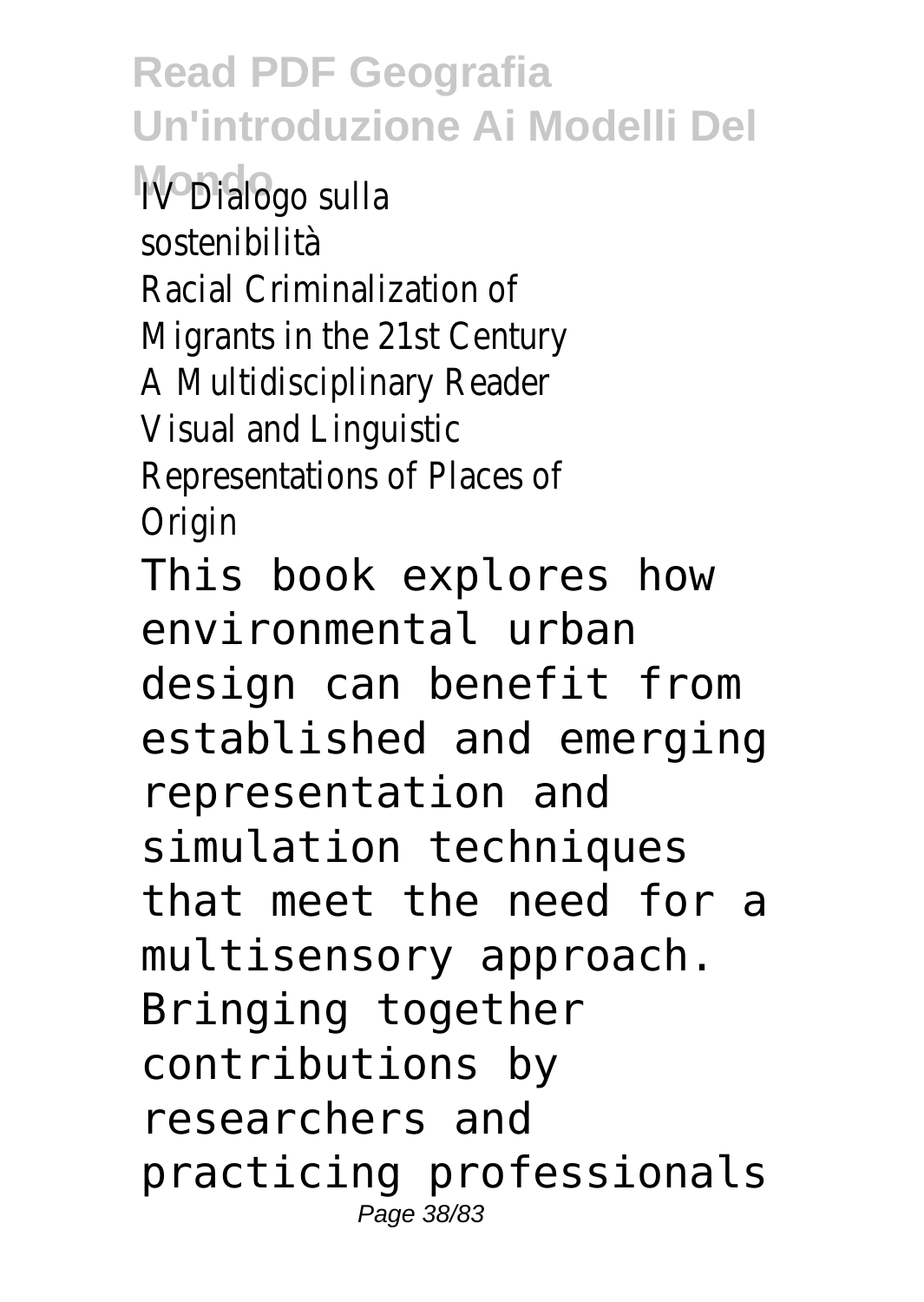**Read PDF Geografia Un'introduzione Ai Modelli Del MANDO** approach the topics discussed from both theoretical and practical perspectives and draw on case-study applications, it addresses important themes including digital modeling, physical modeling, mapping, and simulation. The chapters are linked by their relevance to simple but crucial questions: How can representational solutions enhance an urban design approach in which people's wellbeing is considered the Page 39/83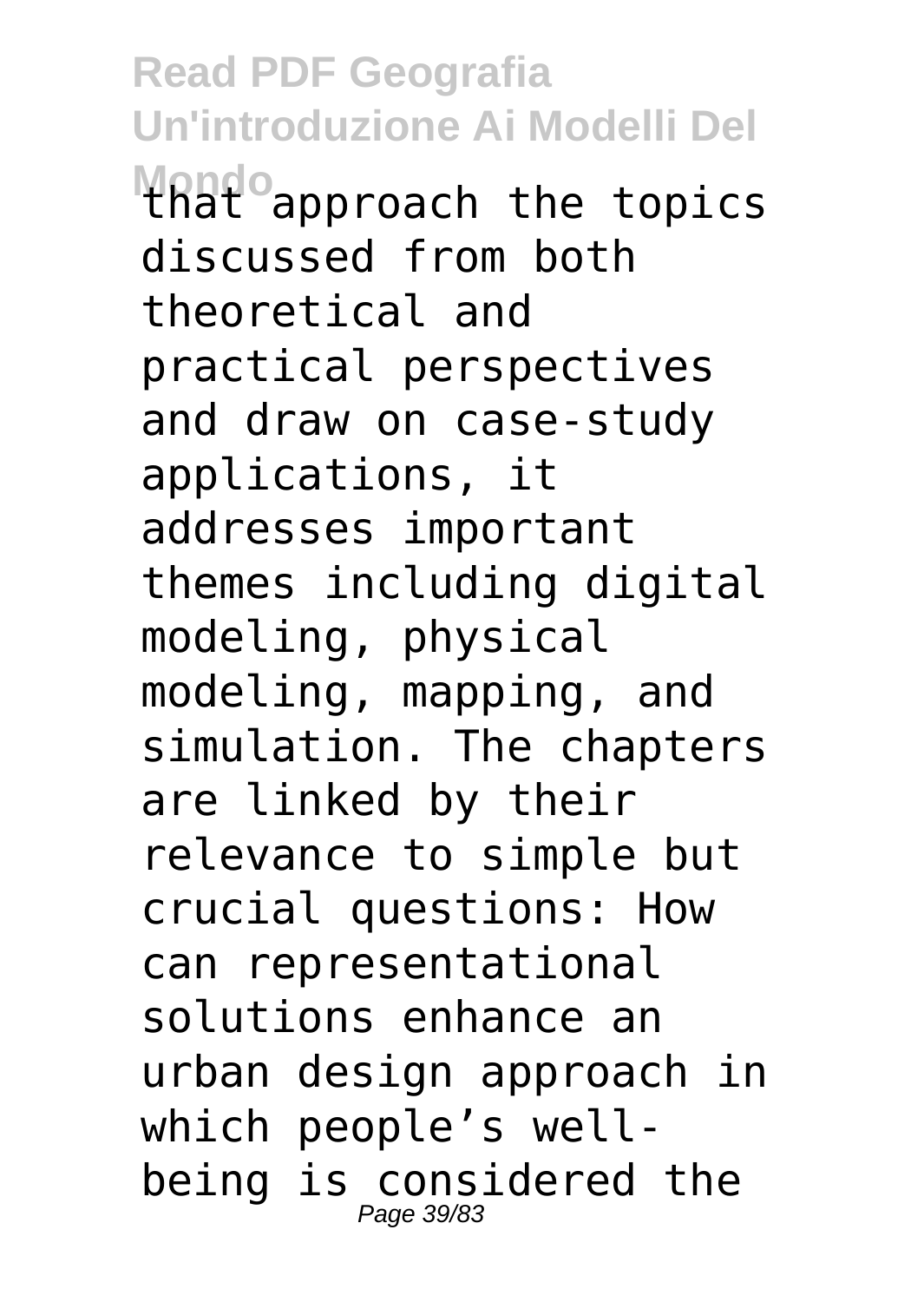#### **Read PDF Geografia Un'introduzione Ai Modelli Del Mondo** primary goal? How can

one best represent and design the ambiance of places? What kinds of technologies and tools are available to support multisensory urban design? How can current and future environments be optimally represented and simulated, taking into account the way in which we experience places? Shedding new light on these key questions, the book offers both a reference guide for those engaged in applied research, and Page 40/83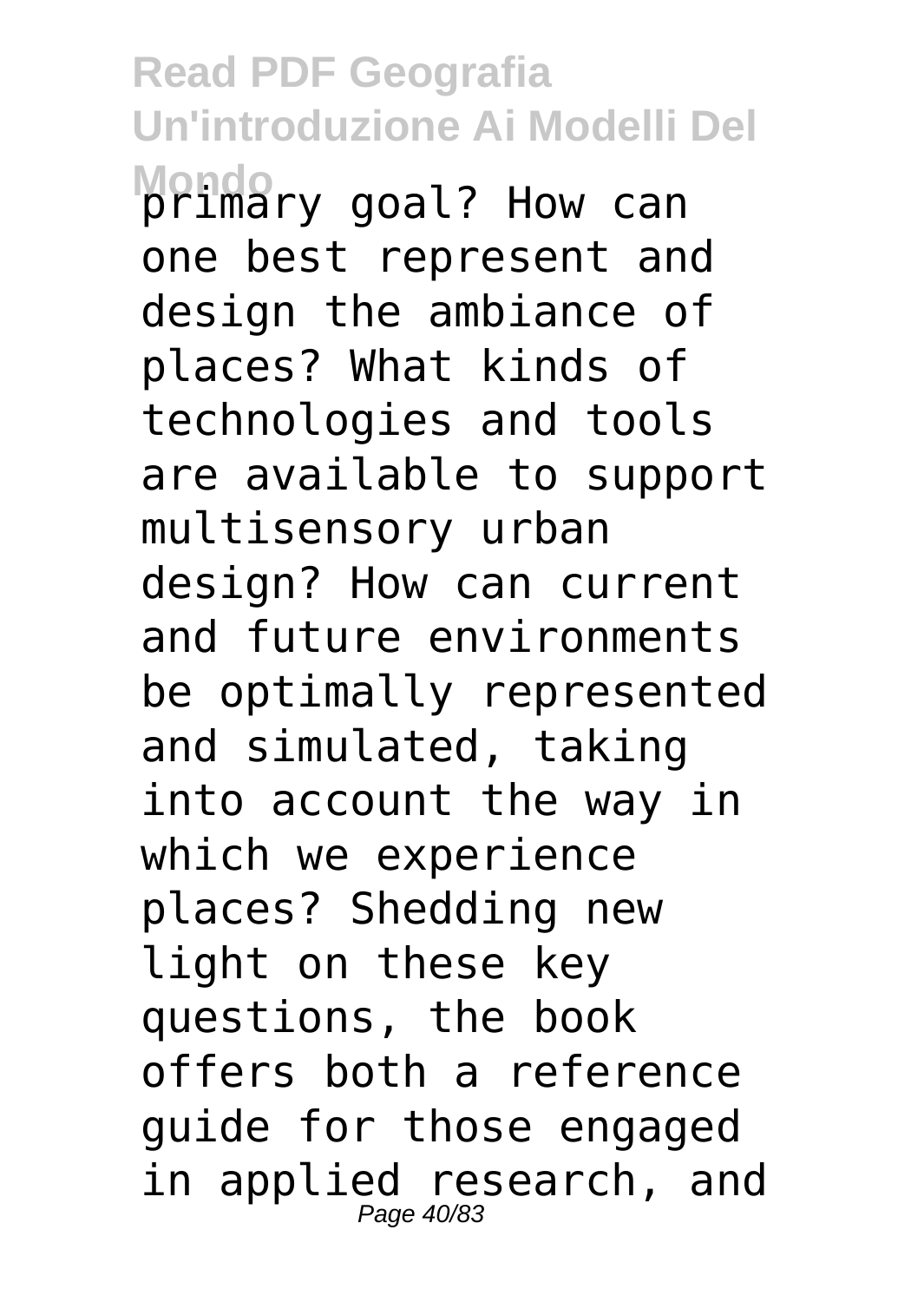**Read PDF Geografia Un'introduzione Ai Modelli Del Mondolkit** for professionals and students. Placed at the intersection among philosophy, geography, and computer science, the domain of investigation of applied ontology of geography ranges from making explicit assumptions and commitments of geography as a discipline, to the theoretical and technical needs of geographical/IT tools, such as GIS and geoontologies. Such a Page 41/83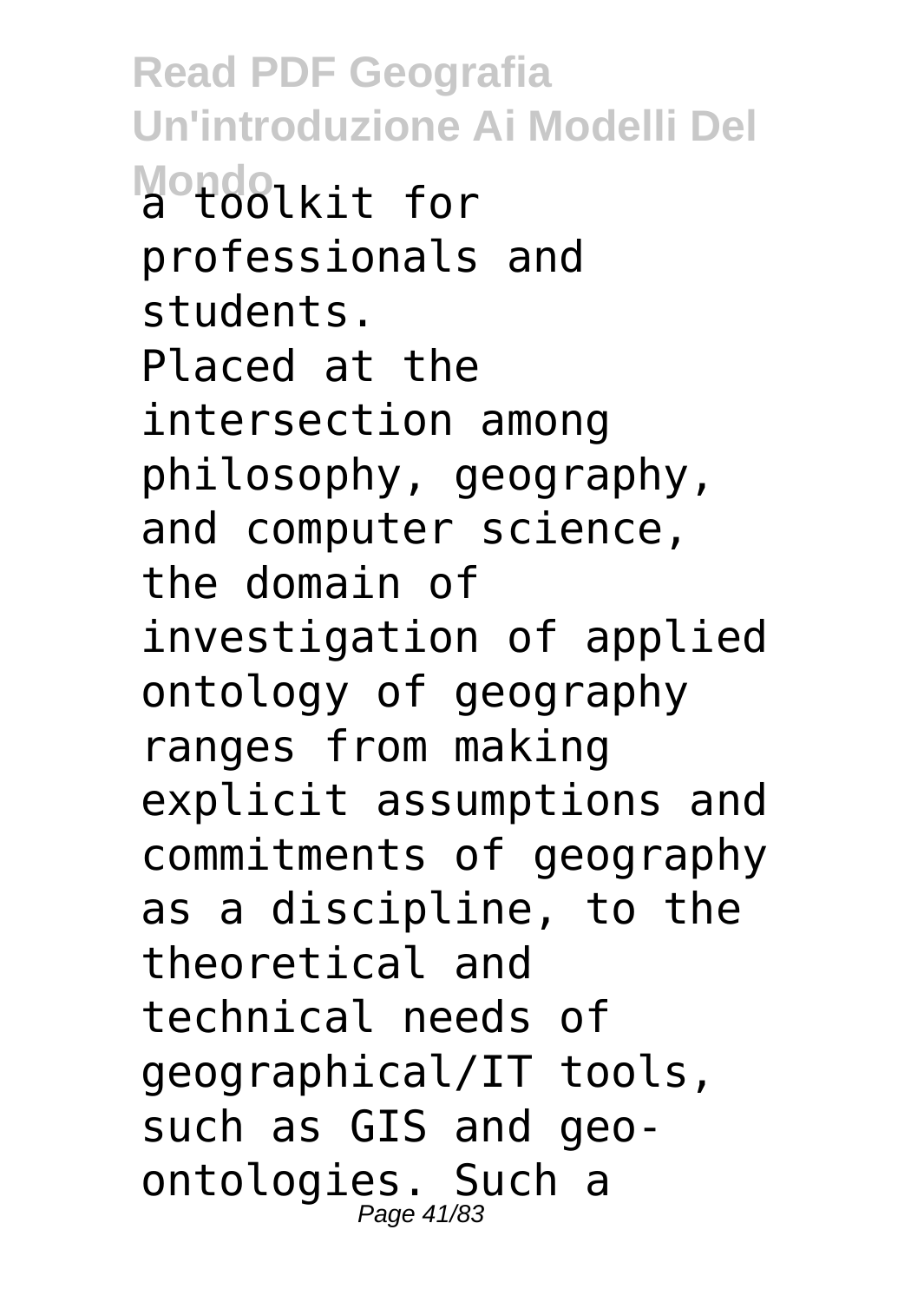**Read PDF Geografia Un'introduzione Ai Modelli Del Mondin** of investigation represents the central topic of discussion of this book, which intends: 1) to provide an overview of the mutual interactions among the disciplines encompassed in the domain; 2) to discuss notions such as spatial representation, boundaries, and geographical entities that constitute the main focus of the (philosophical) ontology of geography; 3) to propose a geographical<br>Page 42/83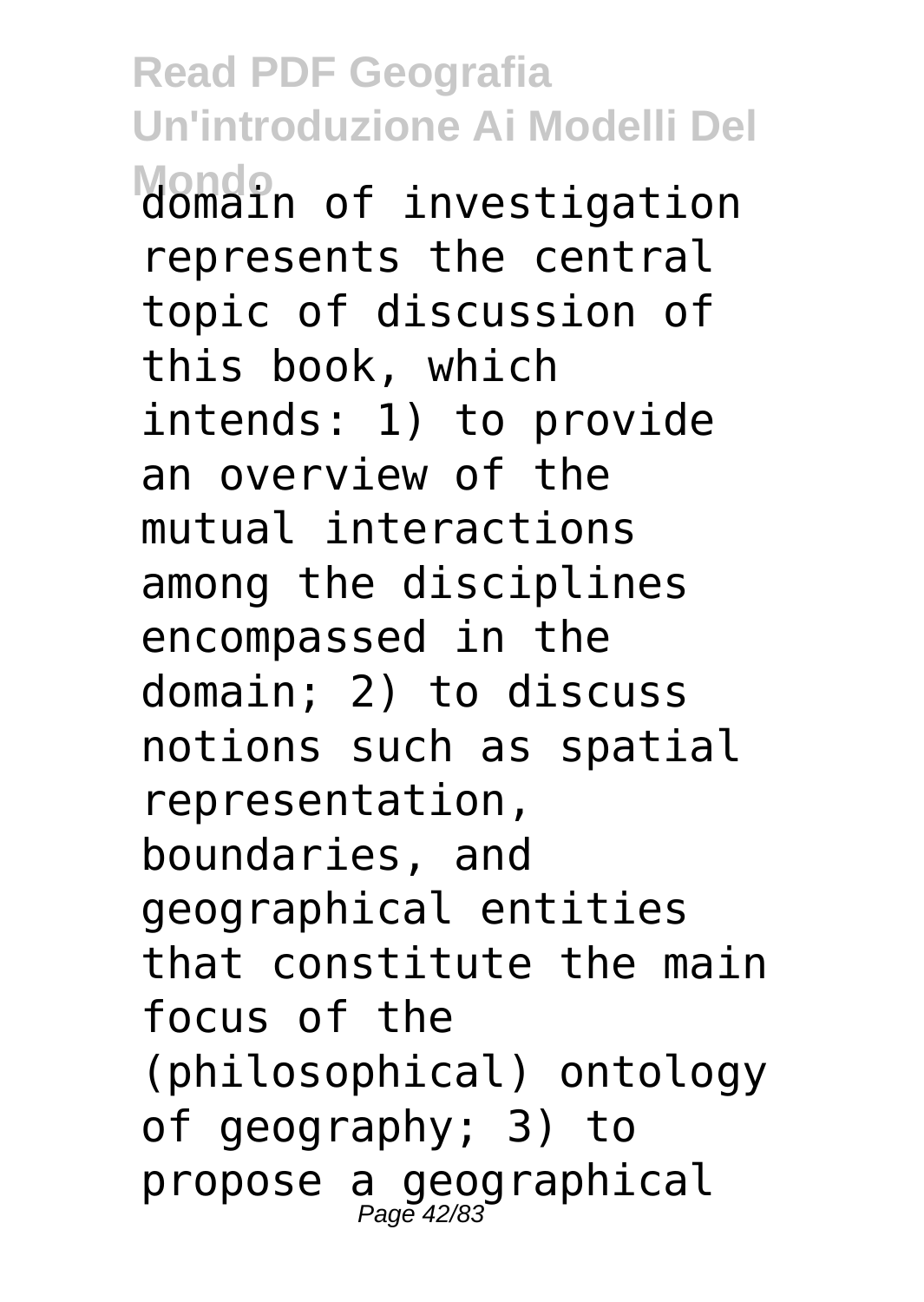**Read PDF Geografia Un'introduzione Ai Modelli Del Mondo** classification of geoontologies in response to their increasing diffusion within the contemporary debate, as well as to show what ontological categories best systematize their contents. The second edition of the book differs from the first one as it offers a broader analysis of the (philosophical) ontology of geography: an analysis that is no more limited to the theoretical need of geoontologies. Page 43/83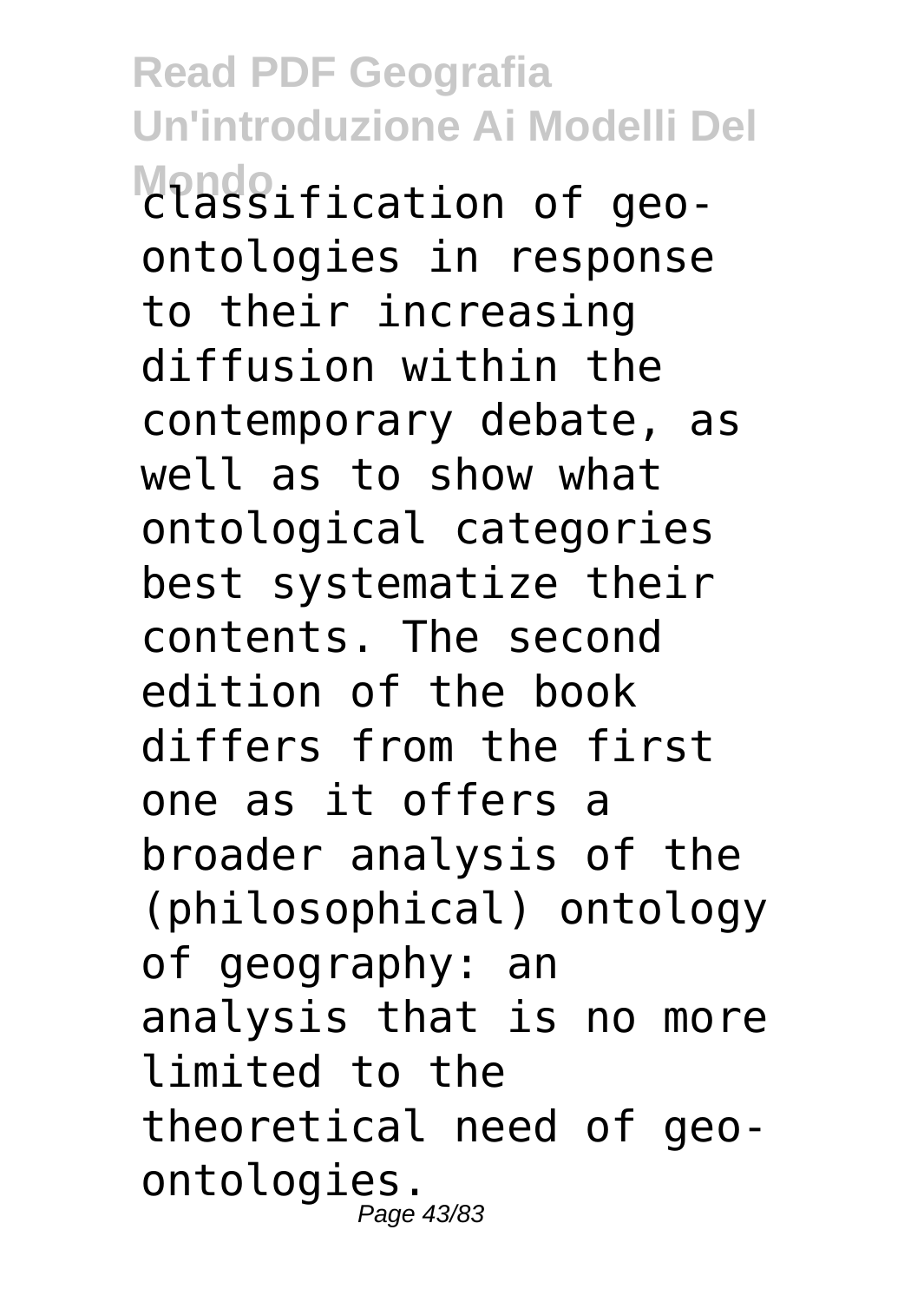**Read PDF Geografia Un'introduzione Ai Modelli Del Mondo** The relationship between geography and philosophy is still largely in need of being explored. Geographers and philosophers share the responsibility for that. On the one hand, geographers have considered as a dangerous deviation any attempt to elaborate an image of the Earth which was not a mere replica of a cartographic representation. On the other hand, philosophers have generally been uninterested in a Page 44/83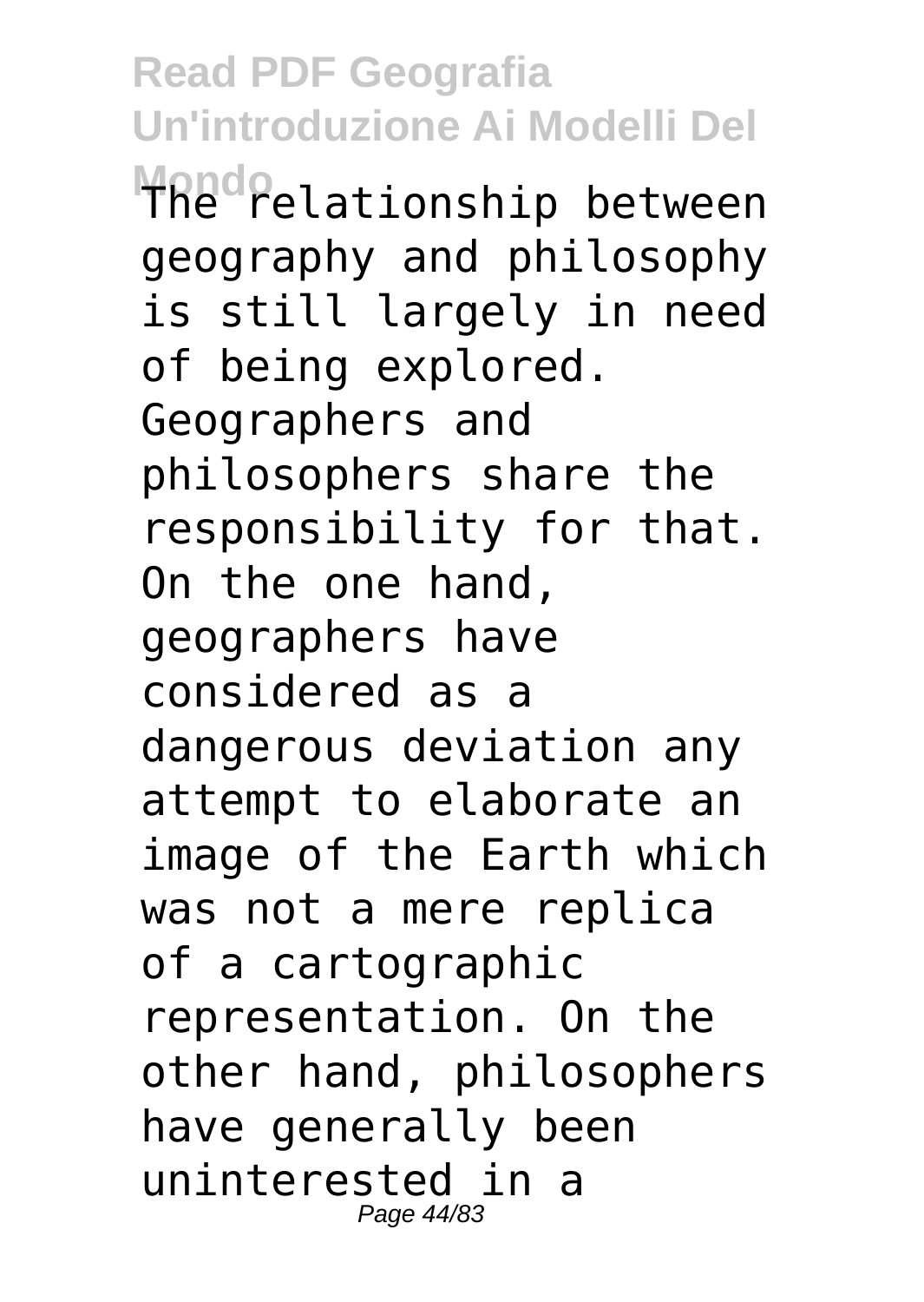**Read PDF Geografia Un'introduzione Ai Modelli Del Mondo** discipline offering little chance for critical reflection. In light of these considerations, the purpose of this book is to identify some fundamental philosophical issues involved in the reflection of geography by adopting a perspective which looks at the discipline with a specific focus on its fundamental concepts and distinctions. This volume provides an up-to-date, Page 45/83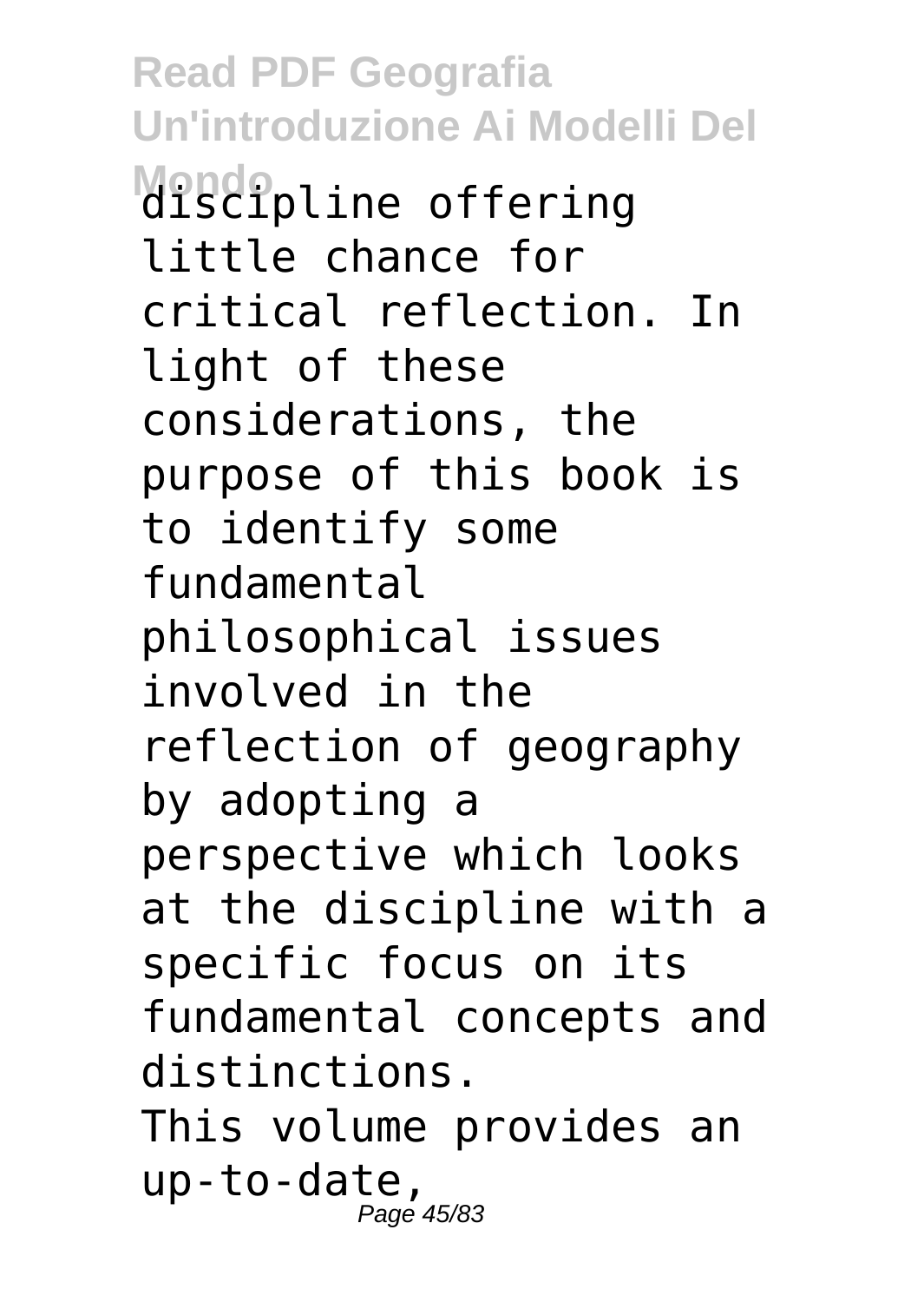**Read PDF Geografia Un'introduzione Ai Modelli Del Motho**ritative synthesis of the discipline of human geography. Unparalleled in scope, the companion offers an indispensable overview to the field, representing both historical and contemporary perspectives. Edited and written by the world's leading authorities in the discipline Divided into three major sections: Foundations (the history of human geography from Ancient Greece to the late Page 46/83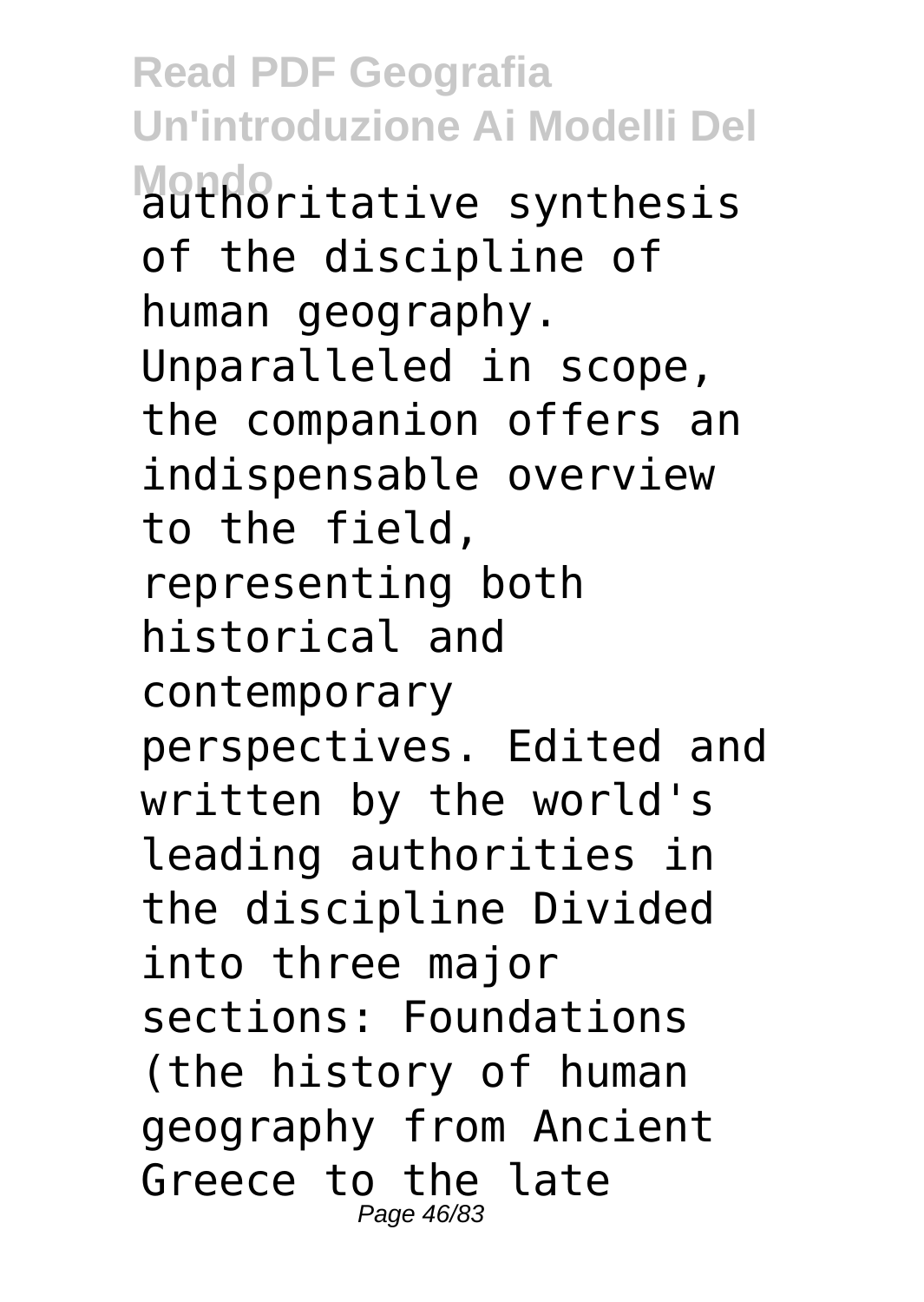**Read PDF Geografia Un'introduzione Ai Modelli Del Mindleenth century); The** Classics (the roots of modern human geography); Contemporary Approaches (current issues and themes in human geography) Each contemporary issue is examined by two contributors offering distinctive perspectives on the same theme A 12-Volume Set Firms, Cities, Territories Applied Ontology of Geography Blinding Polyphemus EARTH 2018 Page 47/83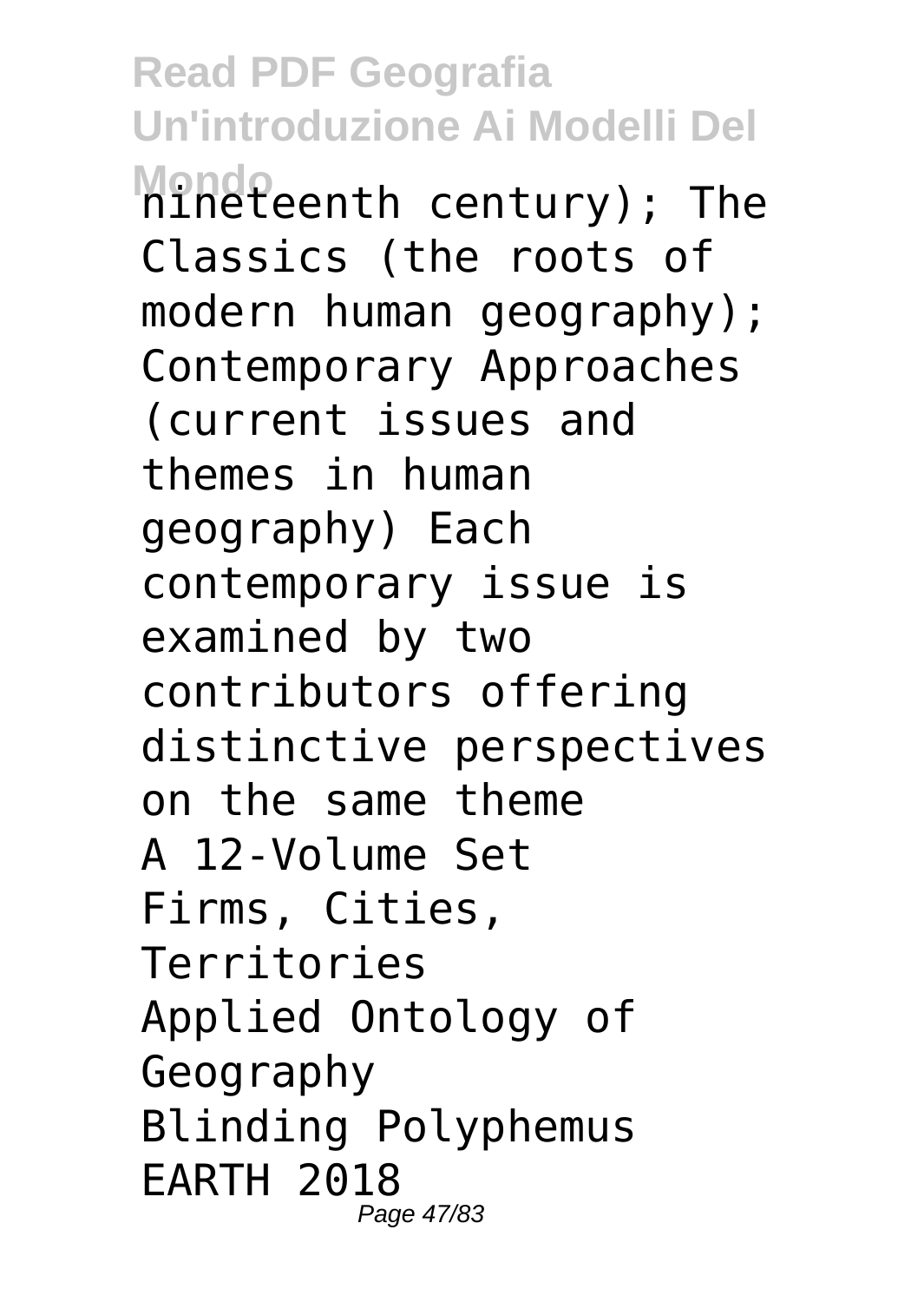**Read PDF Geografia Un'introduzione Ai Modelli Del Mordoinist Approach to** the Mediations of Space and Representation Proceedings of 5th INTBAU International Annual Event Today, we believe that the map is a copy of the Earth, without realizing that the opposite is true: in our culture the Earth has assumed the form of a map. In Blinding Polyphemus, Franco Farinelli elucidates the philosophical correlation between cultural evolution and Page 48/83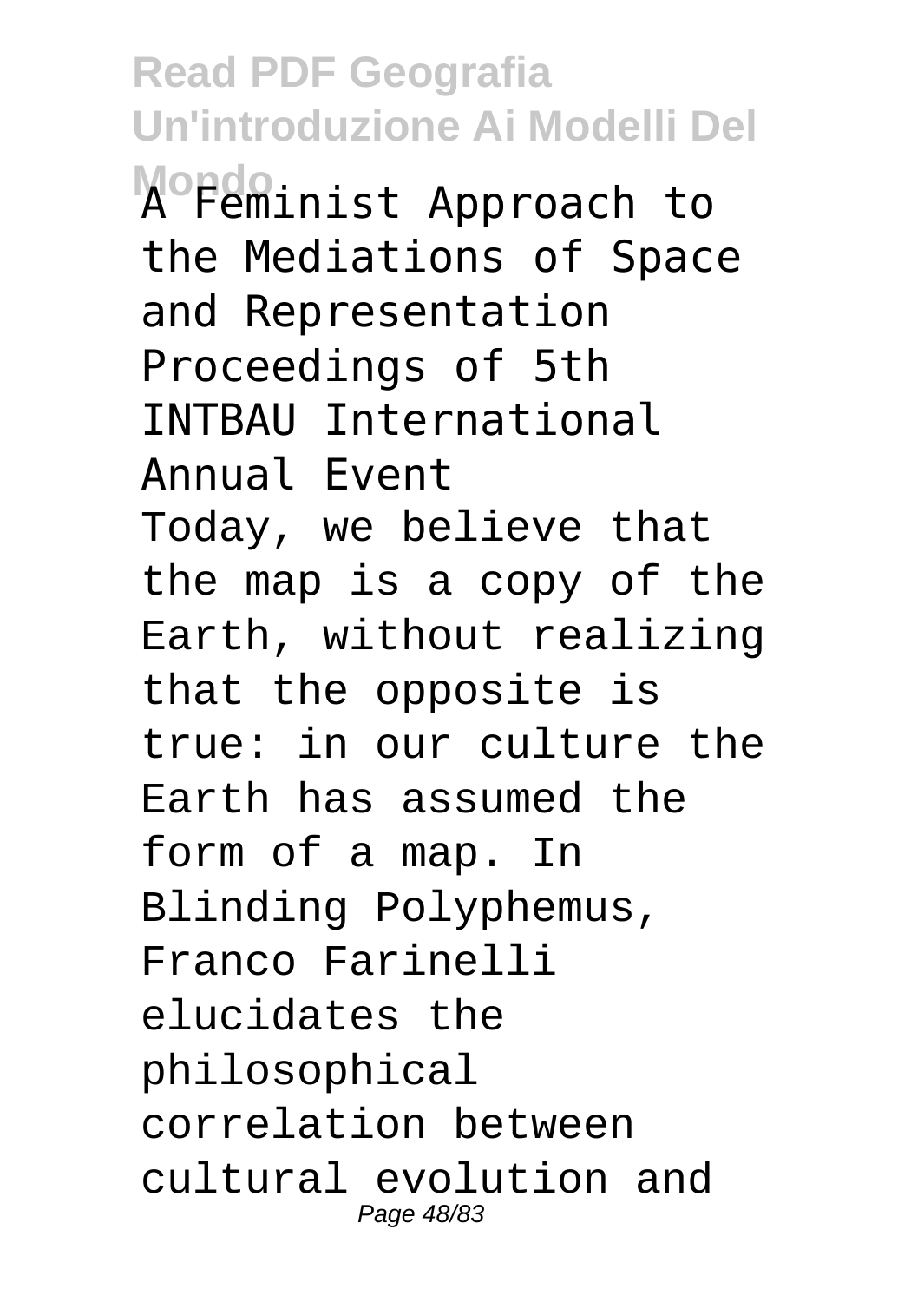**Read PDF Geografia Un'introduzione Ai Modelli Del Mondo** shifting cartographies of modern society, giving readers an interdisciplinary study that attempts to understand and redefine the fundamental structures of cartography, architecture, and the notion of "space." Following the lessons of nineteenth-century critical German geography, this is a manual of geography without any map. To indicate where things are means already Page 49/83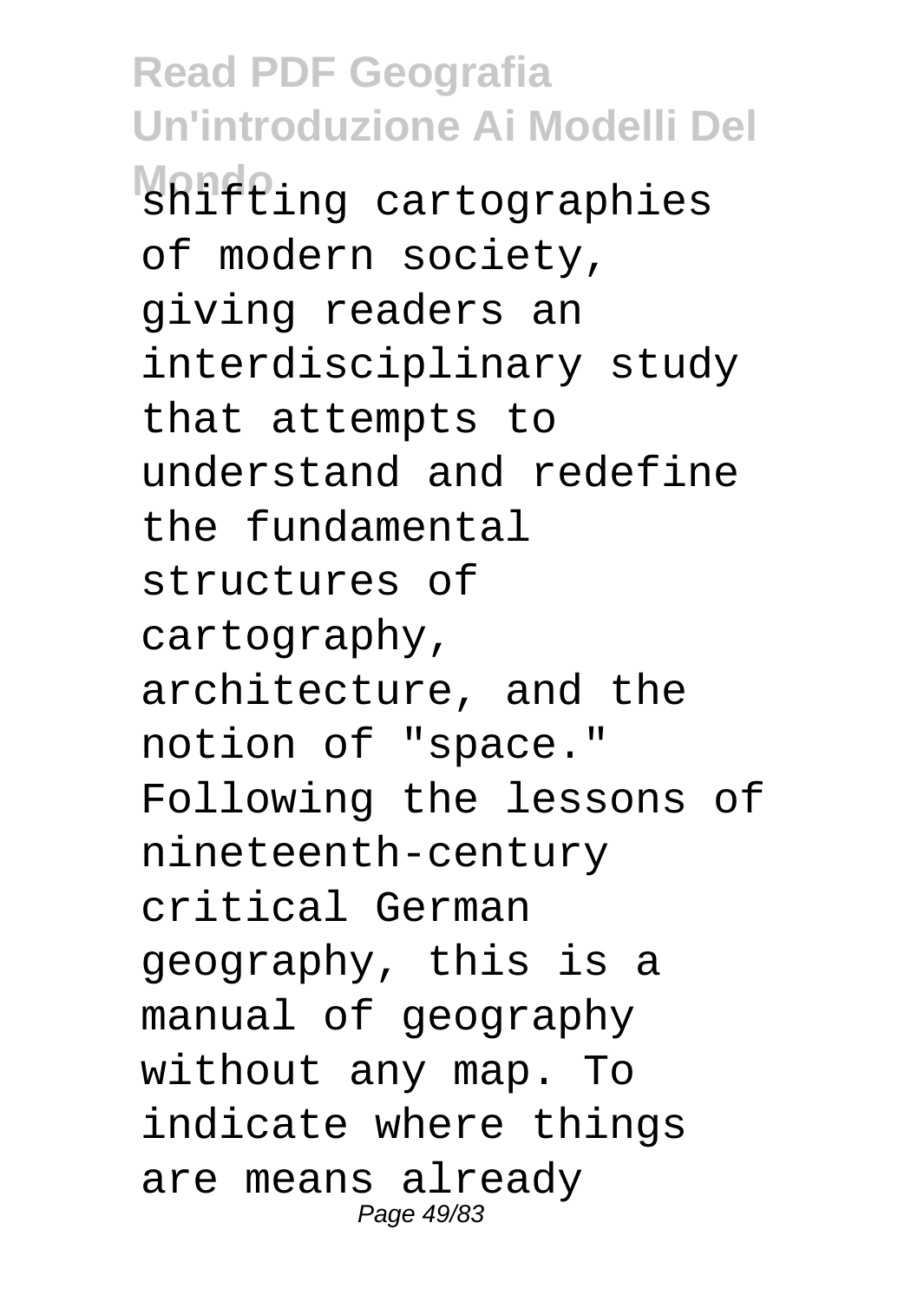**Read PDF Geografia Un'introduzione Ai Modelli Del Mondo** responding, in implicit and unreflective ways, to prior questions about their nature. Blinding Polyphemus not only takes account of the present state of the Earth and of human geography, it redefines the principal models we possess for the description of the world: the map, above all, as well as the landscape, subject, place, city, and space.  $- - - -$ 

The International Encyclopedia of Human Page 50/83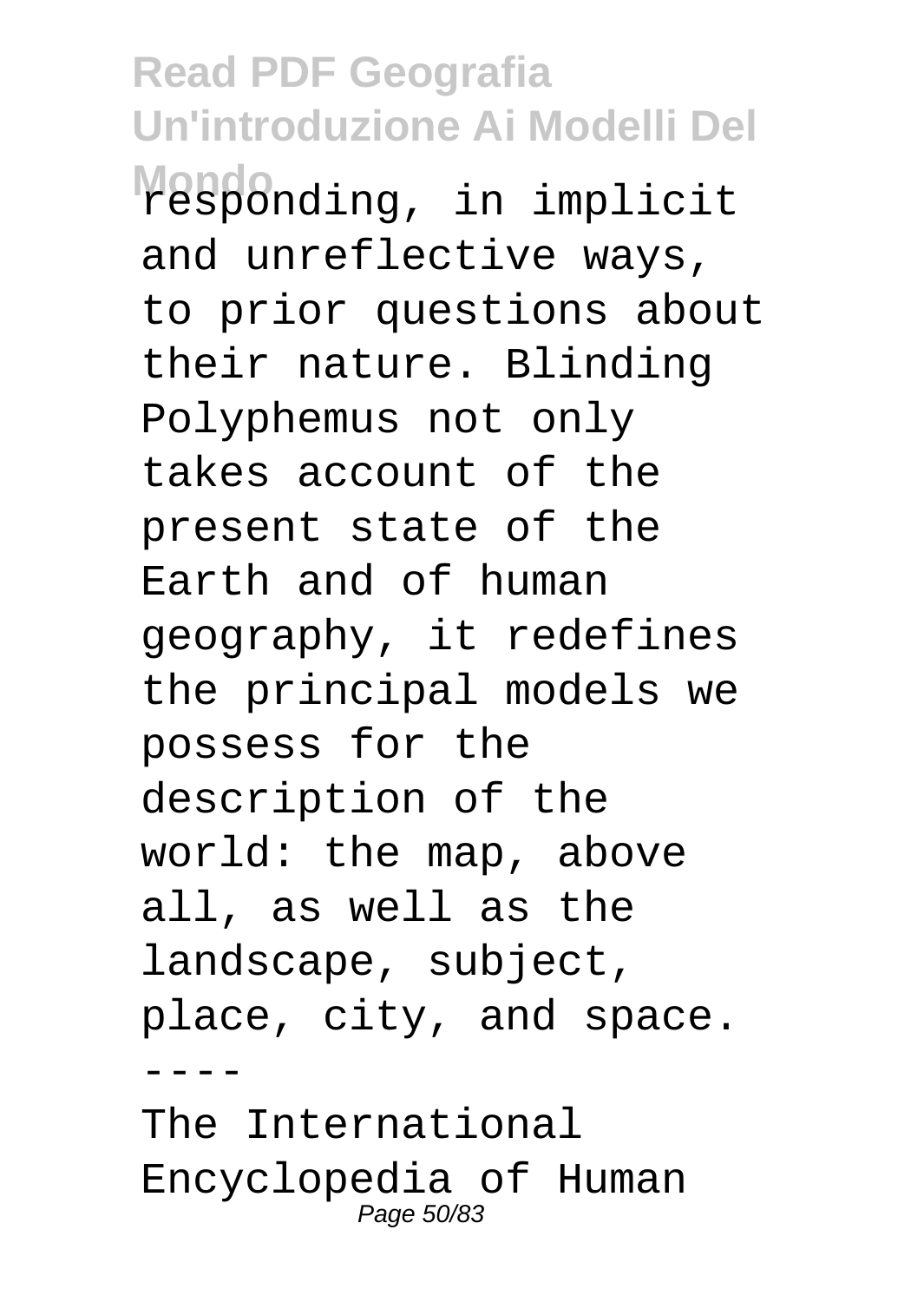**Read PDF Geografia Un'introduzione Ai Modelli Del Mondo** Geography provides an authoritative and comprehensive source of information on the discipline of human geography and its constituent, and related, subject areas. The encyclopedia includes over 1,000 detailed entries on philosophy and theory, key concepts, methods and practices, biographies of notable geographers, and geographical thought and praxis in different parts of the world. This Page 51/83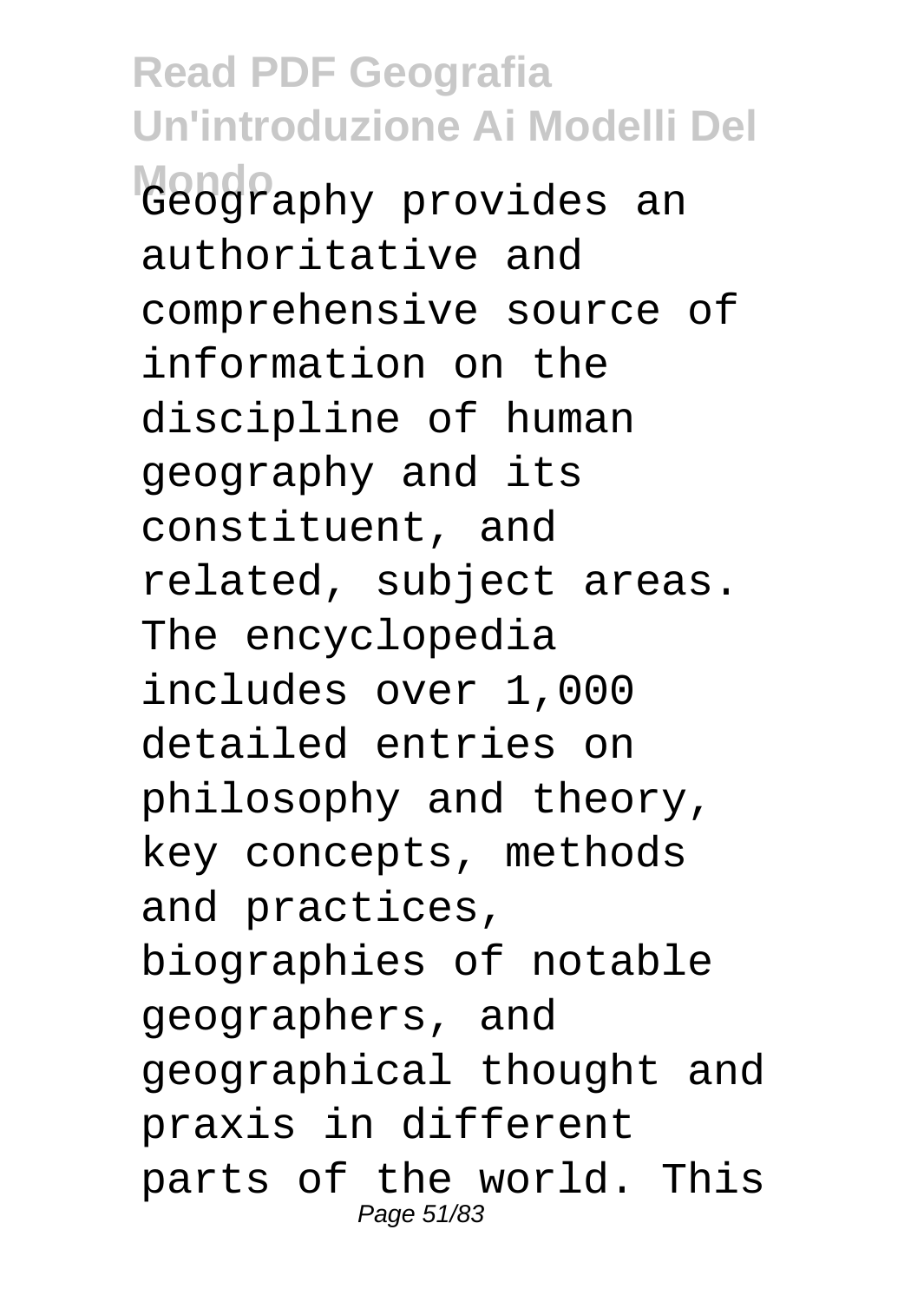**Read PDF Geografia Un'introduzione Ai Modelli Del Mondo** groundbreaking project covers every field of human geography and the discipline's relationships to other disciplines, and is global in scope, involving an international set of contributors. Given its broad, inclusive scope and unique online accessibility, it is anticipated that the International Encyclopedia of Human Geography will become the major reference work for the discipline over Page 52/83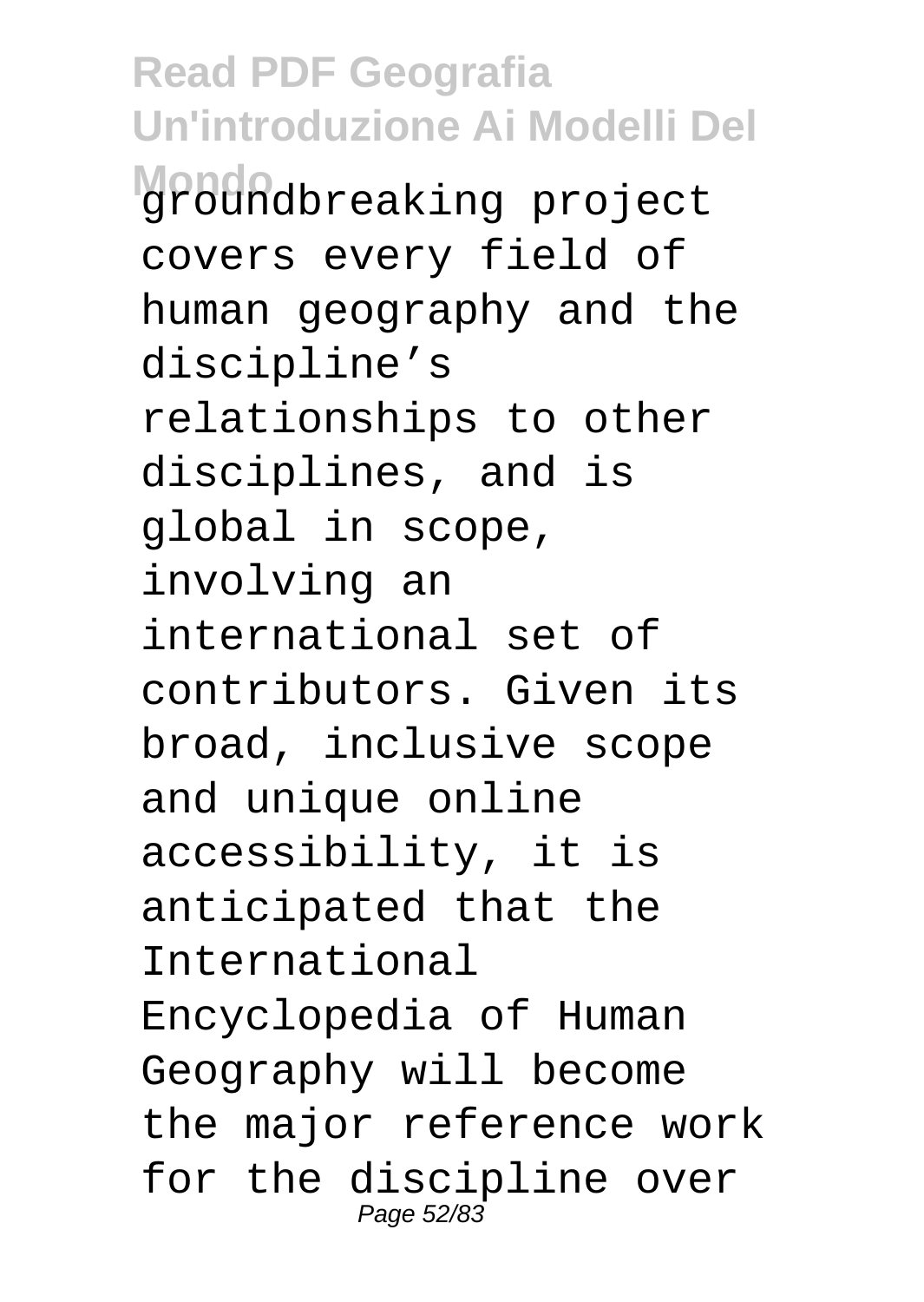**Read PDF Geografia Un'introduzione Ai Modelli Del** Mondo<br> *Mondo* coming decades. The Encyclopedia will be available in both limited edition print and online via ScienceDirect featuring extensive browsing, searching, and internal crossreferencing between articles in the work, plus dynamic linking to journal articles and abstract databases, making navigation flexible and easy. For more information, pricing options and availability visit http: Page 53/83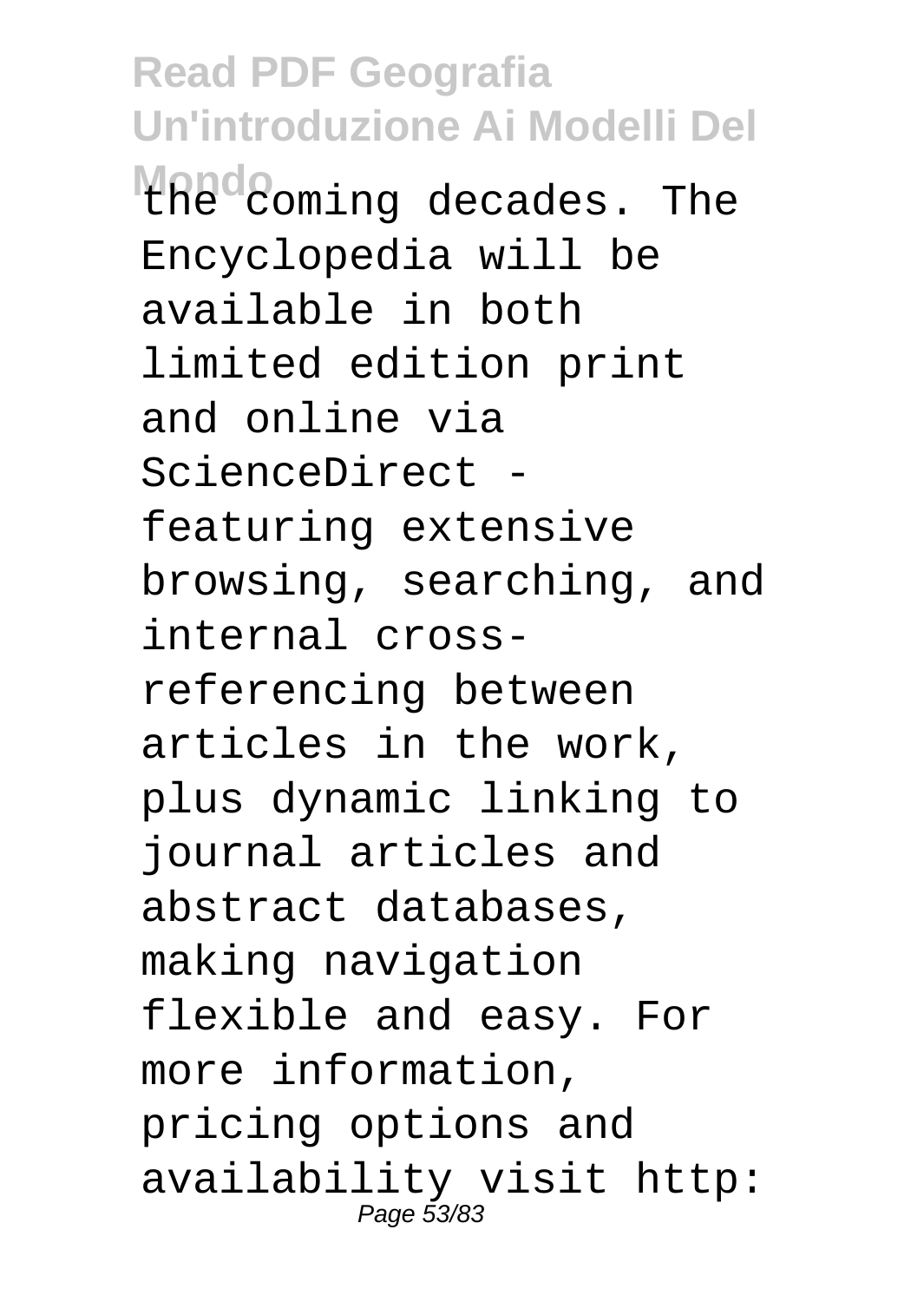**Read PDF Geografia Un'introduzione Ai Modelli Del Mondo** //info.sciencedirect.com /content/books/ref\_works /coming/ Available online on ScienceDirect and in limited edition print format Broad, interdisciplinary coverage across human geography: Philosophy, Methods, People, Social/Cultural, Political, Economic, Development, Health, Cartography, Urban, Historical, Regional Comprehensive and unique - the first of its kind in human geography This book explains how Page 54/83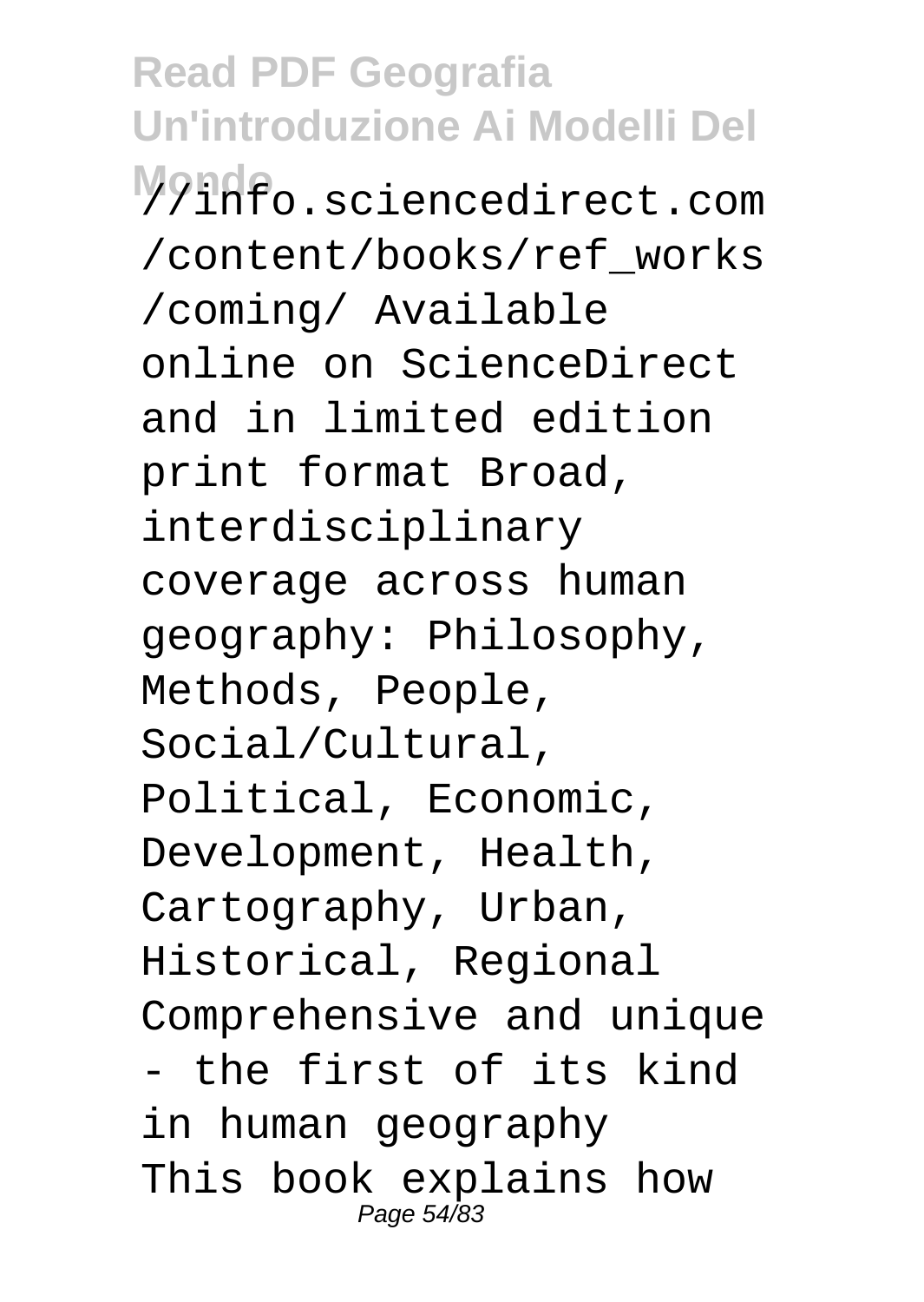**Mondo**<br>Cultural heritage can be a tool for enhancing urban agriculture and improving landscape and life quality. It cuts across the existing literature and fills the gaps between urban agriculture, considered as a food, social and environmental opportunity and cultural heritage, considered as resource. It focuses the role of the countryside for urban areas, in the history of the city and today. Its attention is on the quality for all Page 55/83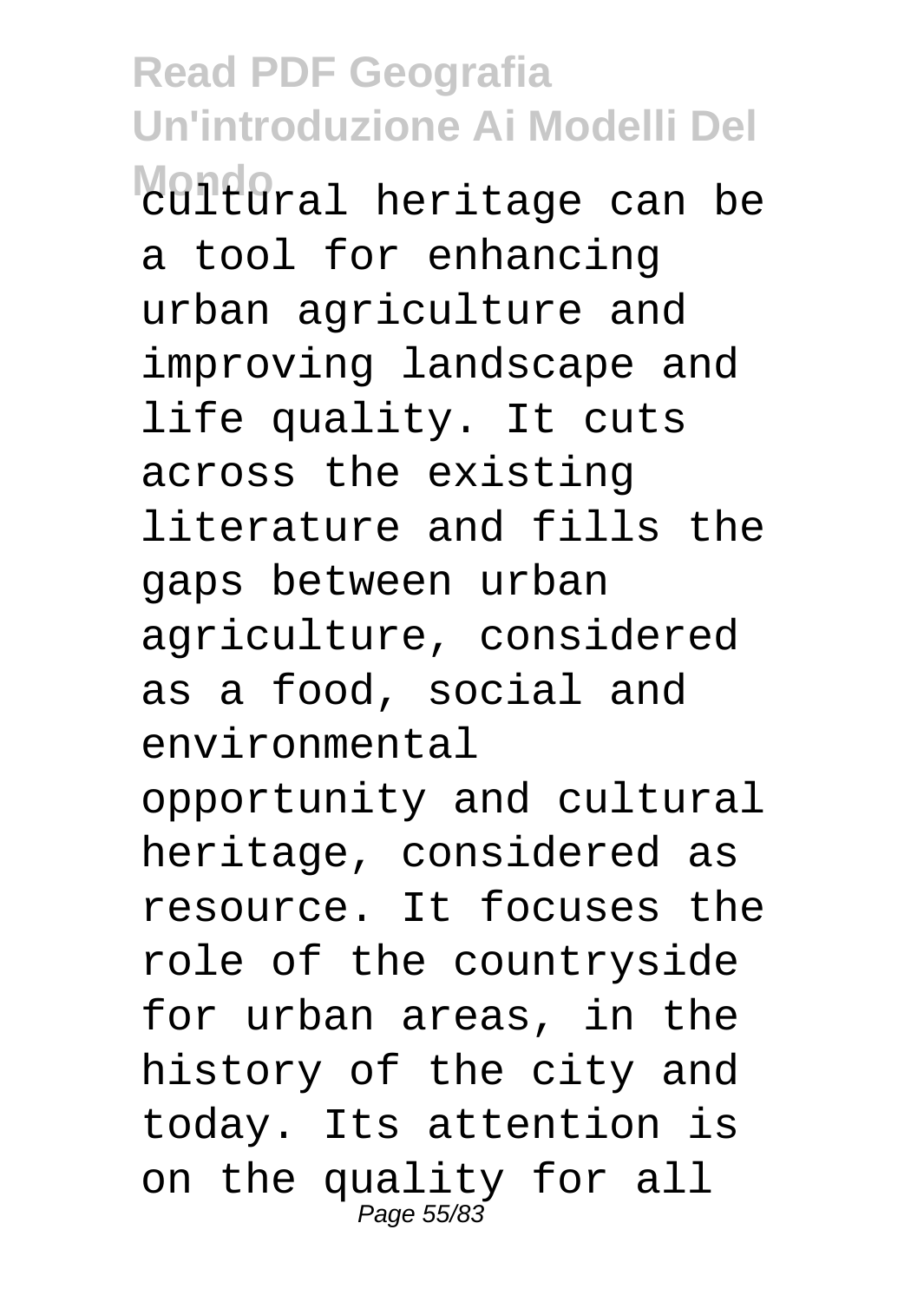**Read PDF Geografia Un'introduzione Ai Modelli Del Mondo** areas, both outstanding, ordinary and degraded, as well as large, little or fragmented (European landscape convention 2000). It considers agricultural landscape as a system of tangible and intangible heritage components and relationships, to be retained, enhanced and transmit, in a process of inevitable but appropriate dynamic conservation and management over time (ICOMOS-IFLA Principles 2017). This book can Page 56/83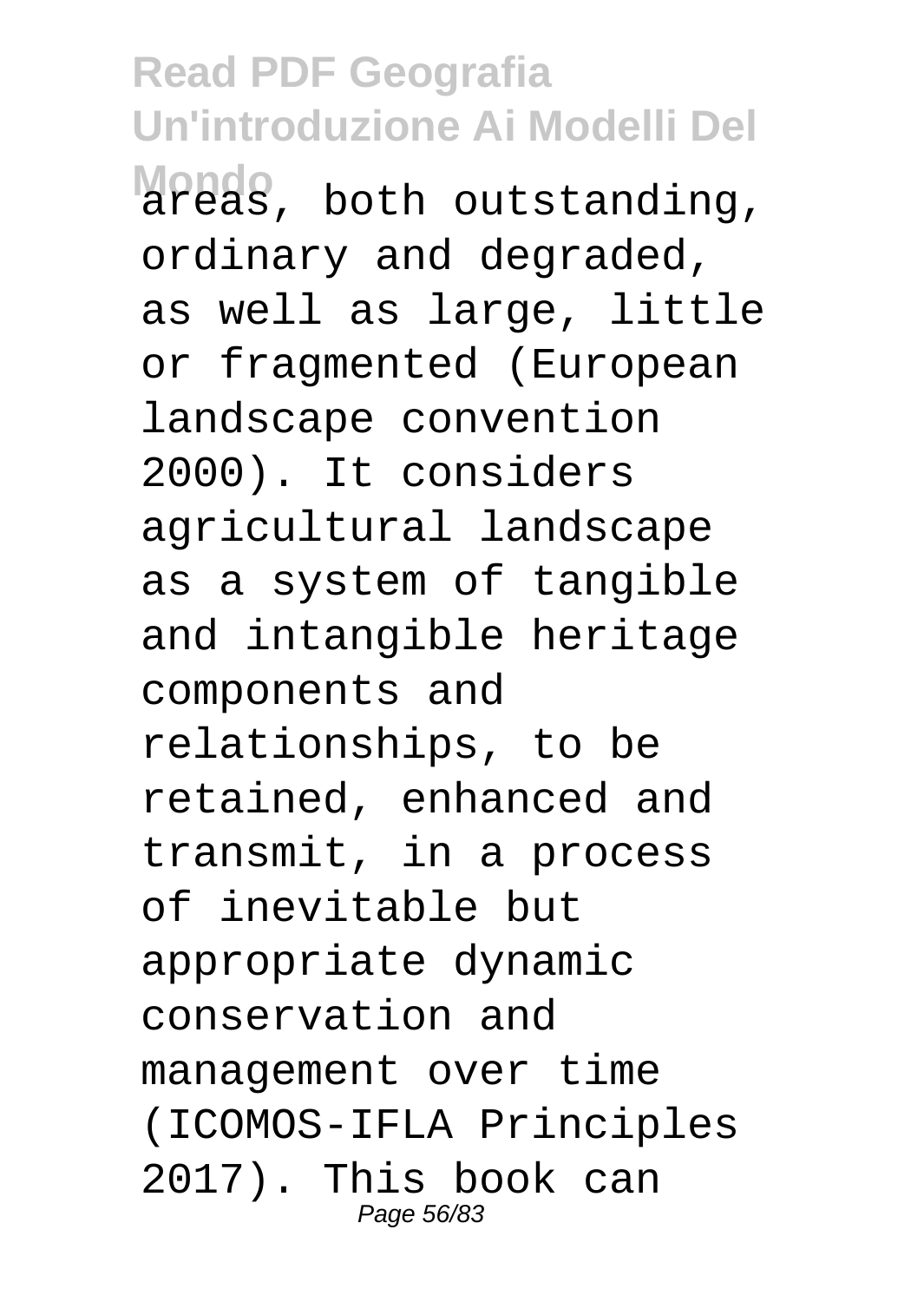**Read PDF Geografia Un'introduzione Ai Modelli Del Mondo**it the collaboration among local players – such as farmers, citizens, associations, public institutions, stakeholders – in conserving and enhancing agrarian heritage and reinforcing the identity of places and people. It can strengthen collective action and generate positive effects on good large and local -scale management. The first part has a methodological character Page 57/83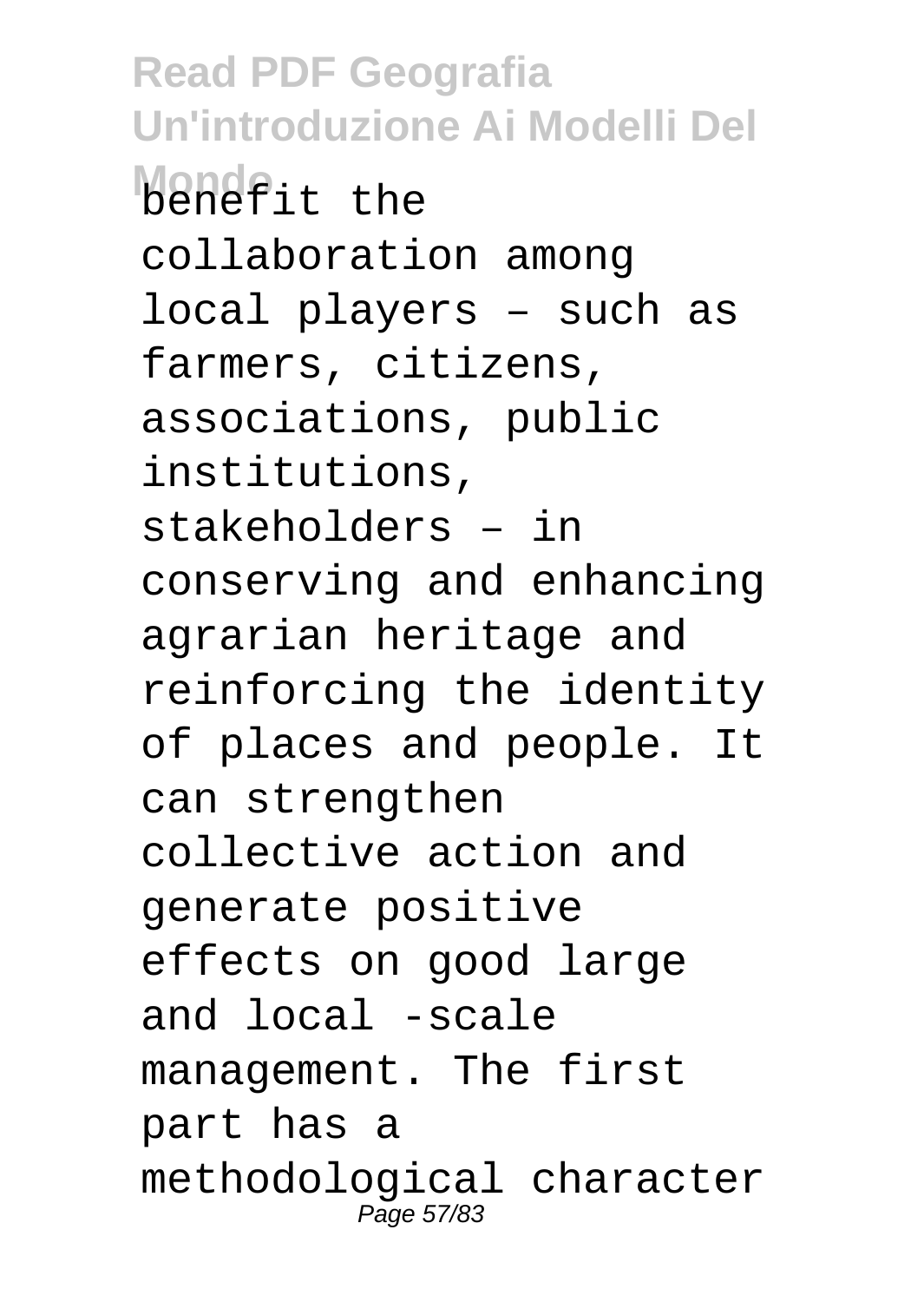**Read PDF Geografia Un'introduzione Ai Modelli Del** Mondo<br>1n order to enlighten the integrated approach between cultural heritage and urban agriculture. The second part exemplifies cases where the heritage has been recognised but not yet translated into concrete action. The third Part discloses ongoing process of coconstruction, where policies have recognized the cultural, environmental and social meaning of urban agriculture as heritage. This book aims to reach Page 58/83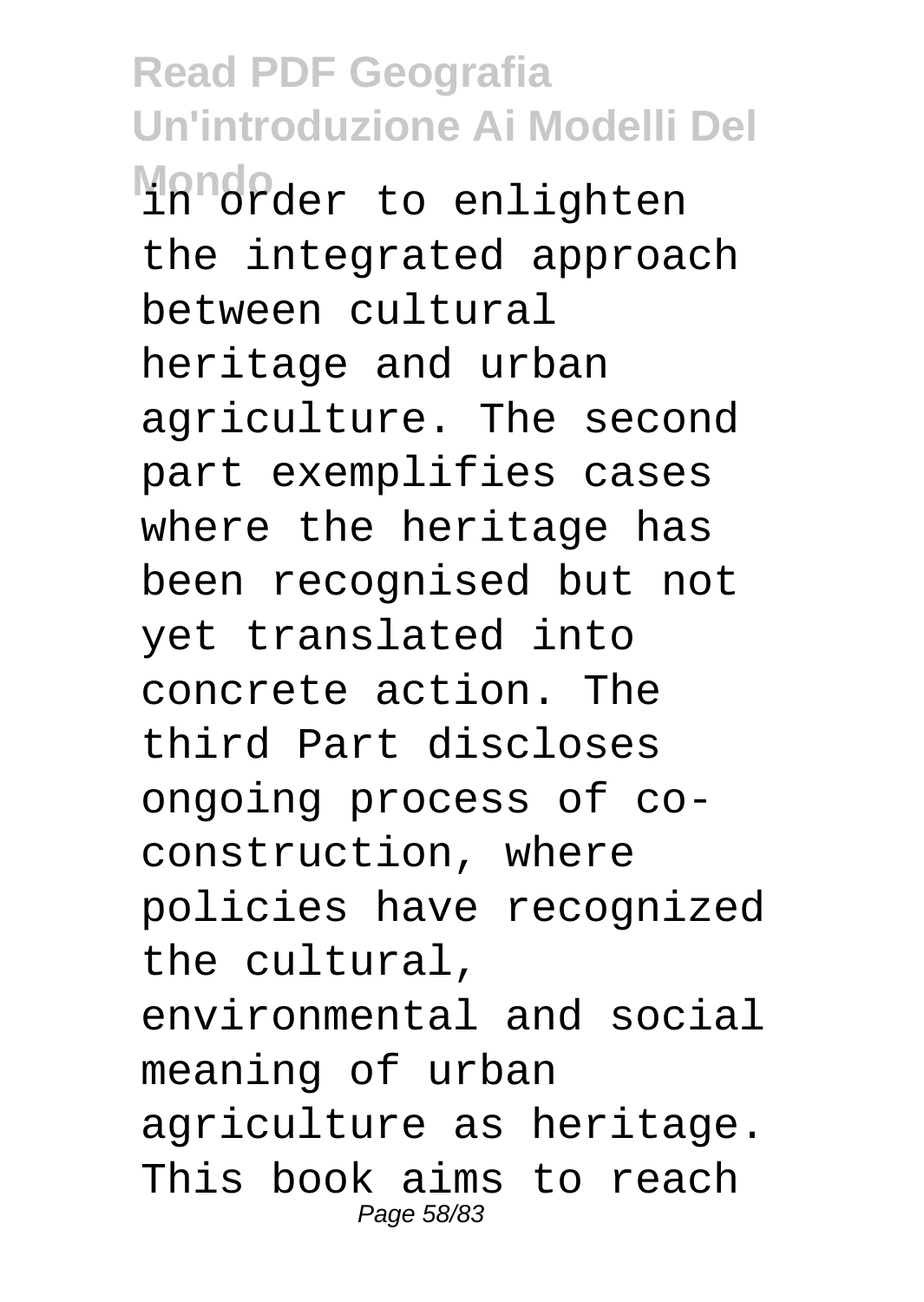**Read PDF Geografia Un'introduzione Ai Modelli Del Mondo** scholars, local administrations, professionals, farmers and citizens. It involves many authors, many of whom are directly engaged with action-research in safeguarding and implementing the mutual interaction between urban agriculture activities and agrarian heritage. Questo Metropolitan Architecture The Philosophy of Geo-Ontologies Between Phenomenology Page 59/83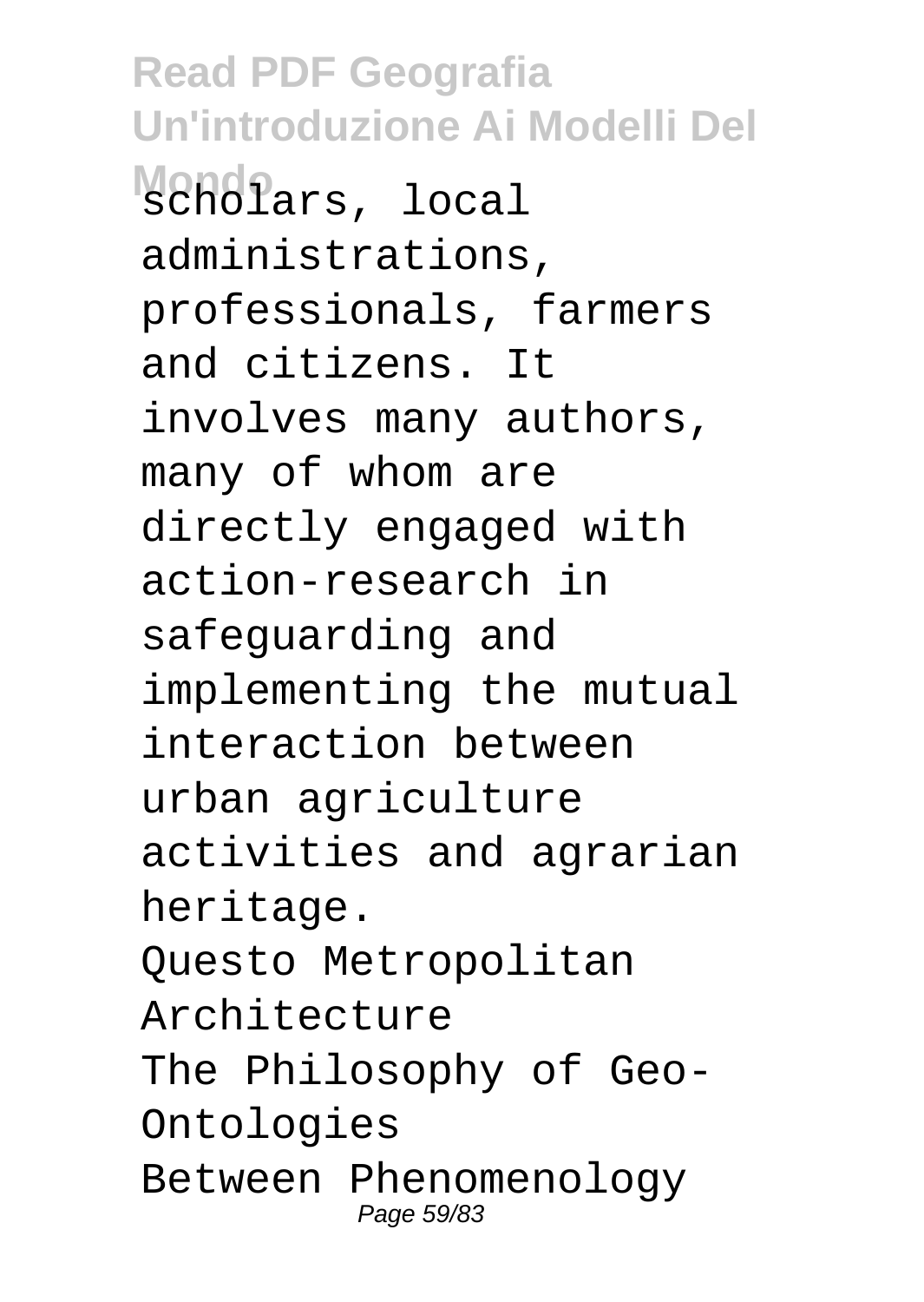**Read PDF Geografia Un'introduzione Ai Modelli Del Mondo** and Hermeneutics AgriCultura International Encyclopedia of Human Geography An Interdisciplinary Analysis Urban Agriculture and the Heritage Potential of Agrarian Landscape Este libro recoge algunas cuestiones con las que Violeta Núñez ha ido tramando sus recorridos docentes: teorías pedagógicas y experiencias como enseñante. El texto postula que inventar es transgredir, y recurre al bricolaje para que cada cual ensamble fragmentos y objetos

Page 60/83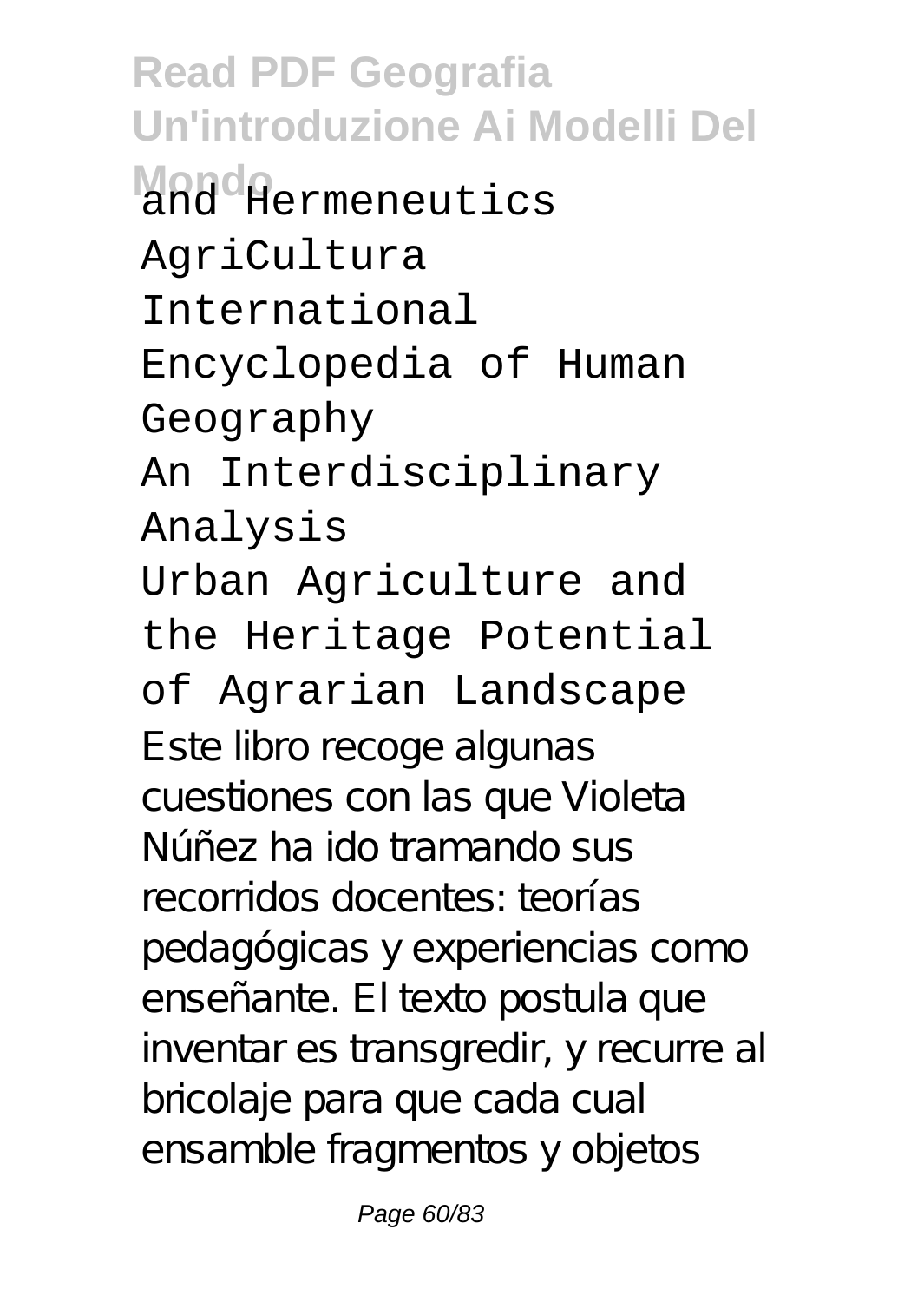**Mondo** culturales y a la postproducción como actividad resultante de esa apropiación de elementos de la cultura plural. Dada la movilidad de los sujetos de la era digital y su atención dispersa en diversas fuentes simultáneas, se trata de incorporar esas modalidades a los espacios de educación, posibilitando que la atención dispersa se transforme en atención flotante. Desde esta perspectiva se plantea revisitar, en clave contemporánea, viejas teorías y experiencias pedagógicas: desarchivarlas.

This book explores the relationship between the sciences of representation and the strategy of landscape valorisation. The topic is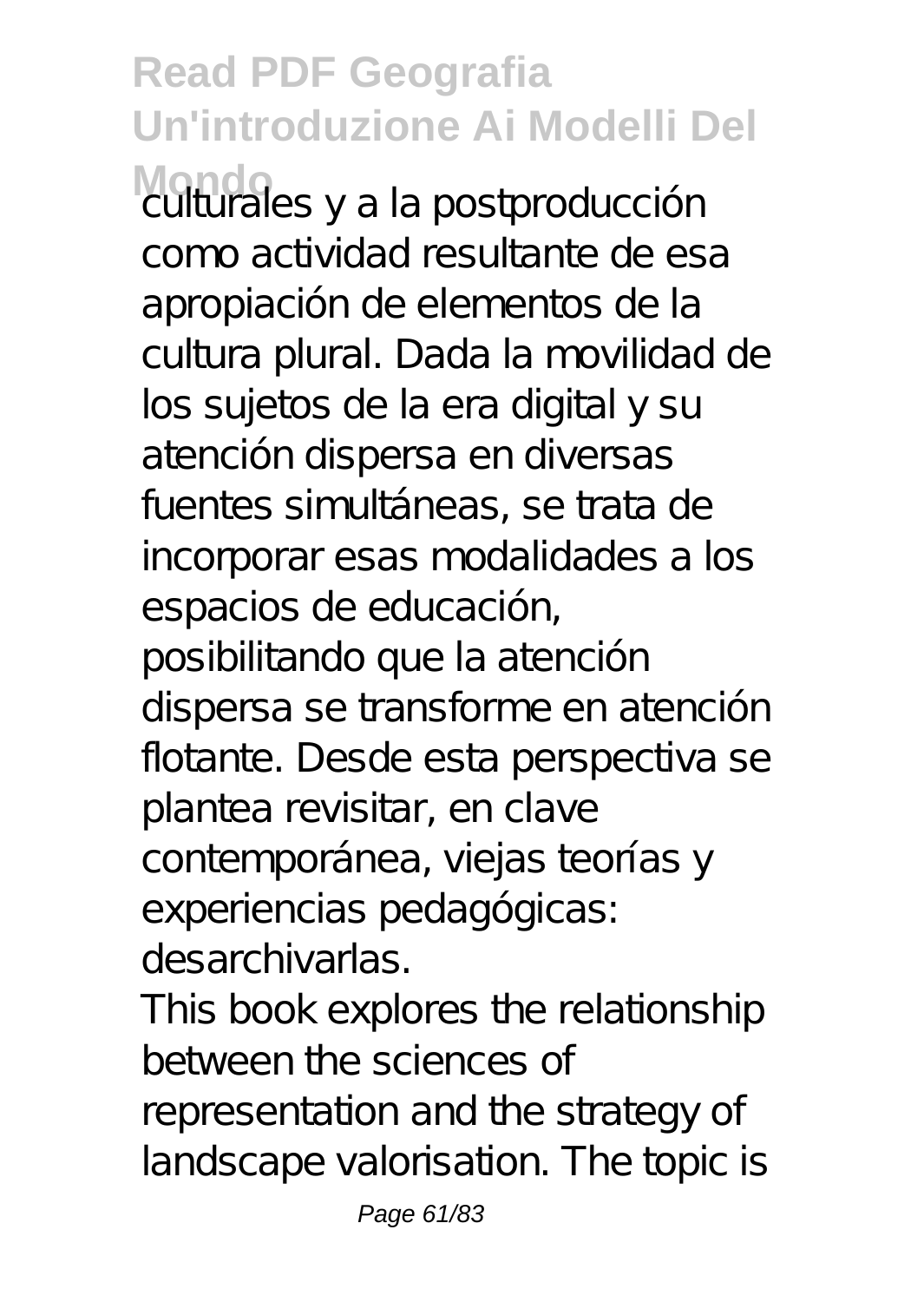**Mondo** connected to the theme of the image of the city, which is extended to the territory scale and applied to case studies in Italy's Umbria region, where the goal is to strike a dynamic balance between cultural heritage and nature. The studies demonstrate how landscape represents an interpretive process of finding meaning, a product of the relationships between mankind and the places in which it lives. The work proceeds from the assumption that it is possible to describe these connections between environment, territory and landscape by applying the Vitruvian triad, composed of Firmitas (solidity), Utilitas (utility) and Venustas(beauty). The environment, the sum of the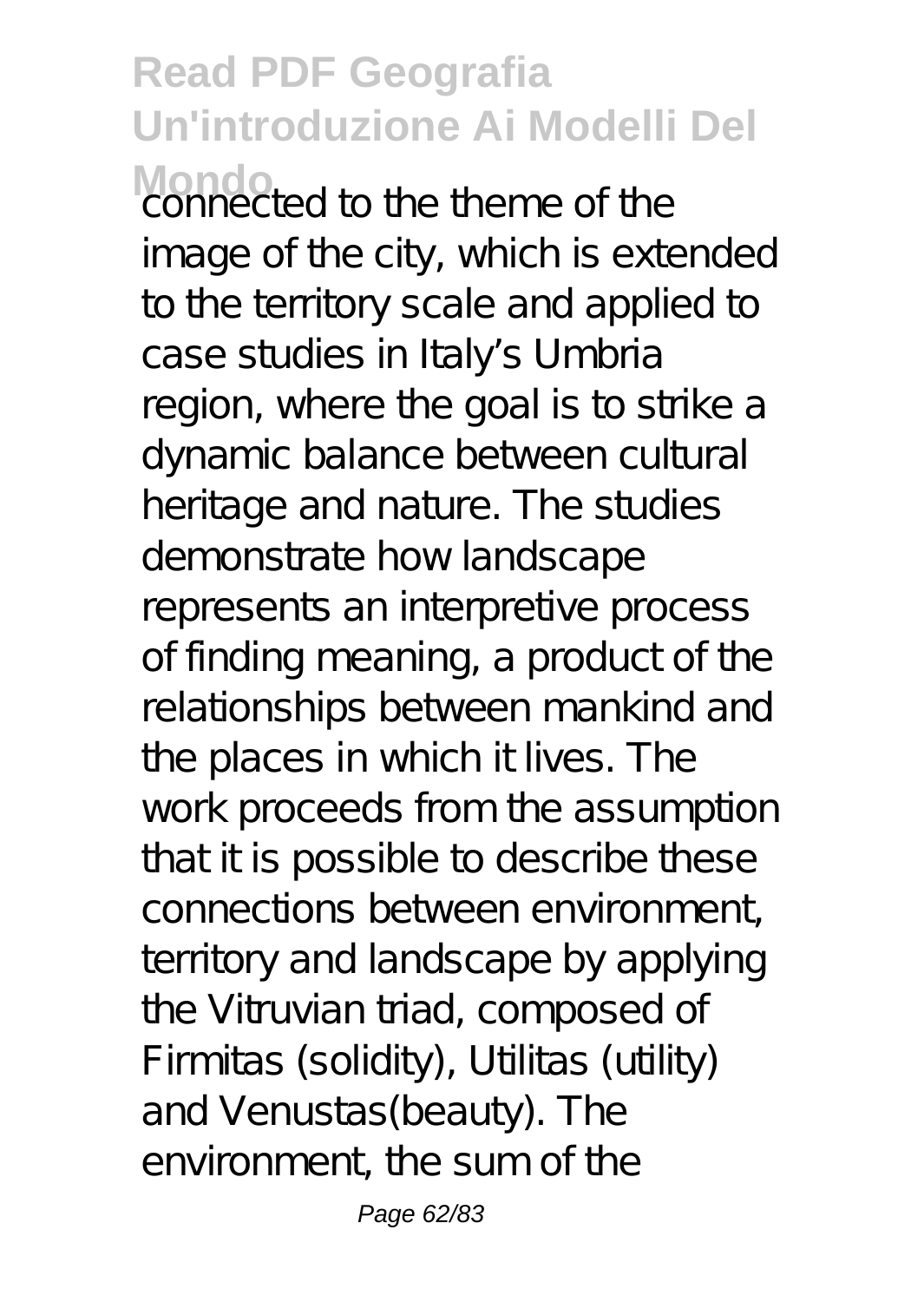**Read PDF Geografia Un'introduzione Ai Modelli Del** Monditions that influence all life,

represents the place's solidity, because it guarantees its survival. In turn, territory is connected to utility, and through its etymological meaning is linked to possession, to a domain; while landscape, as an

"area perceived by people", expresses the search for beauty in a given place, the process of critically interpreting a vision. "In Topoi/Graphein Christian Abrahamsson maps the paradoxical limit of the in-between to revealthat to be human is to know how tolive with the difference between the known and the unknown. Using filmic case studies, including CodeInconnu, Lord of the Flies, and Apocalypse Now,and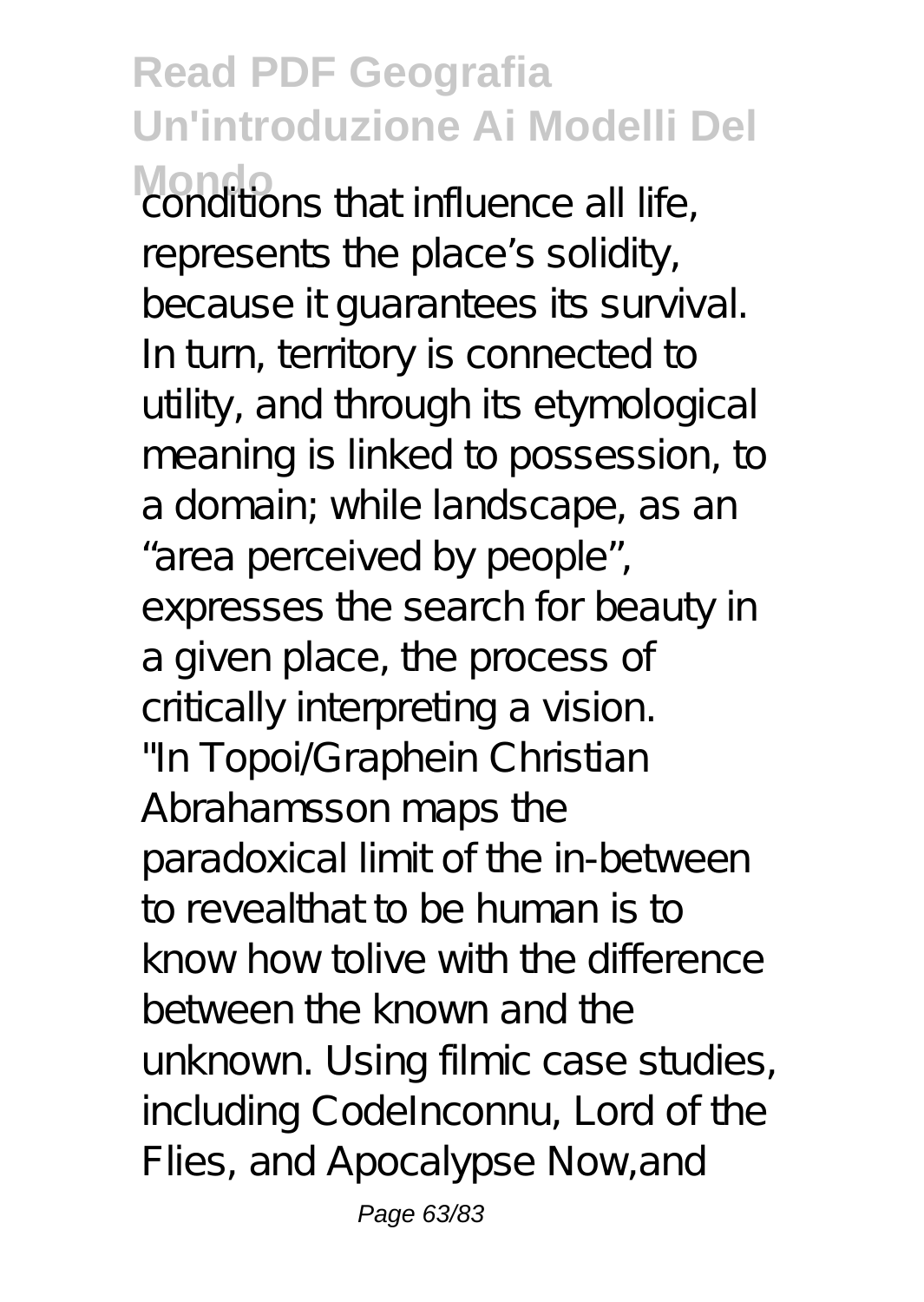**Read PDF Geografia Un'introduzione Ai Modelli Del Mondo** focusing on key concerns developed in the works of the philosophers Deleuze, Olsson, and Wittgenstein, Abrahamsson starts within the notion of fixed spatiality, in whichhuman thought and action are anchored in the given of identity. He then moves through a social world in which spatiotemporal transformations are neitherfixed nor taken for granted. Finally he edges into the pure temporality that liesbeyond the maps of fixed points and social relations. Each chapter is organized into two subjects: topoi, orexcerpts from the films, and graphein, the author's interpretation ofpresented theoriesto mirror the displacements, transpositions,

Page 64/83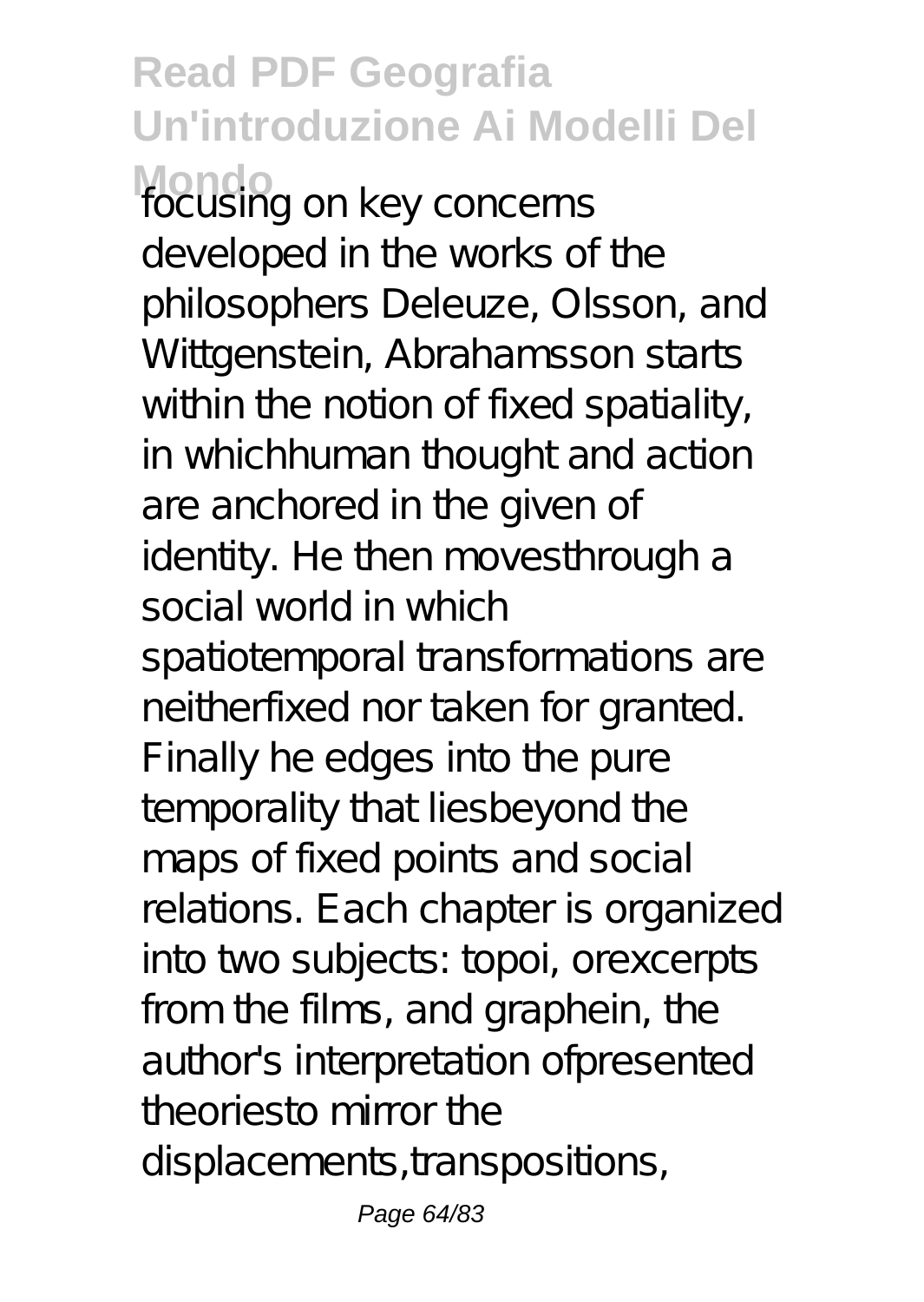**Read PDF Geografia Un'introduzione Ai Modelli Del Mondo** juxtapositions, fluctuations, and transformations between delimited categories. A landmark work in the study of human geography, Abrahamsson's book proposes that academic and intellectual attention should focus on the spatialization between meaning and its materialization in everyday life." The spirit of this book is explorative. It meets the contemporary challenge posed by experience and truth with a critical openness that allows for the full complexity of these concepts to be investigated. The distinction between experience and truth has become subject to finitude; how then can these words and concepts be defined? What might be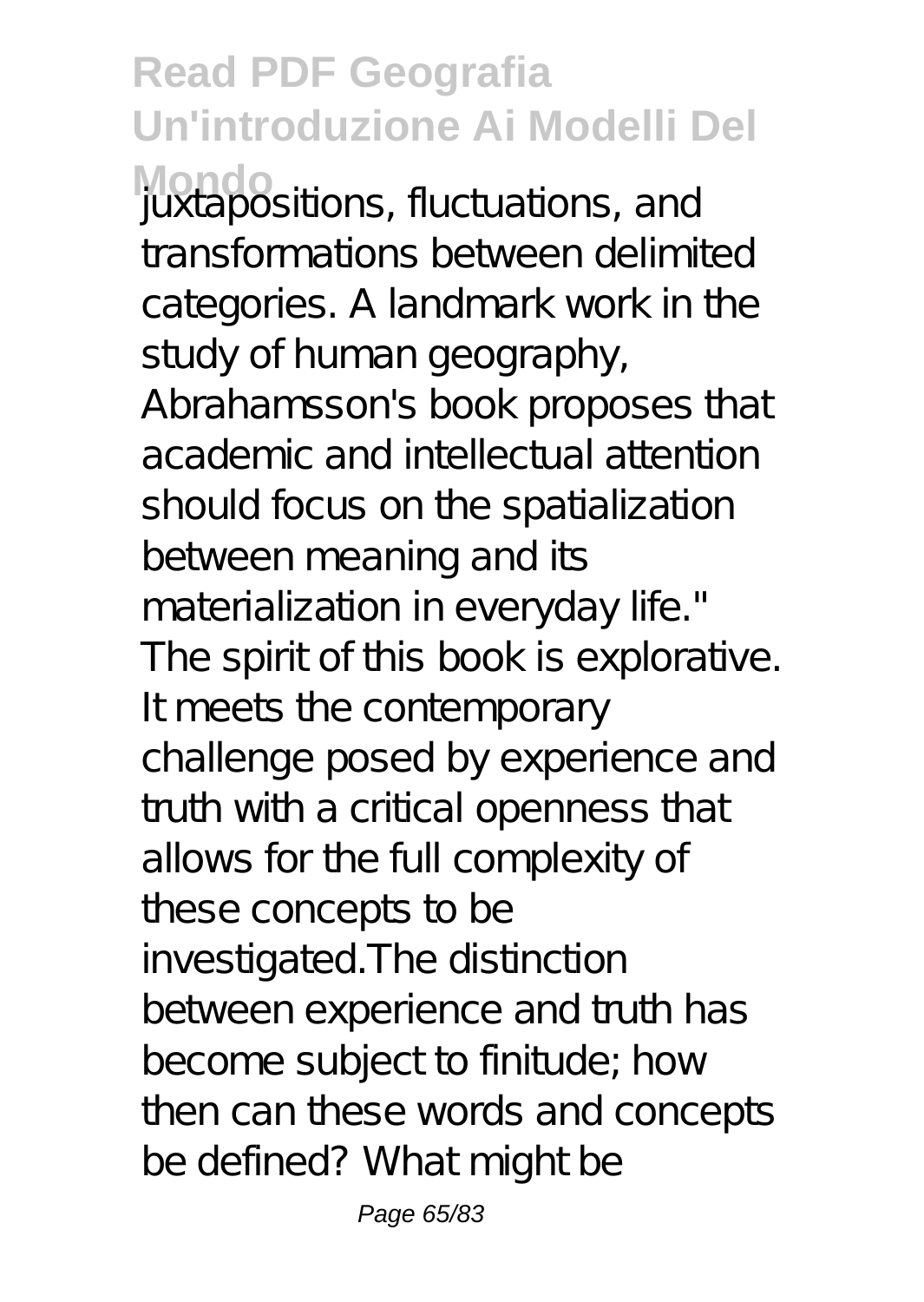**Mondo** understood by experience and truth, when the distinction between them is not transformed once and for all (eternally), but once and again (historically)?The contributors to the book investigate a wide range of questions revolving around this challenge to the contemporary understanding of experience and truth. They do so through the perspectives of phenomenology and hermeneutics, while also shedding new light on phenomenological and hermeneutic thought as such  $-$  on the distinction between phenomenology and hermeneutics, as well as on the interrelation between such philosophical thought and other fields of thought and culture.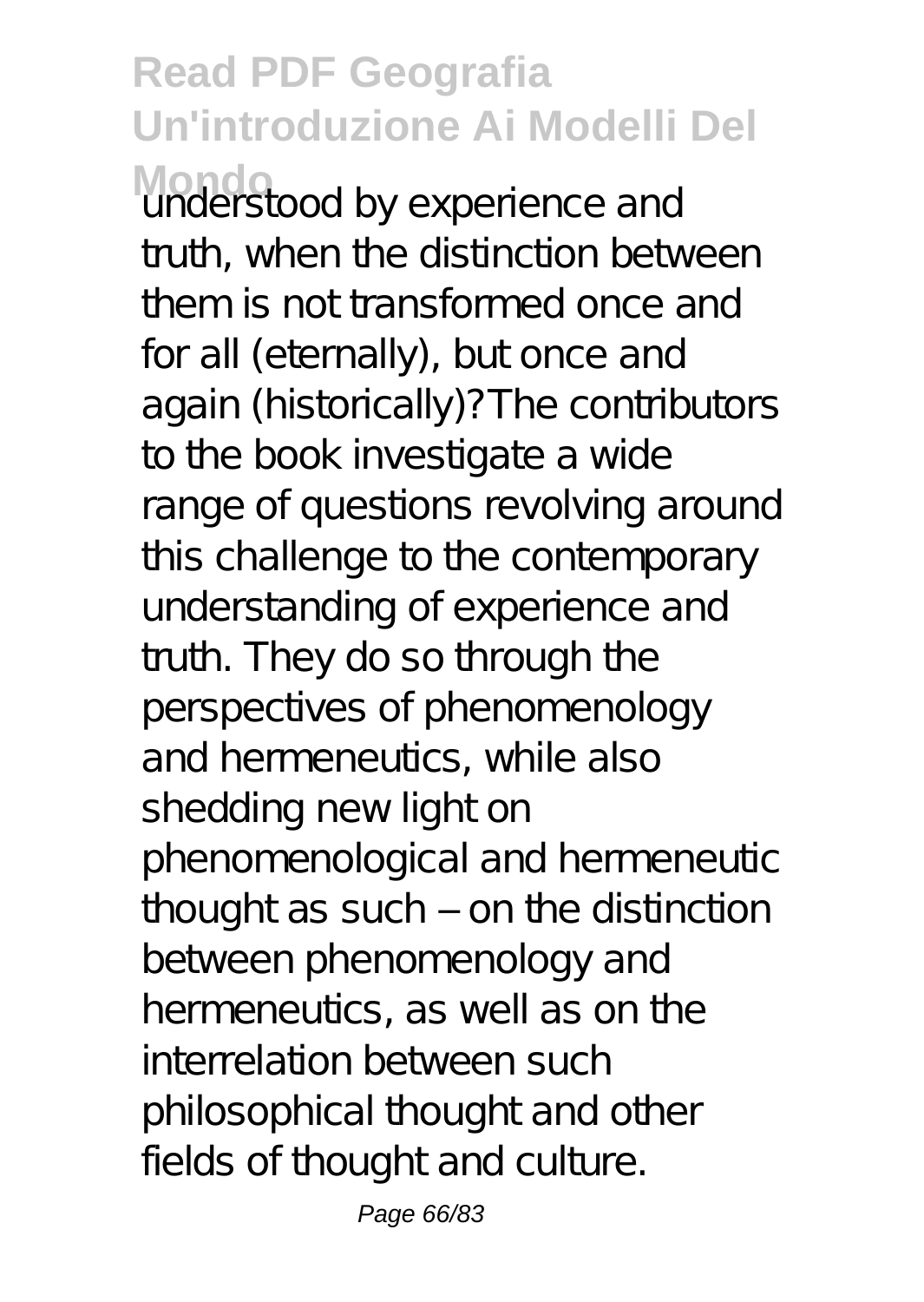**Read PDF Geografia Un'introduzione Ai Modelli Del** Writing Fashion in Early Modern

Italy

GO: On the Geographies of Gunnar Olsson

Drawing, Perception and Design for the Next Landscape Models

Geography and the Models of the World

Cartographic Humanism

The Wiley-Blackwell Companion to Human Geography

Topoi/Graphein

This collection reflects the need for suitable methods to answer emerging questions that result from the ever-changing media environment. As media technologies and infrastructures become inseparably interwoven with social constellations,

Page 67/83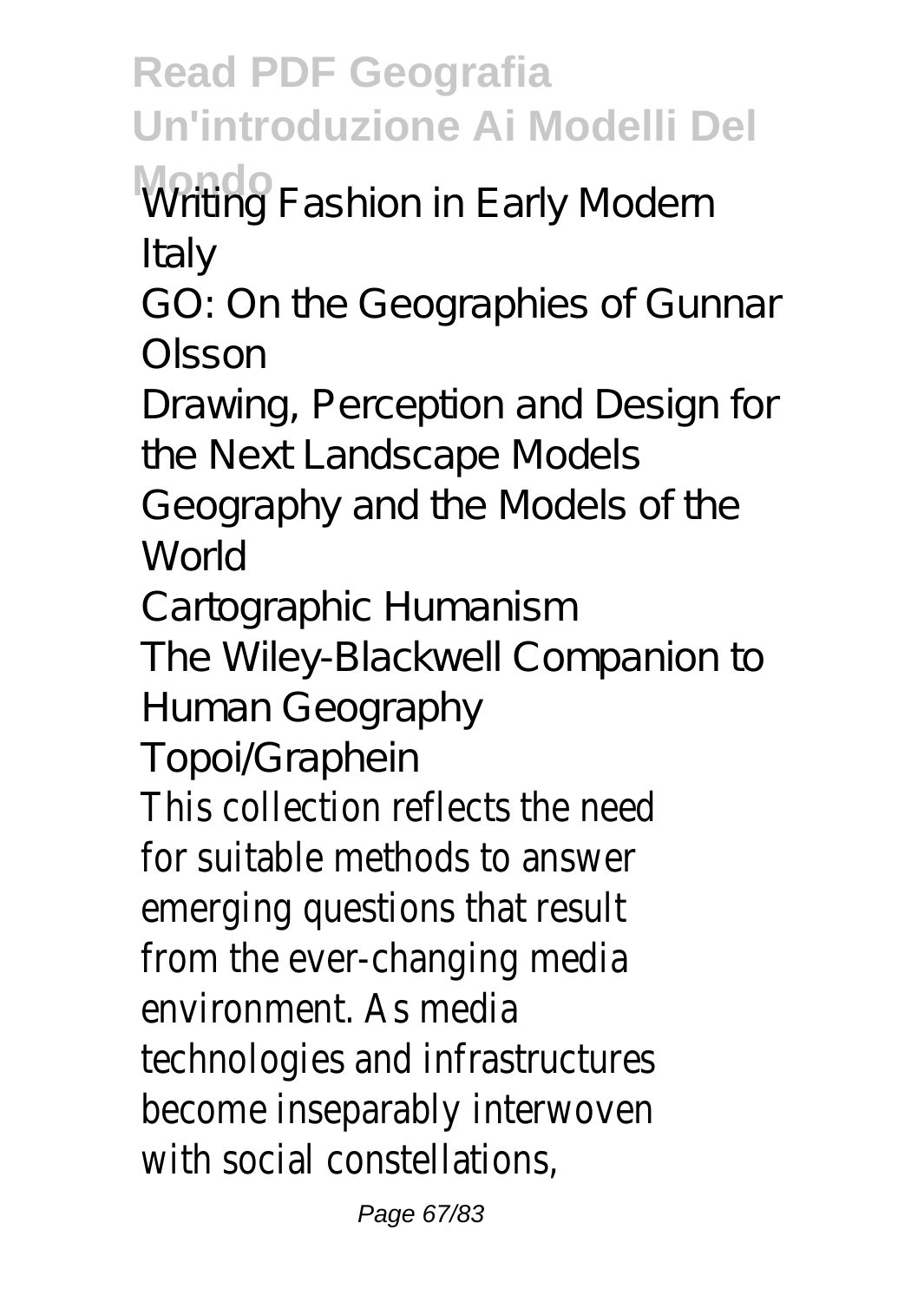### **Read PDF Geografia Un'introduzione Ai Modelli Del Mondo** scholars from varying disciplines

increasingly investigate their characteristics, functioning, relevance and impact – facing new methodological challenges as well as opportunities. Innovative Methods in Media and Communication Research engages with the substantial need to rethink established methods to research acute changes in the media environment. The book gathers chapters dedicated to the multifacetedness and liveliness of emerging methods – from lifelogging and ethnography to digital methods and visualization – while embedding them in the rich history of interdisciplinary

Page 68/83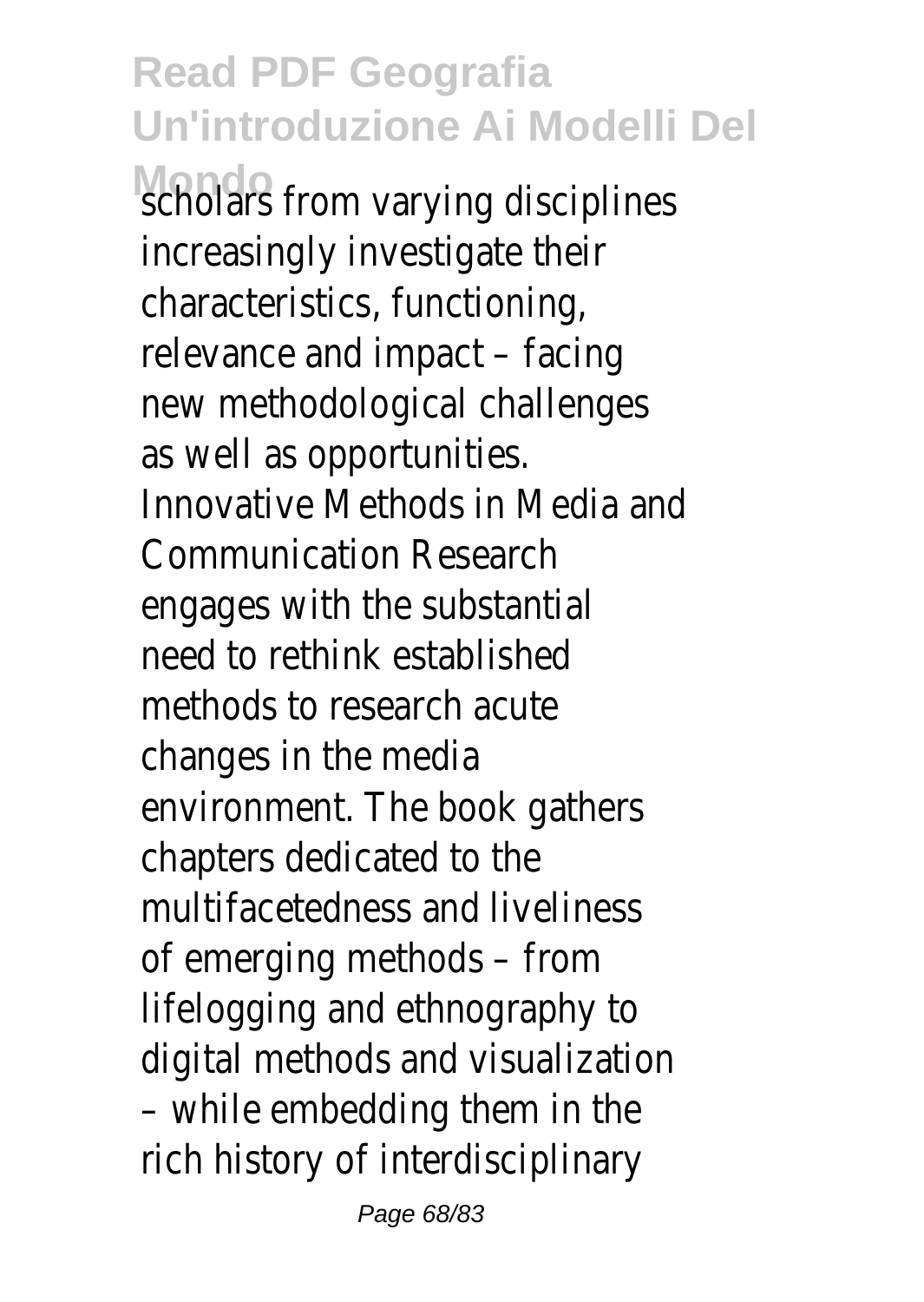**Mondo** empirical research. Innovation here is a call for widening and rethinking research methods to stimulate a sophisticated debate on and exploration of contemporary methodological approaches for scholars at various levels of academic life. Accompanied by introductory sections of prominent scholars, the majority of empirical studies gathered in this volume are accomplished through earlycareer scholars who strive to advance cutting-edge and in parts even provocative approaches for the study of media and communication. The book's four sections on Materiality, Technology,

Page 69/83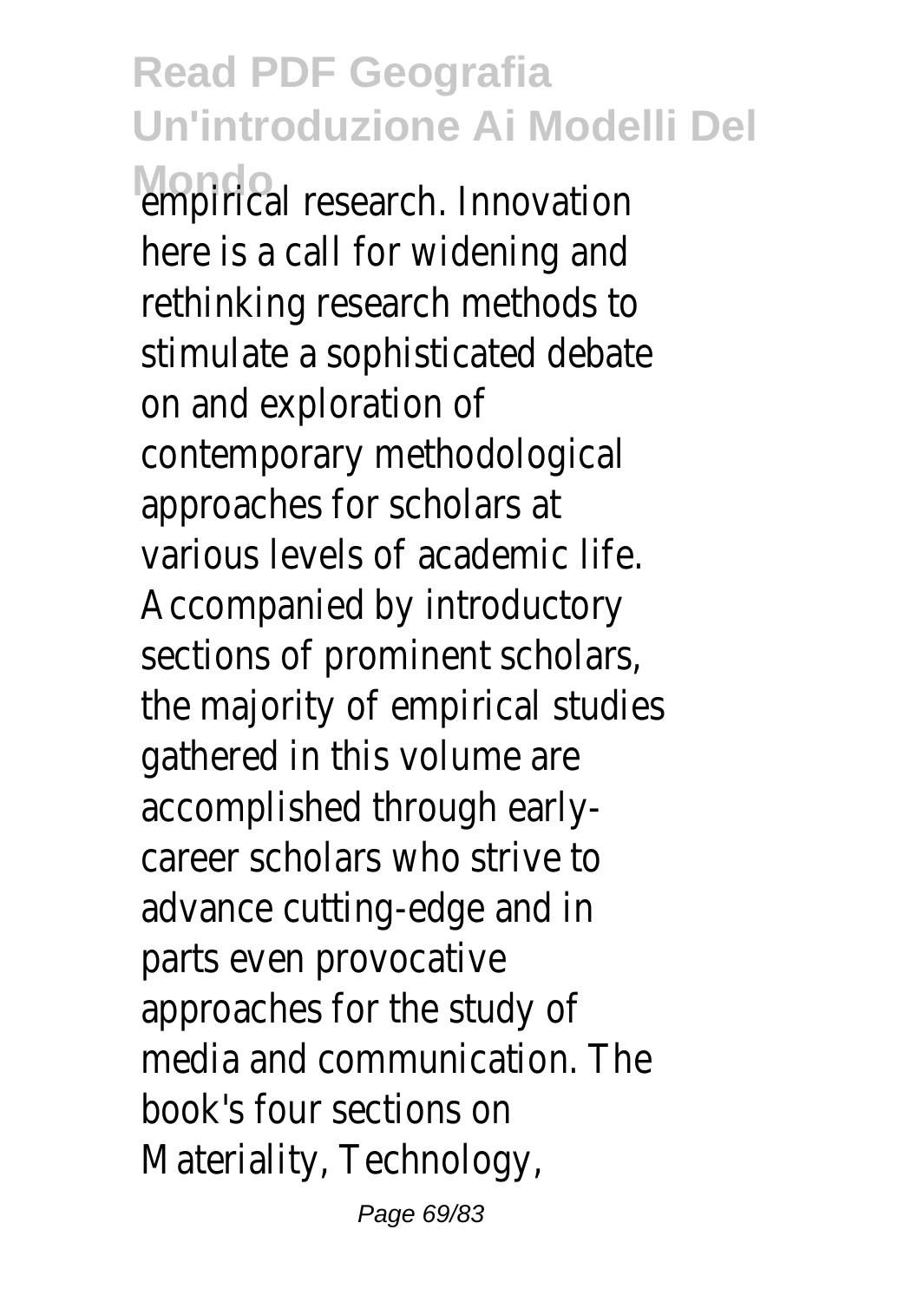**Read PDF Geografia Un'introduzione Ai Modelli Del Experience and Visualization are** 

introduced by Saskia Sassen, Noortje Marres, Sarah Pink and Lev Manovich.

The first comprehensive study on the role of Italian fashion and Italian literature, this book analyzes clothing and fashion as described and represented in literary texts and costume books in the Italy of the 16th and 17th centuries. Writing Fashion in Early Modern Italy emphasizes the centrality of Italian literature and culture for understanding modern theories of fashion and gauging its impact in the shaping of codes of civility and taste in Europe and the West. Using literature to uncover what has

Page 70/83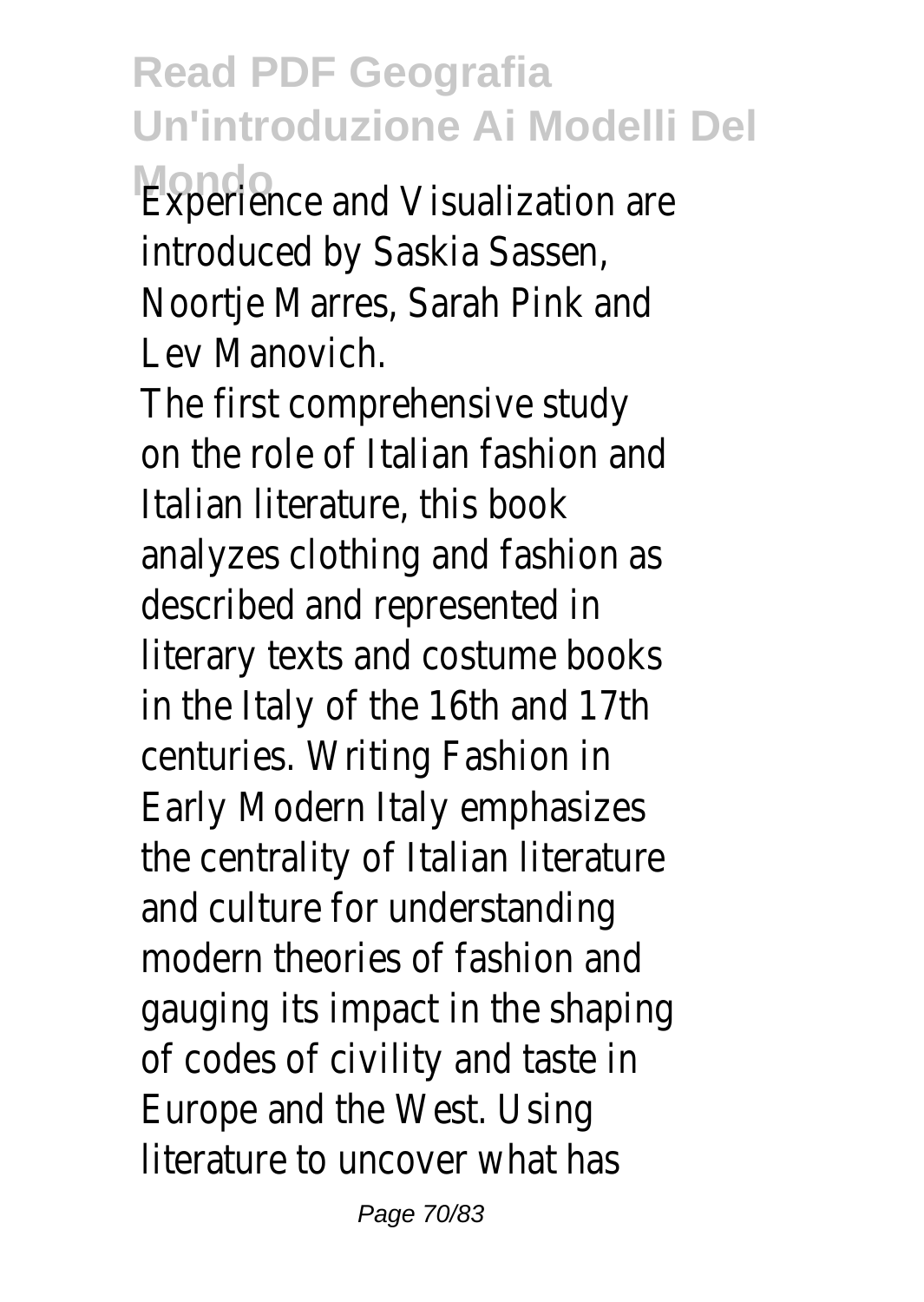**Mondo**<br>heen called the 'animatedness of clothing,' author Eugenia Paulicelli explores the political meanings that clothing produces in public space. At the core of the book is the idea that the texts examined here act as maps that, first, pinpoint the establishment of fashion as a social institution of modernity; and, second, gauge the meaning of clothing at a personal and a political level. As well as Castiglione's The Book of the Courtier and Cesare Vecellio's The Clothing of the Renaissance World, the author looks at works by Italian writers whose books are not yet available in English translation, such as those by Giacomo

Page 71/83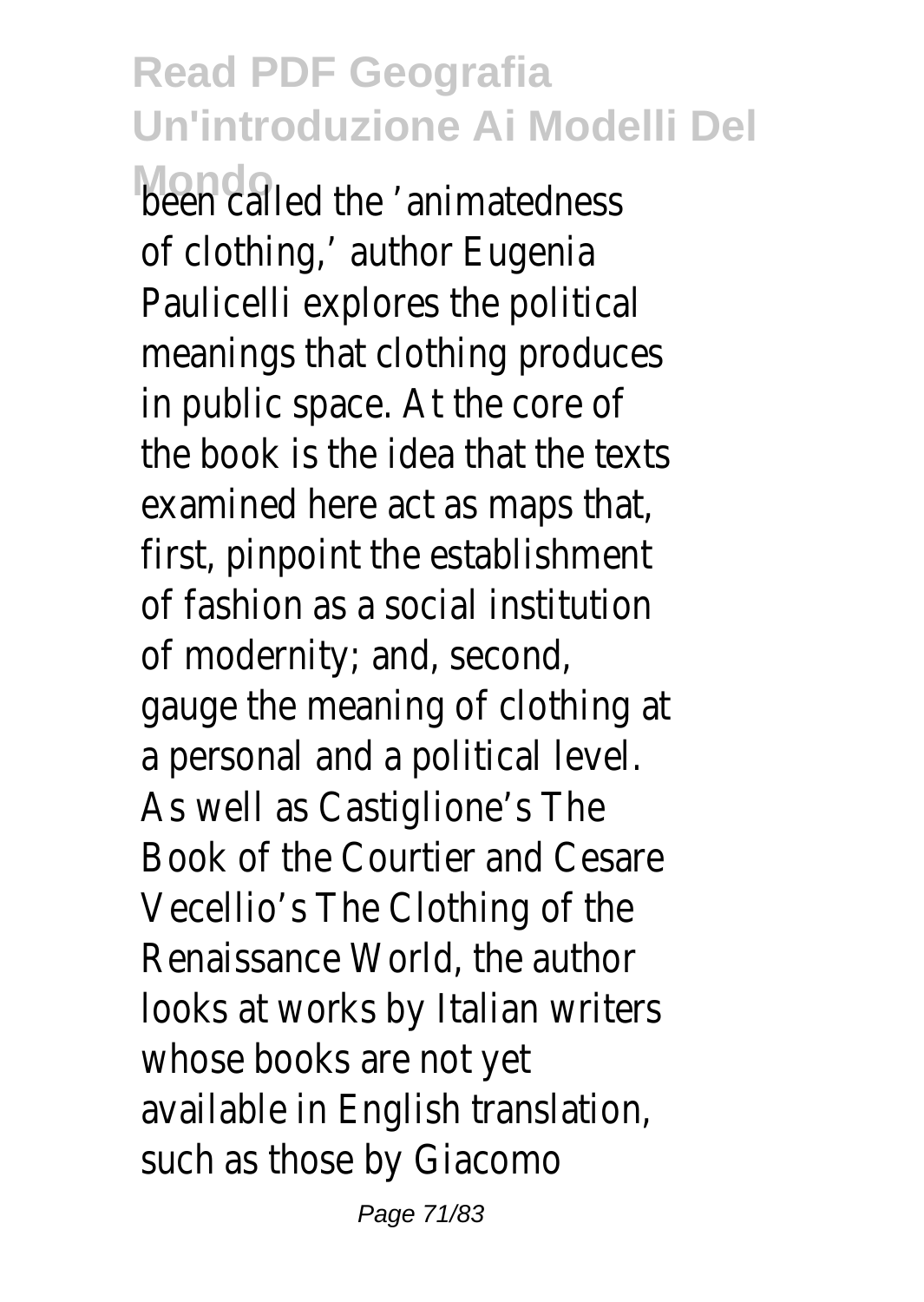**Mondo** Franco, Arcangela Tarabotti, and Agostino Lampugnani. Paying particular attention to literature and the relevance of clothing in the shaping of codes of civility and style, this volume complements the existing and important works on Italian fashion and material culture in the Renaissance. It makes the case for the centrality of Italian literature and the interconnectedness of texts from a variety of genres for an understanding of the history of Italian style, and serves to contextualize the debate on dress in other European literatures.

This book introduces a radically

Page 72/83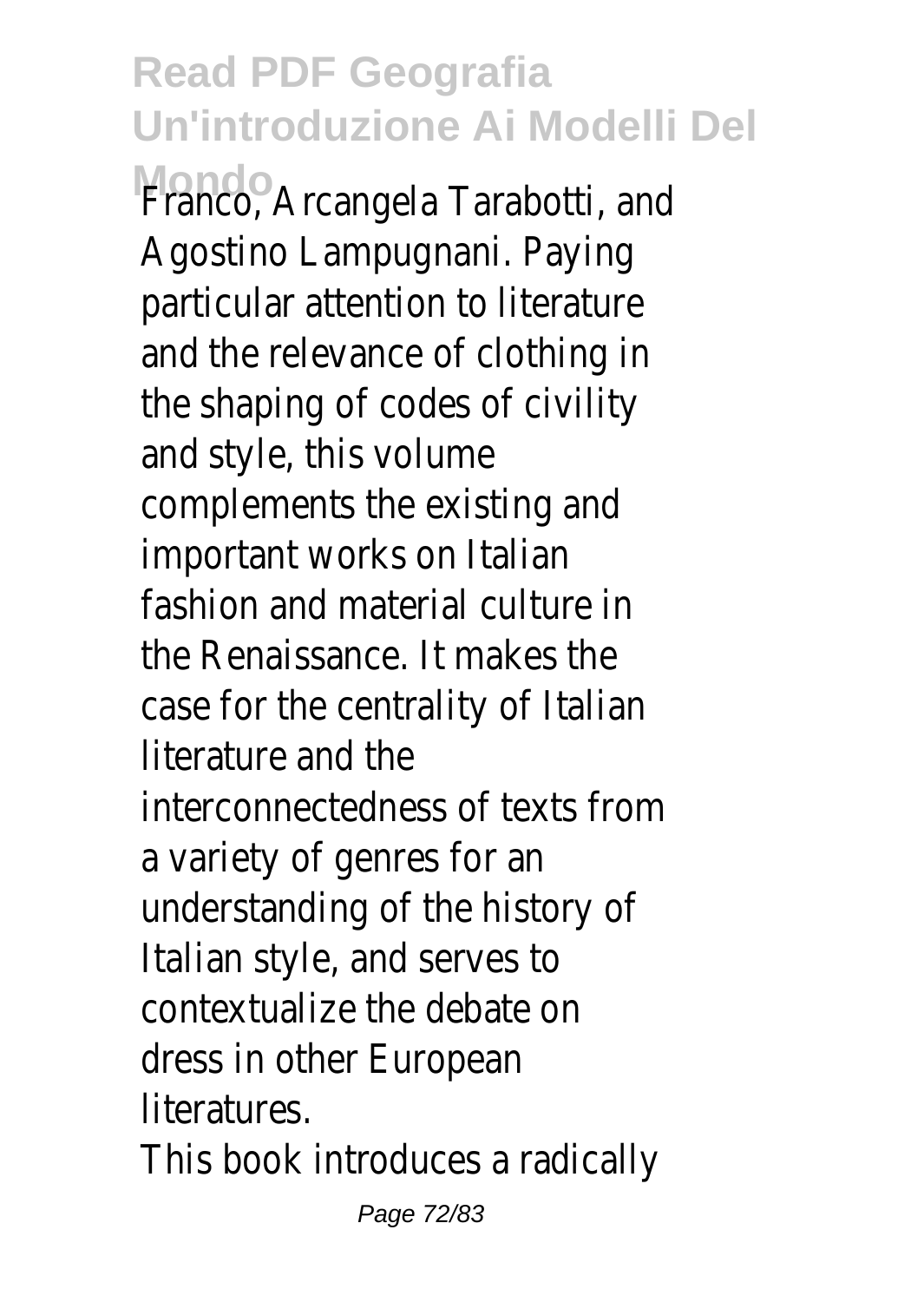## **Read PDF Geografia Un'introduzione Ai Modelli Del Mondo**<br>spatialised approach to

knowledge creation and innovation. Reflecting on an array of European urban and regional developments, it offers an updated notion of milieu as the conceptual and material space of knowledge and innovation in line with the interpretative turn in socia sciences and humanities. In view of the unwillingness of mainstream economics to accommodate such a trend, the authors pursue a broadly understood hermeneutic approach that expands on the triad of knowledge-spaceinnovation. The book's mair findings are that space is an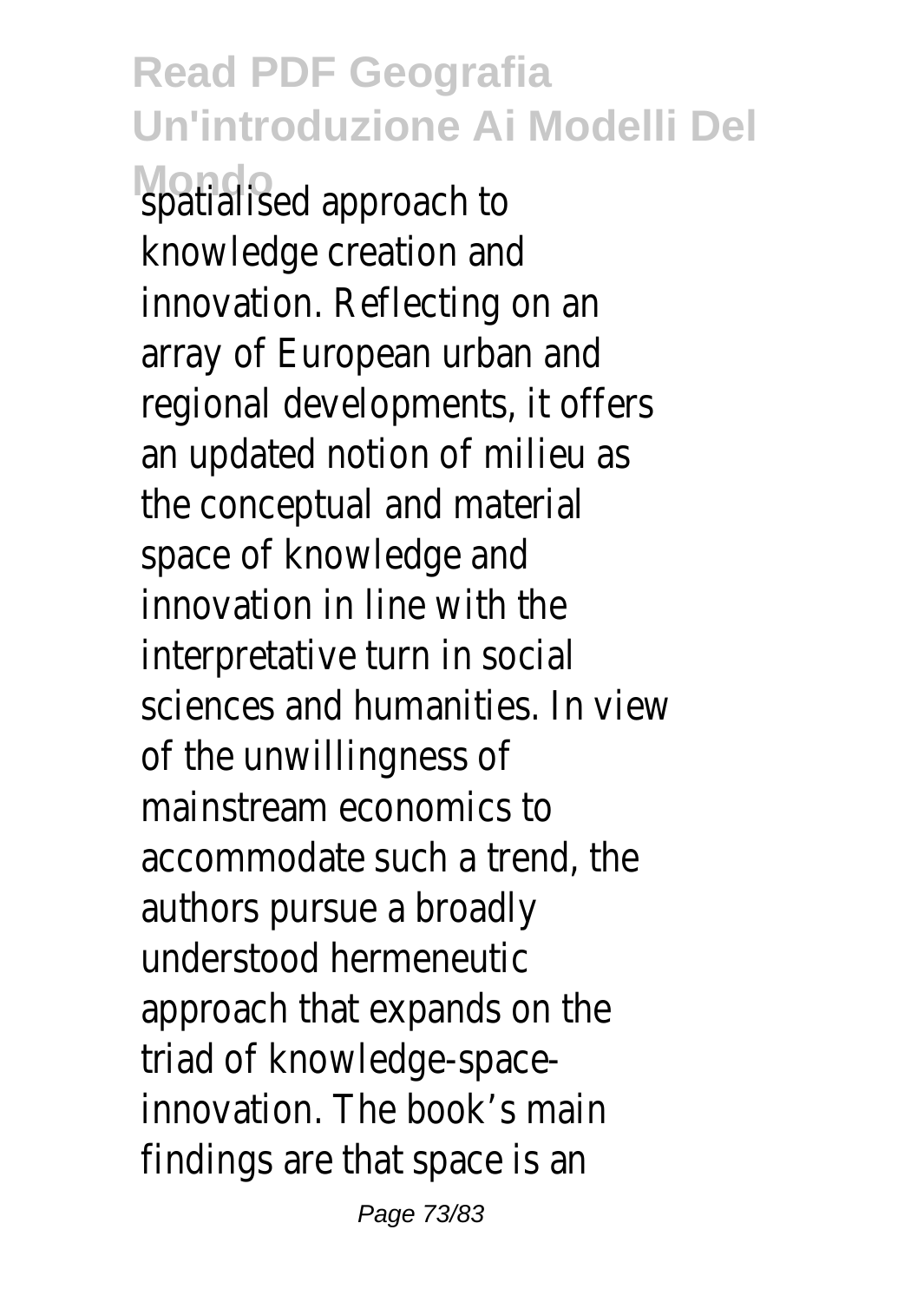Mondo<br>
essential intermediary in the connection between knowledge and innovation, and that a renewed notion of milieu provides the knowledge-space innovation triad with both an analytical basis and operational power. It also offers fresh insights into the significance and potential of the knowledge economy. A number of empirical European case studies on various scales (organisations, cities and territories) support the findings and suggest new policy directions.

This book gathers more than 150 peer-reviewed papers presented at the 5th INTBAU International Annual Event, held in Milan, Italy,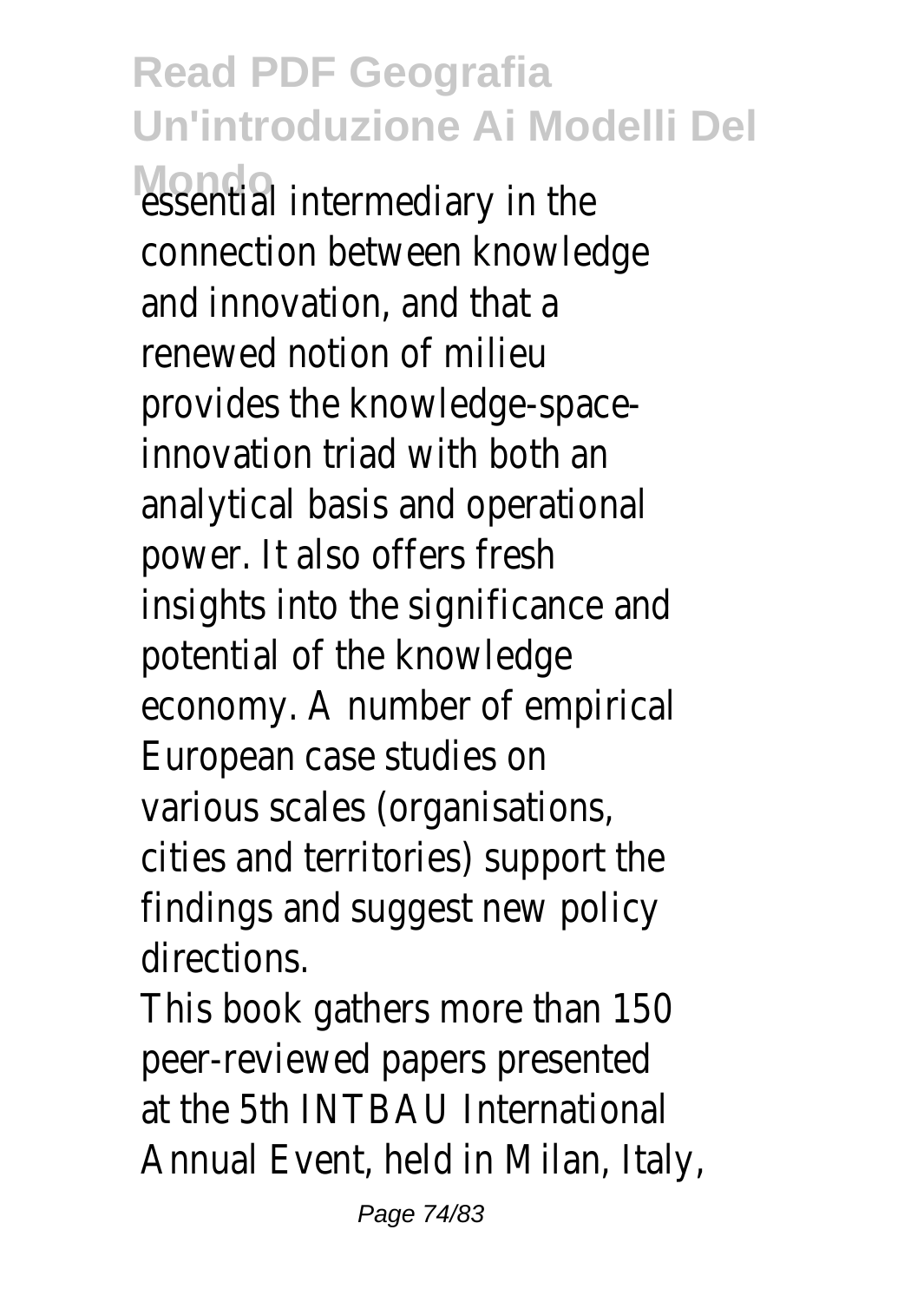**Read PDF Geografia Un'introduzione Ai Modelli Del Mondo** 2017. The book represents an invaluable and upto-date international exchange of research, case studies and best practice to confront the challenges of designing places, building cultural landscapes and enabling the development of communities. The papers investigate methodologies of representation, communication and valorization of historic urban landscapes and cultural heritage monitoring conservation management, cultural issues in heritage assessment, placemaking and local identity enhancement, as well as reconstruction of settlements affected by disasters. With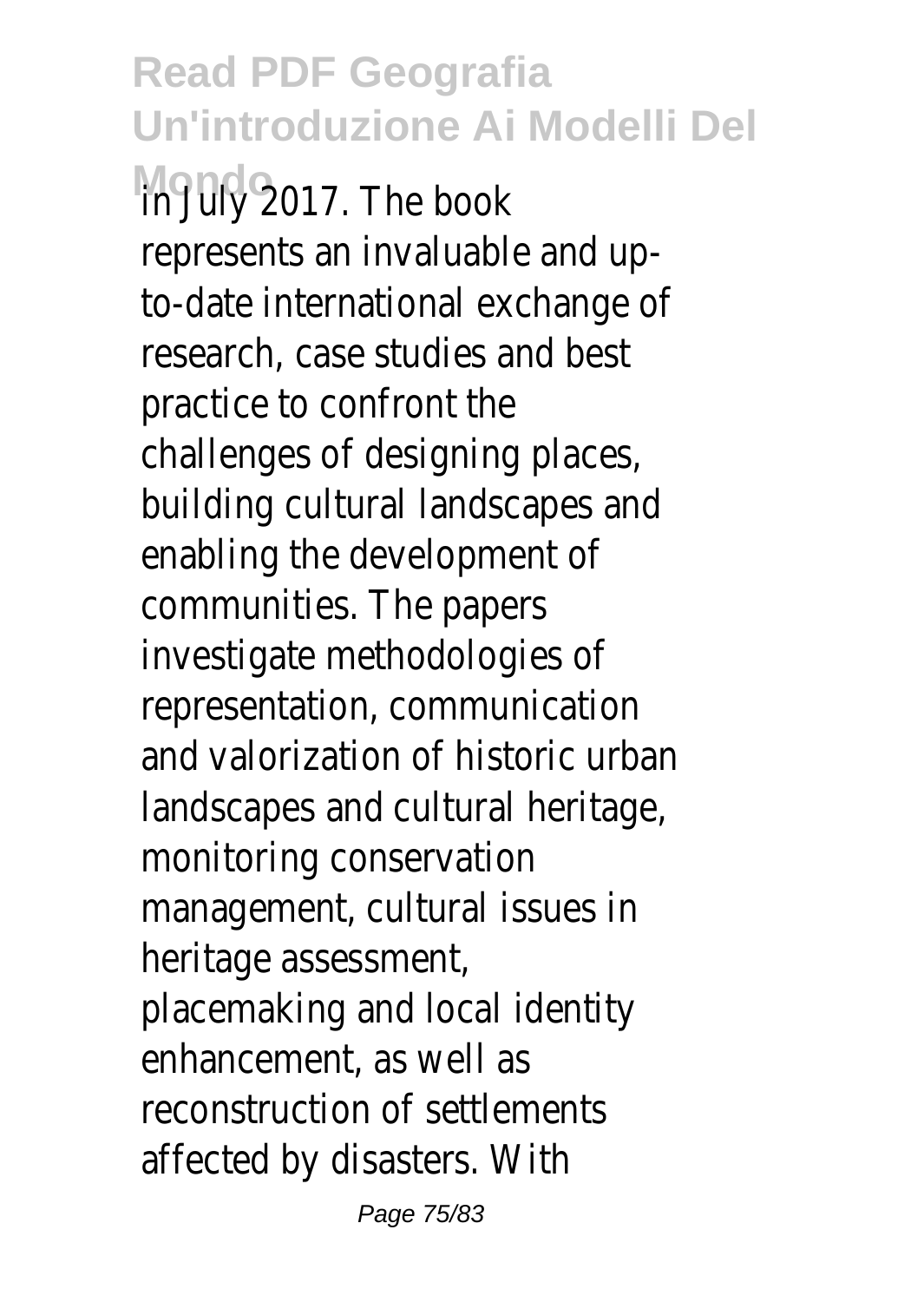**Montributions from leading** experts, including university researchers, professionals and policy makers, the book addresses all who seek to understand and address the challenges faced in the protection and enhancement of the heritage that has been created.

Truth and Experience Spazio

Representing Complexity and Contradiction in Landscape Urban Religion in Late Antiquity Assembling Cultural Heritage, Development and Spatia Planning A Multidisciplinary and Multisensory Approach

Page 76/83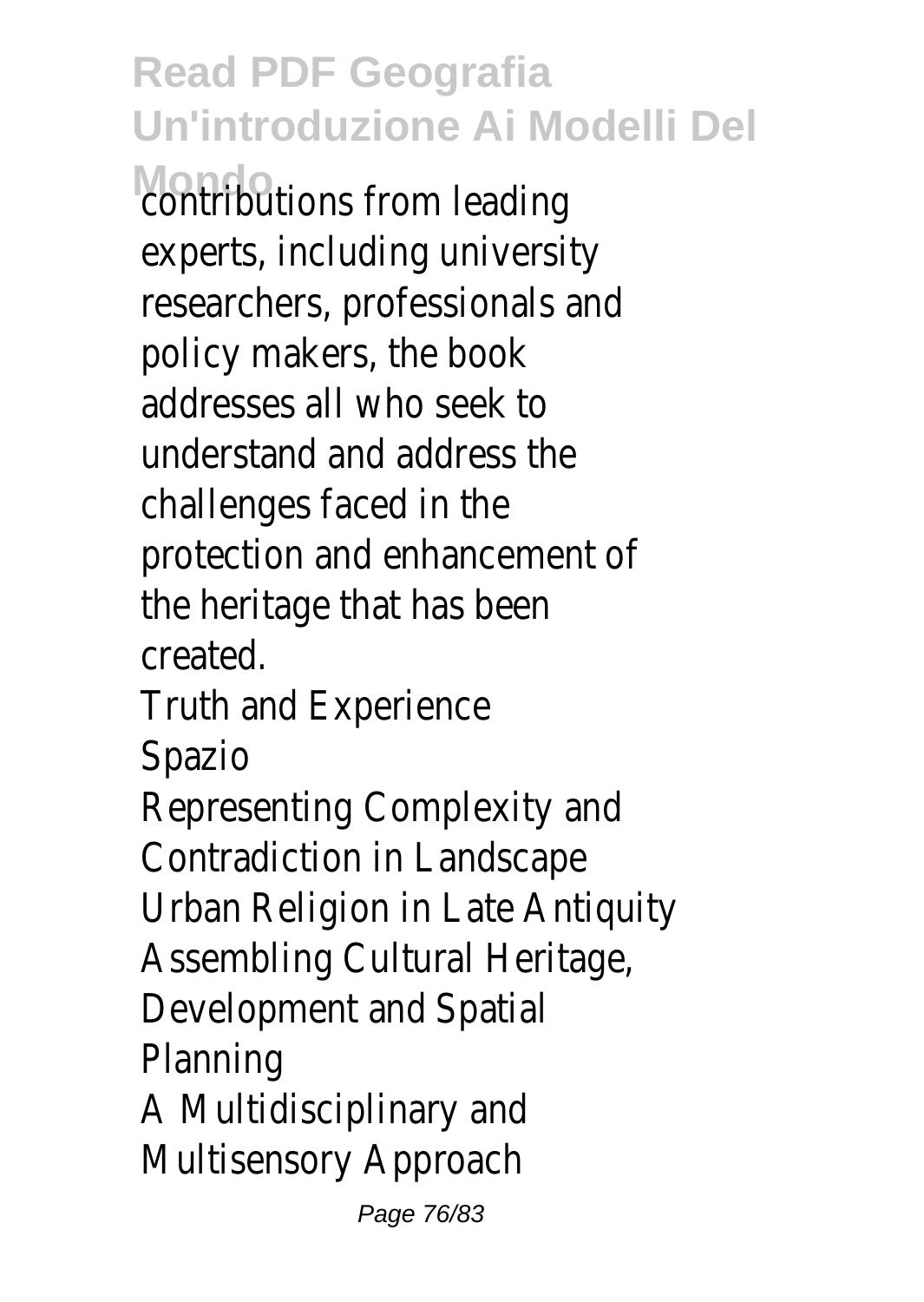**Read PDF Geografia Un'introduzione Ai Modelli Del** *Urban Design and* **Representation** *The past decade has witnessed a remarkable resurgence in the intellectual interplay between geography and the humanities in both academic and public circles. The metaphors and concepts of geography now permeate literature, philosophy and the arts. Concepts such as space, place, landscape, mapping and territory have become pervasive as conceptual frameworks and core metaphors in recent publications by humanities scholars and well-known writers. Envisioning Landscapes, Making Worlds contains over twenty-five* Page 77/83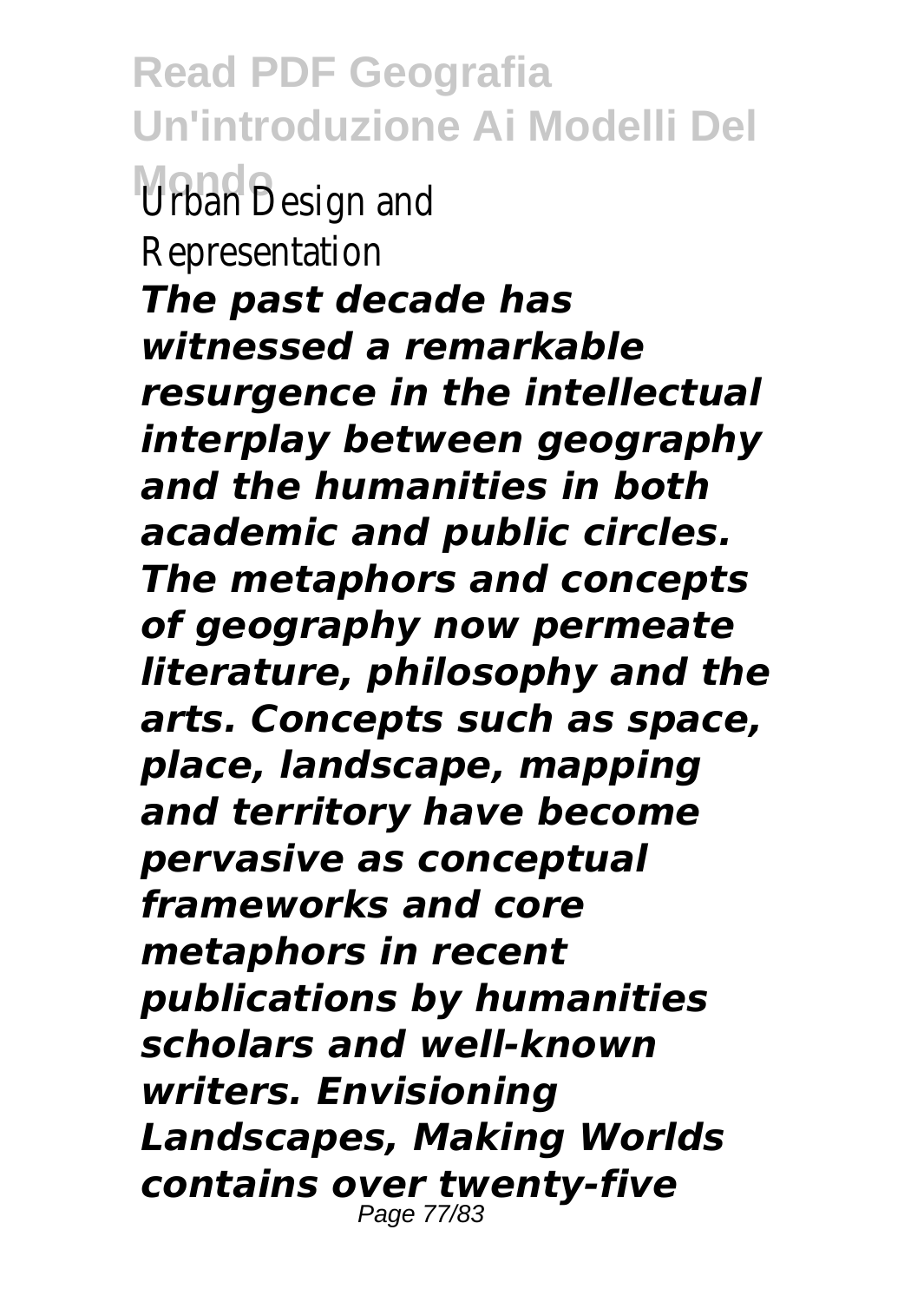**Montributions from leading** *scholars who have engaged this vital intellectual project from various perspectives, both inside and outside of the field of geography. The book is divided into four sections representing different modes of examining the depth and complexity of human meaning invested in maps, attached to landscapes, and embedded in the spaces and places of modern life. The topics covered range widely and include interpretations of space, place, and landscape in literature and the visual arts, philosophical reflections on geographical knowledge, cultural imagination in scientific exploration and* Page 78/83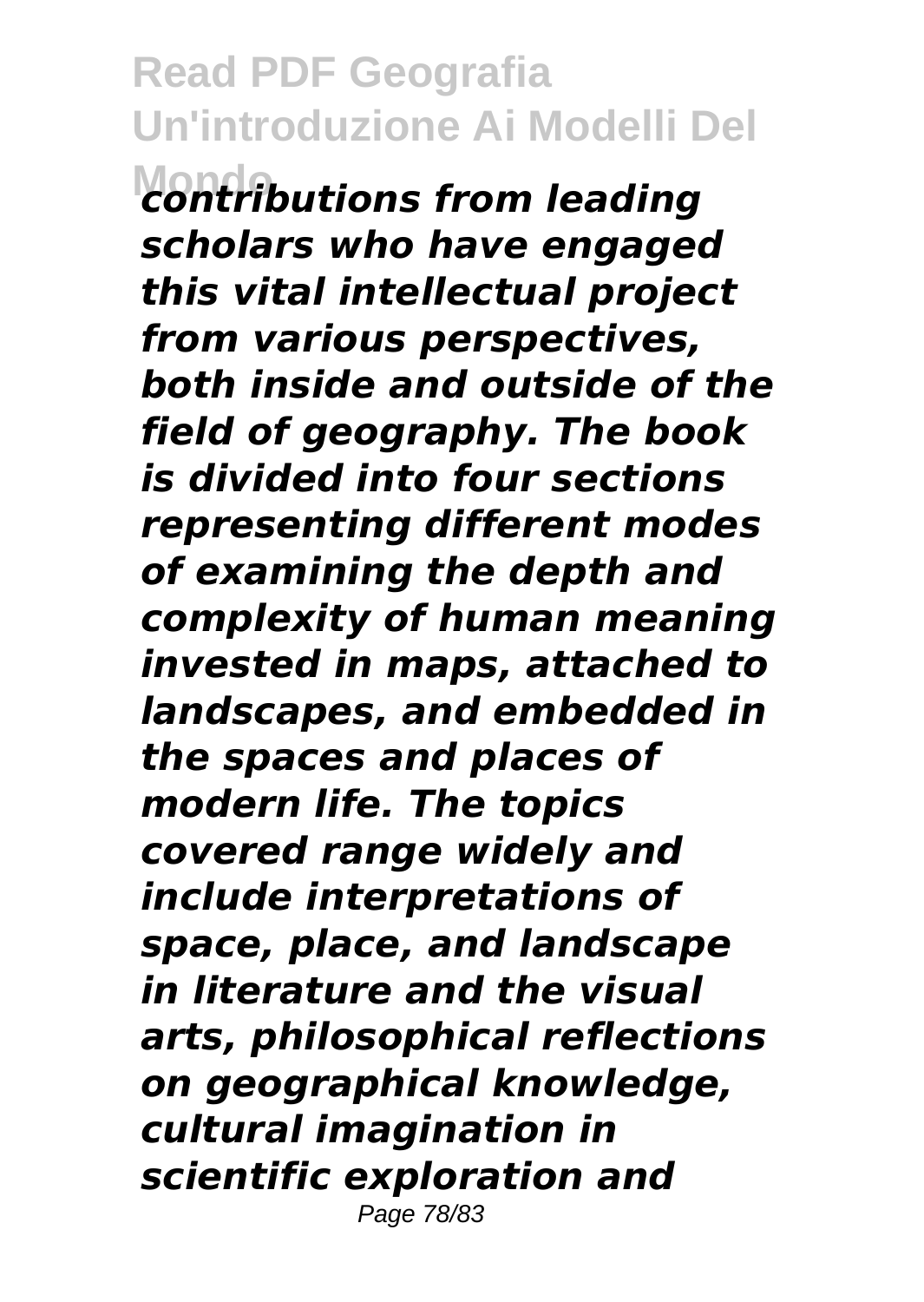**Read PDF Geografia Un'introduzione Ai Modelli Del Mondo** *travel accounts, and expanded geographical understanding through digital and participatory methodologies. The clashing and blending of cultures caused by globalization and the new technologies that profoundly alter human environmental experience suggest new geographical narratives and representations that are explored here by a multidisciplinary group of authors. This book is essential reading for students, scholars, and interested general readers seeking to understand the new synergies and creative interplay emerging from this* Page 79/83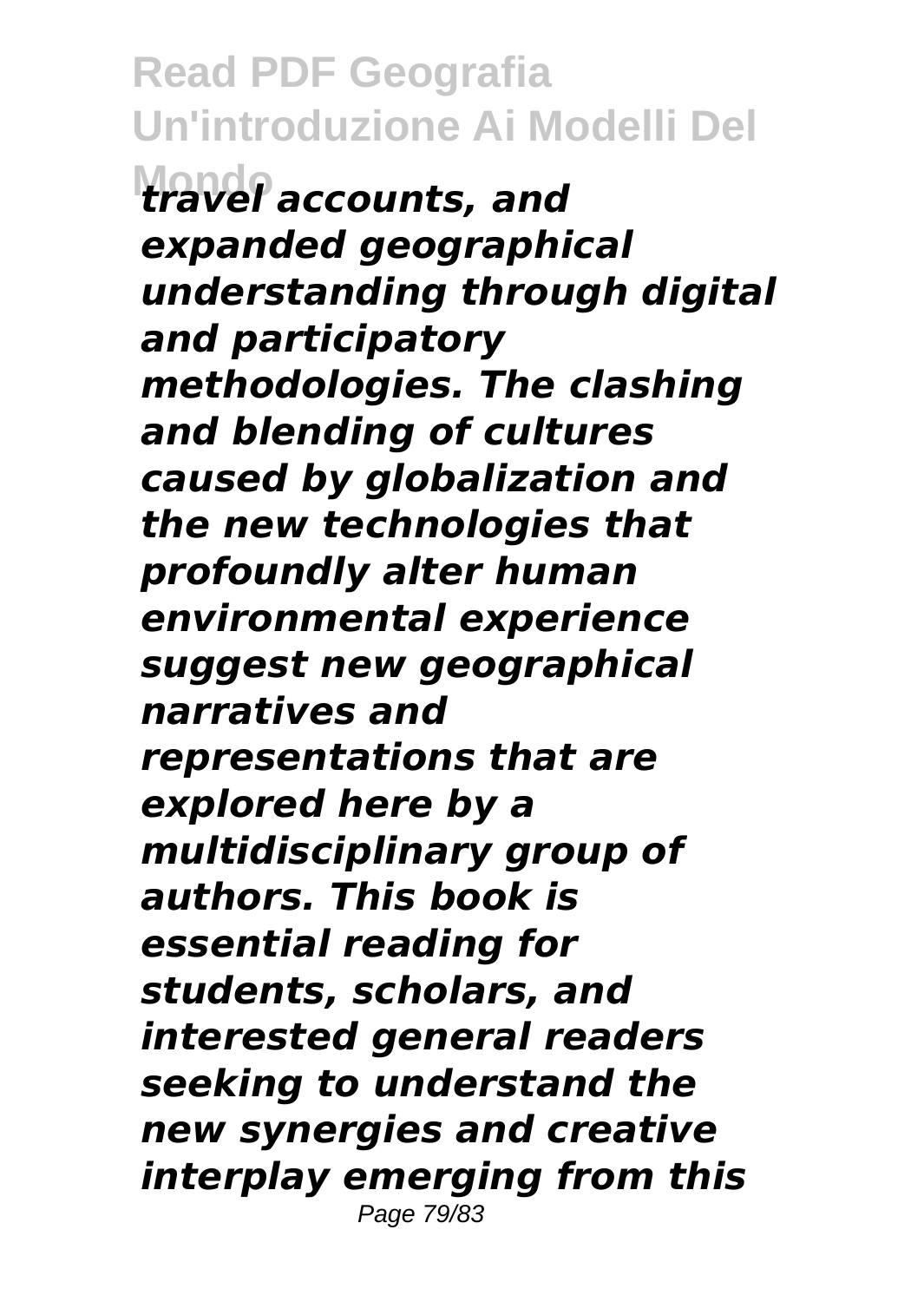**Read PDF Geografia Un'introduzione Ai Modelli Del Mondo** *broad intellectual engagement with meaning and geographic experience. Urban Religion is an emerging research field cutting across various social science disciplines, all of them dealing with "lived religion" in contemporary and (mainly) global cities. It describes the reciprocal formation and mutual influence of religion and urbanity in both their material and ideational dimensions. However, this approach, if duly historicized, can be also fruitfully applied to antiquity. Aim of the volume is the analysis of the entanglement of religious communication and city life during an arc of time that is* Page 80/83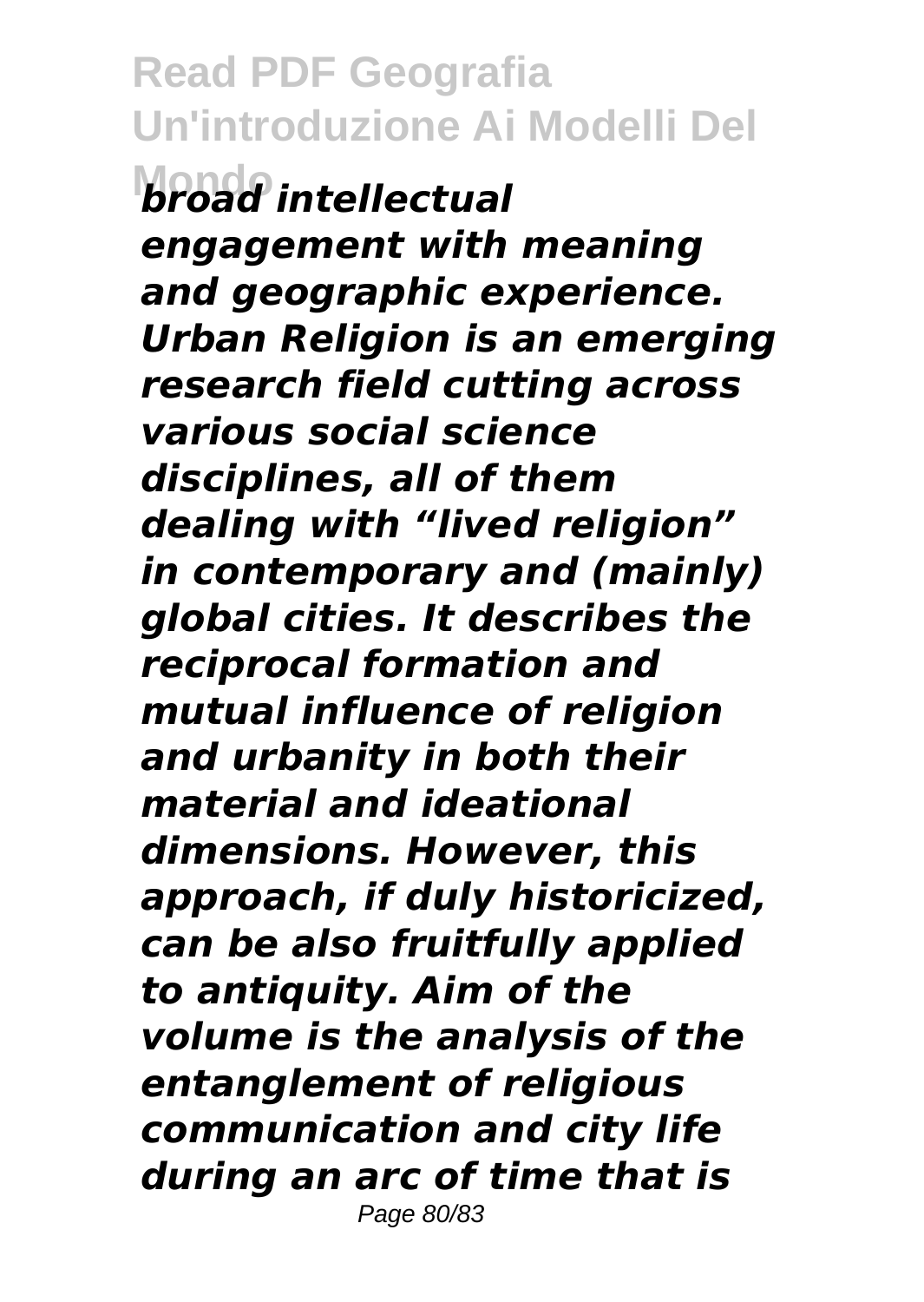**Read PDF Geografia Un'introduzione Ai Modelli Del Mondo** *characterised by dramatic and even contradicting developments. Bringing together textual analyses and archaelogical case studies in a comparative perspective, the volume zooms in on the historical context of the advanced imperial and late antique Mediterranean space (2nd–8th centuries CE). This book stems from the seminal work of Robert Venturi and aims at reprojecting it in the current cultural debate by extending it to the scale of landscape and placing it in connection with representative issues. It brings out the transdisciplinary synthesis of*

*a necessarily interdisciplinary* Page 81/83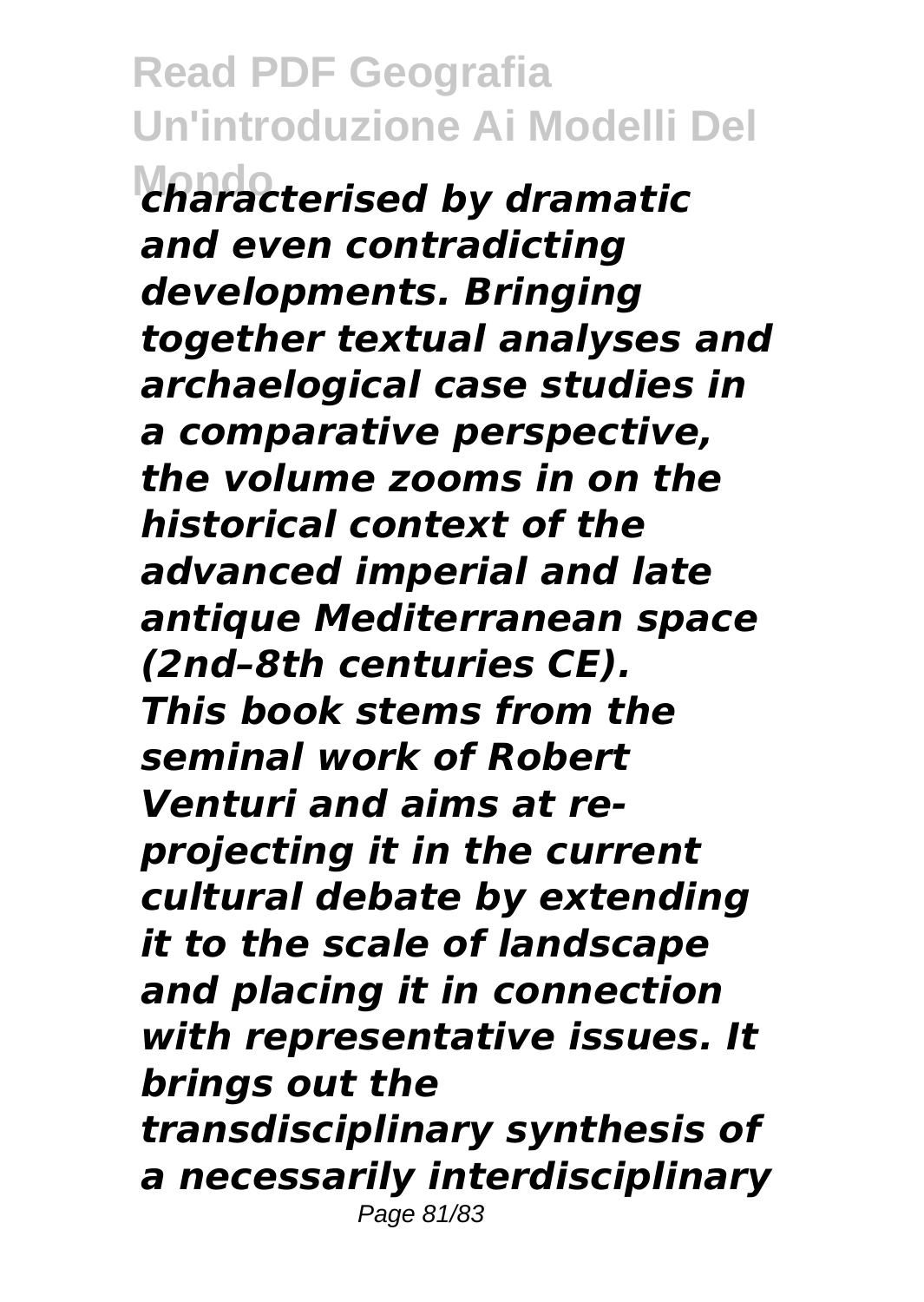**Mondo** *approach to the theme, aimed at creating new models which are able to represent the complexity of a contradictory reality and to redefine the centrality of human dimension. As such, the volume gathers multiple experiences developed in different geographical areas, which come into connection with the role of representation. Composed of 43 chapters written by 81 authors from around the world, with an introduction by Jim Venturi and Cezar Nicolescu, the volume is divided into two parts, the first one more theoretical and the other one which showcases real-world* Page 82/83